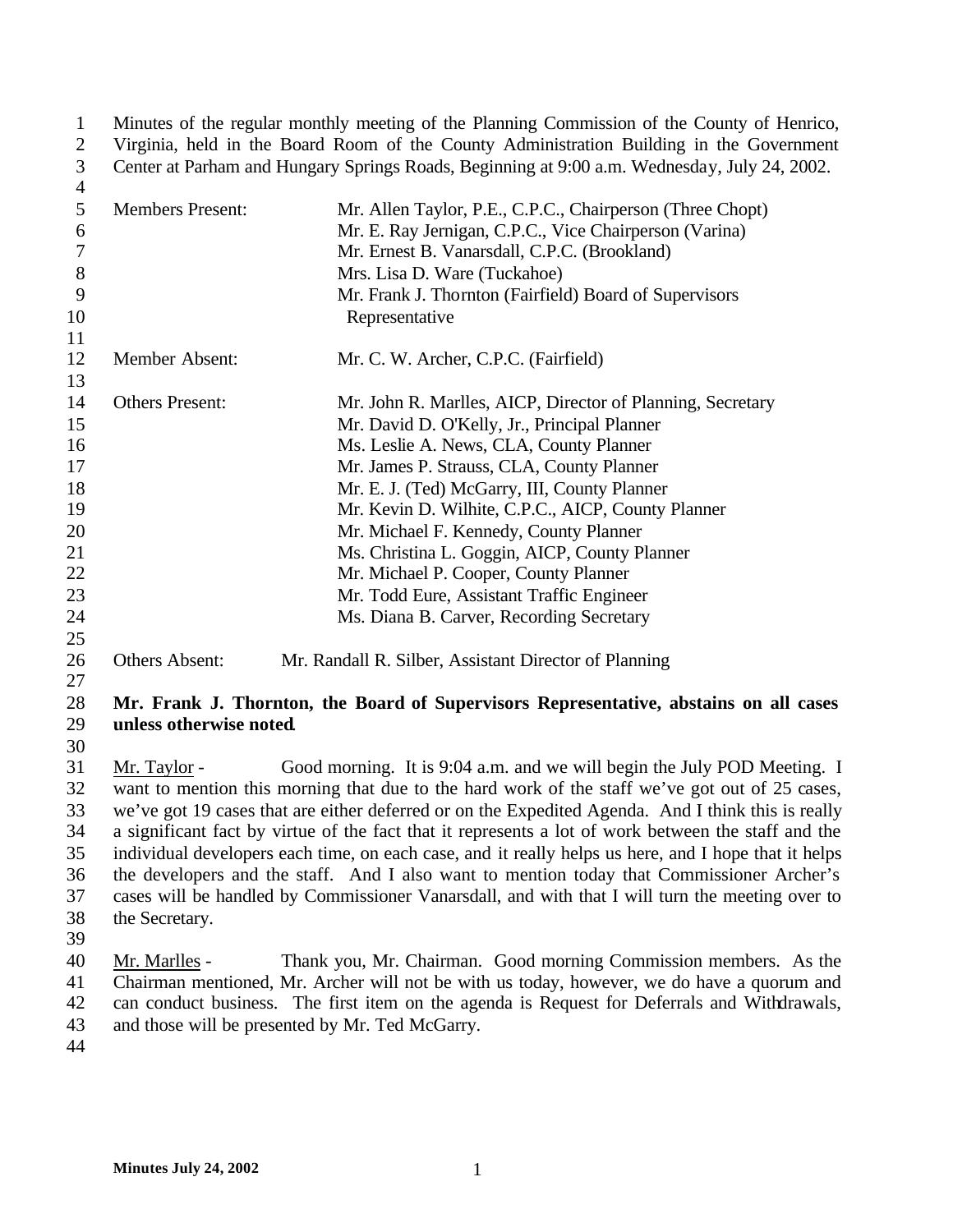45 Mr. McGarry - Good morning, Mr. Chairman, and members of the Commission. 46 We have a total of five deferrals and withdrawals. We will do the first three on your screen and 47 then we have two more to add. The first is on Page 8.

48

## 49 **PLAN OF DEVELOPMENT & ALTERNATIVE FENCE HEIGHT**

#### 50 **(Deferred from the June 26, 2002, Meeting)**

- 51
- POD-51-02 L. B. Smith Expansion – 1345 Mountain Road (POD-60-95 Revised) **Draper Aden Associates for Smith Land & Improvement Corporation:** Request for approval of a revised plan of development and alternative fence height plan, as required by Chapter 24, Sections 24-106 and  $24-95(1)(6)$  of the Henrico County Code to expand a gravel parking area and construct a six-foot black vinyl clad chain link fence in a front yard with landscaping. The 3.96 acre site is located at 1345 Mountain Road on parcel 782-759-7585. The zoning is M-1, Light Industrial District. County water and sewer. **(Fairfield)**
- 52

54

56

- 53 Mr. McGarry- The applicant is asking for a deferral to September 25, 2002.
- 55 Mr. Taylor Is there anybody opposed to the deferral of POD-51-02?
- 57 Mr. Vanarsdall I move that POD-51-02 be deferred at the applicant's request to September 58 25, 2002.
- 59

61

- 60 Mr. Jernigan Second.
- 62 Mr. Taylor Motion made by Mr. Vanarsdall and seconded by Mr. Jernigan. All in favor 63 say aye. All opposed say no. The motion passes.
- 64

65 At the applicant's request, the Planning Commission deferred POD-51-02, L.B. Smith Expansion – 66 1345 Mountain Road (POD-60-95 Revised) to its meeting on September 25, 2002.

67

## 68 **SUBDIVISION**

69

The Park at Twin Hickory Collector Roads – Old Nuckols Road (July 2002 Plan) **Youngblood, Tyler & Associates, P.C. for HHHunt Corporation:** The 8.44 acre site is located on the west side of Nuckols Road across from the intersection of Nuckols Road and Opaca Lane on part of parcels 745-768-7374, 745-769- 6845, 5071, 6789, 746-770-0619, 1492, 4038, 745-770-0962, 747-771-2430 and 3965. The zoning is A-1, Agricultural District, RTHC, Residential Townhouse District (Conditional), O-3C, Office District (Conditional), R-5AC, General Residence District (Conditional) and R-6C, General Residence District (Conditional). County water and sewer. **(Three Chopt) 0 Lots**

- 70 Mr. McGarry- Page 12 of your agenda. The applicant requests deferral to your August 15, 2002
- 71 meeting, which is your rezoning meeting, at 7:00 p.m.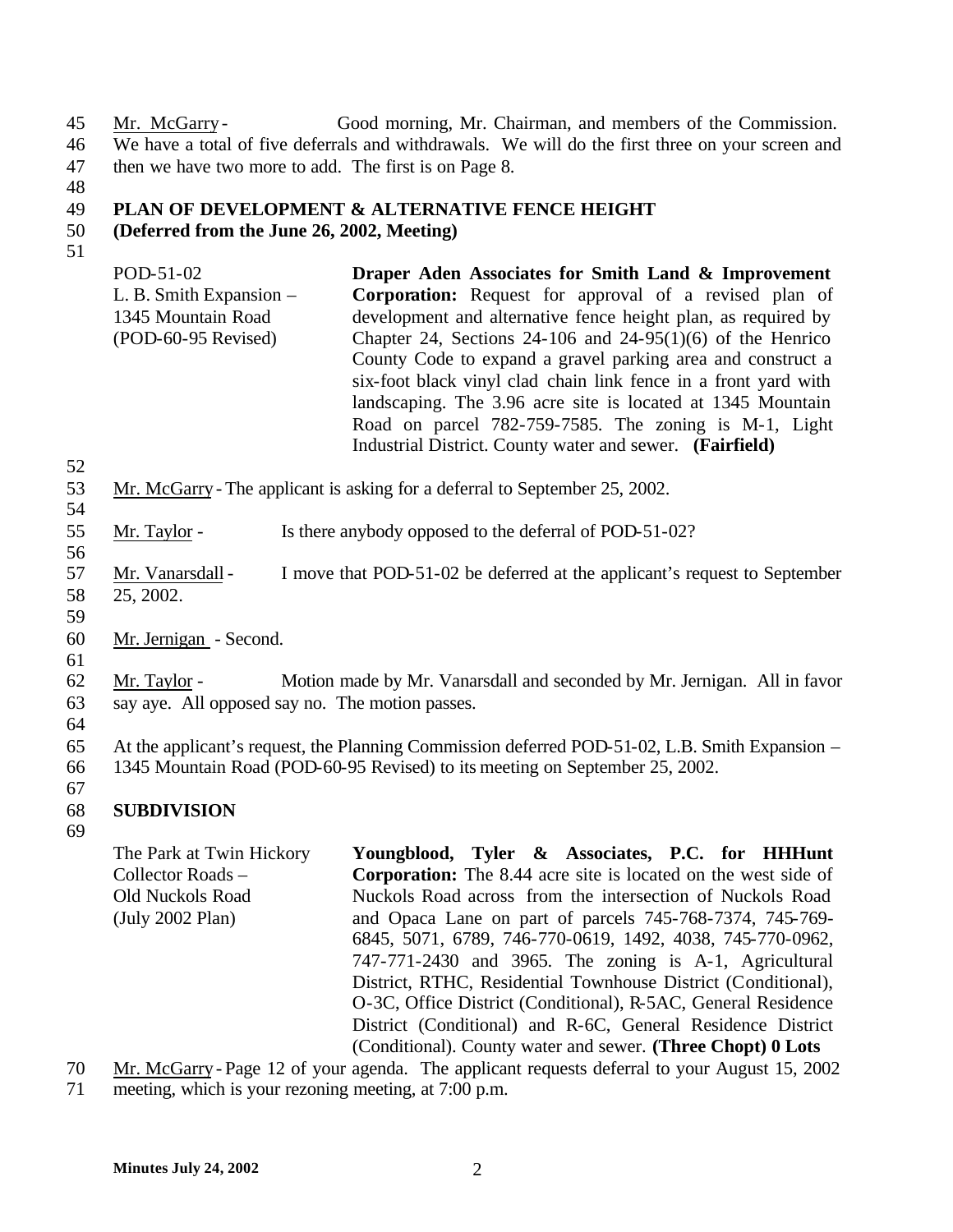Mr. Taylor - Is there anyone in the audience opposed to the deferral of The Park at Twin Hickory Collector Roads – Old Nuckols Road (July 2002 Plan) to the August 15 meeting? I will move deferral of The Park at Twin Hickory Collector Roads – Old Nuckols Road (July 2002 Plan) to August 15, 2002, at the applicant's request.

- Mr. Jernigan- Second.
- 

- Mr. Taylor Motion made by Mr. Taylor and seconded by Mr. Jernigan. All in favor say aye. All opposed say no. The motion passes.
- 

 At the applicant's request, the Planning Commission deferred The Park at Twin Hickory Collector roads – Old Nuckols Road (July 2002 Plan) to its meeting on August 15, 2002.

## **LIGHTING PLAN**

LP/POD-83-01 The Lodge @ Hunton Park **Foster & Miller, P.C. for Clarendon Associates, L.L.C.:**  Request for approval of a lighting plan, as required by Chapter 24, Section 24-106 of the Henrico County. The 30.00-acre site is located on the north line of Hunton Park Boulevard, approximately 1,200 feet east of Staples Mill Road (U.S. Route 33) on parcel 762-775-1005. The zoning is R-5C, General Residence District (Conditional) and C-1, Conservation District. **(Brookland)**

 Mr. McGarry- On Page 24 of your Agenda. The applicant requests deferral to September 25, 2002.

 Mr. Taylor - Is anybody in the audience opposed to the deferral of LP/POD-83-01, The Lodge at Hunton Park, to September 25, 2002 meeting? No opposition. Mr. Vanarsdall. 

 Mr. Vanarsdall - I move LP/POD-83-01, The Lodge at Hunton Park, be deferred to September 25, 2002, at the applicant's request.

Mr. Jernigan- Second.

 Mr. Taylor - Motion made by Mr. Vanarsdall and seconded by Mr. Jernigan to defer LP/POD-83-01 to September 25, 2002. All in favor say aye. All opposed say no. The motion passes.

 At the request of the applicant, the Planning Commission deferred LP/POD-83-01, The Lodge at Hunton Park, Lighting Plan, to its meeting on September 25, 2002.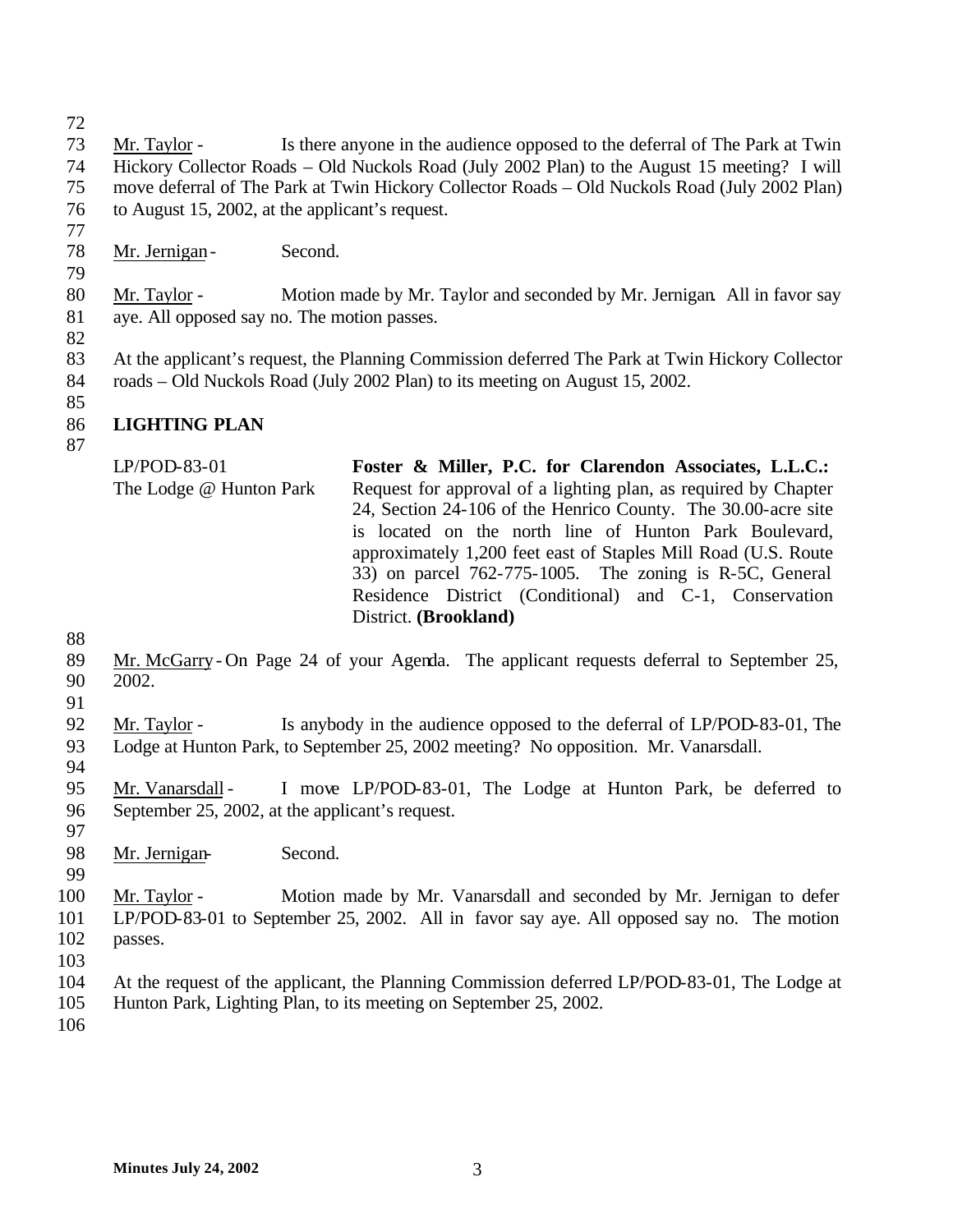## 106 **SUBDIVISION**

107

Thomas Mill (July 2002 Plan) 11868 Old Washington Highway **Foster & Miller, P.C. for WWJ, LC and B & B Development Corporation:** The 78.60-acre site is located on the north line of Old Washington Highway between the Chickahominy River and the CSX Railroad across from Kellipe Road on parcels 772-779- 6780, 773-777-3550 and part of 773-777-1078. The zoning is A-1, Agricultural District. County water and septic tank/drainfield.

**(Brookland) 47 Lots**

- 109 Mr. McGarry- The applicant requests deferral to September 25, 2002. 110
- 111 Mr. Vanarsdall Any opposition, Mr. Chairman?

113 Mr. Taylor - Any opposition to the deferral of Thomas Mill (July 2002 Plan) to 114 September 25, 2002? No opposition.

115

112

108

116 Mr. Vanarsdall - I want to thank Christina Goggin for calling all of these things to our 117 attention and we appreciate you all deferring it. I move that Thomas Mill Subdivision be deferred 118 to September 25, 2002, at the applicant's request.

119

120 Mr. Taylor- Second. A motion was made by Mr. Vanarsdall and seconded by Mr. 121 Taylor to defer Thomas Mill (July 2002 Plan) to September 25, 2002. All in favor say aye. All 122 opposed say no. The motion passes.

- 124 At the request of the applicant, the Planning Commission deferred Thomas Mill Subdivision, (July 125 2002 Plan), 11868 Old Washington Highway, to its meeting on September 25, 2002.
- 126

123

## 127 **TRANSFER OF APPROVAL (Deferred from the June 26, 2002, Plan)**

128

| POD-117-98           | Anthony P. Renaldi, Vice President and Chief Financial           |
|----------------------|------------------------------------------------------------------|
| Courtland @ Wyndham  | <b>Officer for Prospect Homes of Richmond, Inc.:</b> Request for |
| (POD-116-96 Revised) | approval of a transfer of approval, as required by Chapter 24,   |
|                      | Section 24-106 of the Henrico County Code from C. Richard        |
|                      | Dobson Builders, Inc. to Prospect Homes of Richmond, Inc. The    |
|                      | 4.9 acre site is located on the west line of Wyndham Park Drive  |
|                      | at its intersection with Dominion Club Drive on parcel 740-776-  |
|                      | 1890. The zoning is RTHC, Residential Townhouse District         |
|                      | (Conditional). (Three Chopt)                                     |

129

130 Mr. McGarry- This is the last item of which staff is aware of a deferral. The applicant requests a

131 deferral to September 25, 2002.

- 133 Mr. Taylor Is anyone in the audience opposed to the deferral of POD-117-98 to
- 134 September 25, 2002? I will move deferral of Transfer of Approval, POD-117-98, Courtland @
- 135 Wyndham (POD-116-96 Revised), to September 25, 2002, at the applicant's request.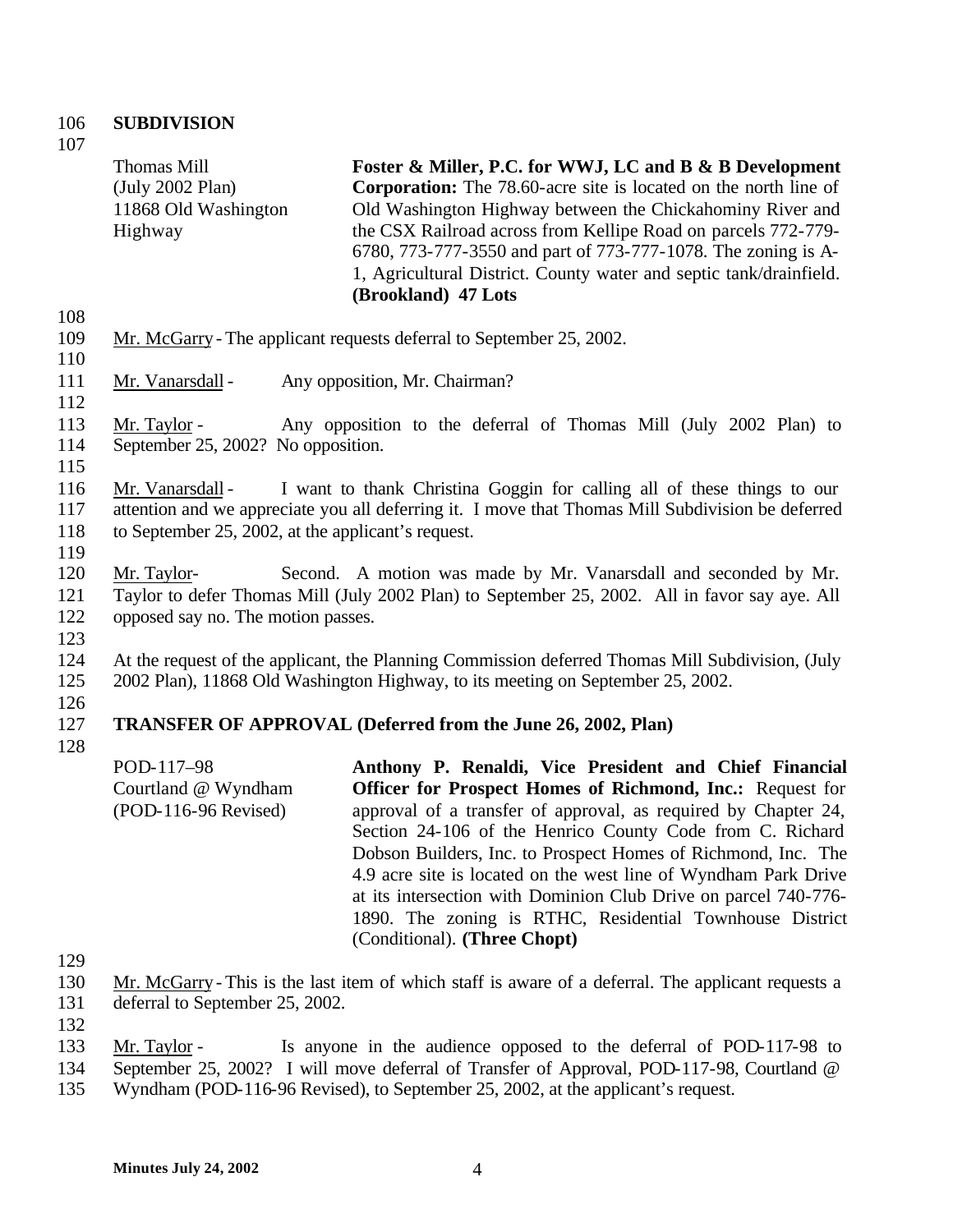| 136               |                                                                |         |                                                                                                                                                                                                                                                                                                                                                                                                                                                        |
|-------------------|----------------------------------------------------------------|---------|--------------------------------------------------------------------------------------------------------------------------------------------------------------------------------------------------------------------------------------------------------------------------------------------------------------------------------------------------------------------------------------------------------------------------------------------------------|
| 137               | Mr. Vanarsdall -                                               | Second. |                                                                                                                                                                                                                                                                                                                                                                                                                                                        |
| 138               |                                                                |         |                                                                                                                                                                                                                                                                                                                                                                                                                                                        |
| 139<br>140        | Mr. Taylor -                                                   |         | Motion made by Mr. Taylor and seconded by Mr. Vanarsdall to defer POD-<br>117-98. All in favor say aye. All opposed say no. The motion passes.                                                                                                                                                                                                                                                                                                         |
| 141<br>142<br>143 |                                                                |         | At the request of the applicant, the Planning Commission deferred Transfer of Approval, POD-<br>117-98, Courtland @ Wyndham (POD-116-96 Revised), to its meeting on September 25, 2002.                                                                                                                                                                                                                                                                |
| 144<br>145<br>146 |                                                                |         | LANDSCAPE PLAN (Deferred from the June 26, 2002, Meeting)                                                                                                                                                                                                                                                                                                                                                                                              |
|                   | LP/POD-15-01                                                   |         | Horton & Dodd, P. C. for HC One LP: Request for approval                                                                                                                                                                                                                                                                                                                                                                                               |
|                   | Henrico Senior Living -<br>Reflections – Gay Avenue            |         | of a landscape plan, as required by Chapter 24, Sections 24-106<br>and 24-106.2 of the Henrico County Code. The 14.01 acre site<br>is located on the south line of Gay Avenue approximately 750<br>feet west of its intersection with Laburnum Avenue on parcels<br>813-717-2321 and 813-716-0660. The zoning is R-5C, General<br>Residence District (Conditional), C-1, Conservation District and<br>ASO, (Airport Safety Overlay) District. (Varina) |
| 147               |                                                                |         |                                                                                                                                                                                                                                                                                                                                                                                                                                                        |
| 148               | Mr. McGarry - This is on Page 4.                               |         |                                                                                                                                                                                                                                                                                                                                                                                                                                                        |
| 149               |                                                                |         |                                                                                                                                                                                                                                                                                                                                                                                                                                                        |
| 150<br>151        | Mr. Taylor -<br>Senior Living, in the audience? No opposition. |         | Is there anyone in the audience who is opposed to LP/POD-15-01, Henrico                                                                                                                                                                                                                                                                                                                                                                                |
| 152               |                                                                |         |                                                                                                                                                                                                                                                                                                                                                                                                                                                        |
| 153               | Mr. Jernigan-                                                  |         | Mr. Chairman, I make a motion to approve Landscape Plan LP/POD-15-01,                                                                                                                                                                                                                                                                                                                                                                                  |
| 154<br>155        |                                                                |         | Henrico Senior Living – Reflections – Gay Avenue, subject to the annotations on the plan and the                                                                                                                                                                                                                                                                                                                                                       |
| 156               | standard conditions for landscape plans.                       |         |                                                                                                                                                                                                                                                                                                                                                                                                                                                        |
| 157               | Mr. Vanarsdall -                                               | Second. |                                                                                                                                                                                                                                                                                                                                                                                                                                                        |
| 158               |                                                                |         |                                                                                                                                                                                                                                                                                                                                                                                                                                                        |
| 159               | Mr. Taylor -                                                   |         | Motion made by Mr. Jernigan and seconded by Mr. Vanarsdall. All in favor                                                                                                                                                                                                                                                                                                                                                                               |
| 160               | say aye. All opposed say no. The motion passes.                |         |                                                                                                                                                                                                                                                                                                                                                                                                                                                        |
| 161               |                                                                |         |                                                                                                                                                                                                                                                                                                                                                                                                                                                        |
| 162               |                                                                |         | The Planning Commission approved Landscape Plan LP/POD-15-01, Henrico Senior Living –                                                                                                                                                                                                                                                                                                                                                                  |
| 163               |                                                                |         | Reflections – Gay Avenue, subject to the annotations on the plan and the standard conditions for                                                                                                                                                                                                                                                                                                                                                       |
| 164               | landscape plans.                                               |         |                                                                                                                                                                                                                                                                                                                                                                                                                                                        |
| 165               |                                                                |         |                                                                                                                                                                                                                                                                                                                                                                                                                                                        |
|                   |                                                                |         |                                                                                                                                                                                                                                                                                                                                                                                                                                                        |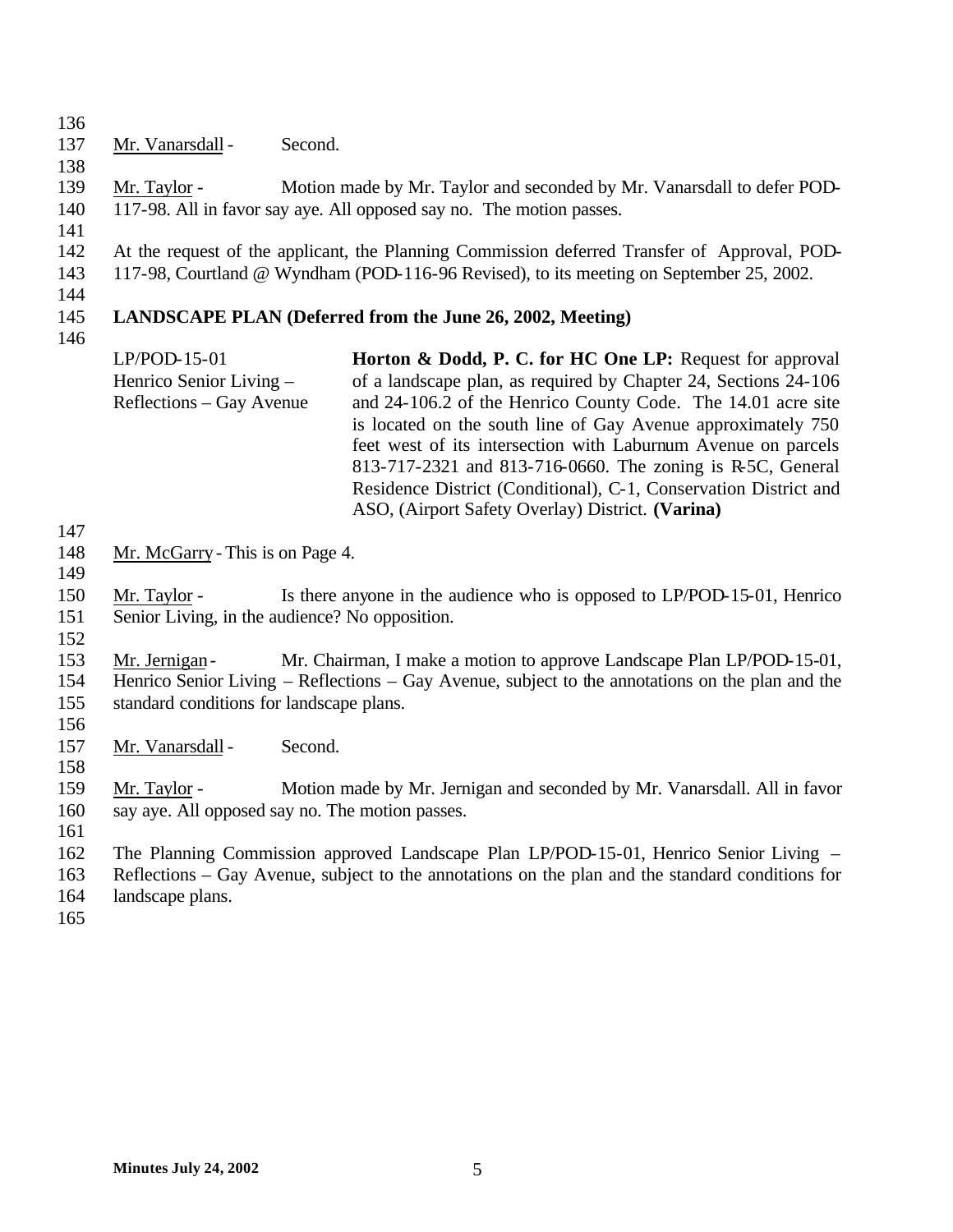**SUBDIVISION**

Parview @ Crosspoint

| 167                                           |                                                                                                                                                                                                                                                                         | (July 2002 Plan)<br><b>LLC:</b> The 8.416-acre site is located on the north line of Virginia<br>Center Parkway, approximately 3/4 mile southeast of 195 on<br>parcel 790-764-6385. The zoning is R-5AC, General Family<br>Residence District (Conditional). County water and sewer.<br>(Fairfield) 28 Lots                                                                                                                                                                               |  |  |
|-----------------------------------------------|-------------------------------------------------------------------------------------------------------------------------------------------------------------------------------------------------------------------------------------------------------------------------|------------------------------------------------------------------------------------------------------------------------------------------------------------------------------------------------------------------------------------------------------------------------------------------------------------------------------------------------------------------------------------------------------------------------------------------------------------------------------------------|--|--|
| 168<br>169                                    |                                                                                                                                                                                                                                                                         | Mr. McGarry - This is on Page 7 of your agenda.                                                                                                                                                                                                                                                                                                                                                                                                                                          |  |  |
| 170<br>171<br>172                             | Mr. Taylor -                                                                                                                                                                                                                                                            | Is there anyone in the audience in opposition to Parview $\omega$ Crosspoint (July<br>2002 Plan) being heard on the Expedited Agenda?                                                                                                                                                                                                                                                                                                                                                    |  |  |
| 173<br>174<br>175<br>176                      |                                                                                                                                                                                                                                                                         | I move that Parview @ Crosspoint (July 2002 Plan) be approved on the<br>Mr. Vanarsdall -<br>Expedited Agenda, subject to the annotations on the plans, the standard conditions for subdivisions<br>served by public utilities, and the following conditions which would be No. 12, 13, 14 and 15.                                                                                                                                                                                        |  |  |
| 177<br>178                                    |                                                                                                                                                                                                                                                                         | Mr. Jernigan-<br>Second.                                                                                                                                                                                                                                                                                                                                                                                                                                                                 |  |  |
| 179<br>180<br>181                             | Mr. Taylor -                                                                                                                                                                                                                                                            | Motion made by Mr. Vanarsdall, seconded by Mr. Jernigan. All in favor say<br>aye. All opposed say no. The motion passes.                                                                                                                                                                                                                                                                                                                                                                 |  |  |
| 182<br>183<br>184                             | The Planning Commission granted conditional approval to Subdivision Parview @ Crosspoint<br>(July 2002 Plan), subject to the annotations on the plans, the standard conditions for subdivisions<br>served by public utilities, and the following additional conditions: |                                                                                                                                                                                                                                                                                                                                                                                                                                                                                          |  |  |
| 185<br>186<br>187                             | 12.                                                                                                                                                                                                                                                                     | The proffers approved as part of zoning case C-18C-02 and C-21C-96 shall be incorporated<br>in this approval.                                                                                                                                                                                                                                                                                                                                                                            |  |  |
| 188<br>189<br>190<br>191<br>192               | 13.                                                                                                                                                                                                                                                                     | Prior to requesting the final approval, a draft of the covenants and deed restrictions for the<br>maintenance of the common area by a homeowners association shall be submitted to the<br>Planning Office for review. Such covenants and restrictions shall be in form and substance<br>satisfactory to the County Attorney and shall be recorded prior to recordation of the<br>subdivision plat.                                                                                       |  |  |
| 193<br>194<br>195                             | 14.                                                                                                                                                                                                                                                                     | A concrete sidewalk/golf cart path, a minimum of four feet in width, shall be constructed<br>along the north side of Virginia Center Parkway from Fairway Homes Way to the entrance<br>to the Carriage Homes.                                                                                                                                                                                                                                                                            |  |  |
| 196<br>197<br>198<br>199<br>200<br>201<br>202 | 15.                                                                                                                                                                                                                                                                     | Prior to requesting the final approval, a draft of the covenants and deed restrictions for<br>the maintenance of the common elements listed in proffer No. 2, case C-21C-96, which<br>must be maintained by a homeowners association, shall be submitted to the Planning<br>Office for review and approval. Such covenants and restrictions shall be in form and<br>substance satisfactory to the County Attorney and shall be recorded prior to recordation<br>of the subdivision plat. |  |  |
| 203<br>204                                    |                                                                                                                                                                                                                                                                         | Mr. McGarry - The next case is on Page 9 of your Agenda.                                                                                                                                                                                                                                                                                                                                                                                                                                 |  |  |

**Michael E. Doczi & Associates, P.L.L.C. for Virginia Center,**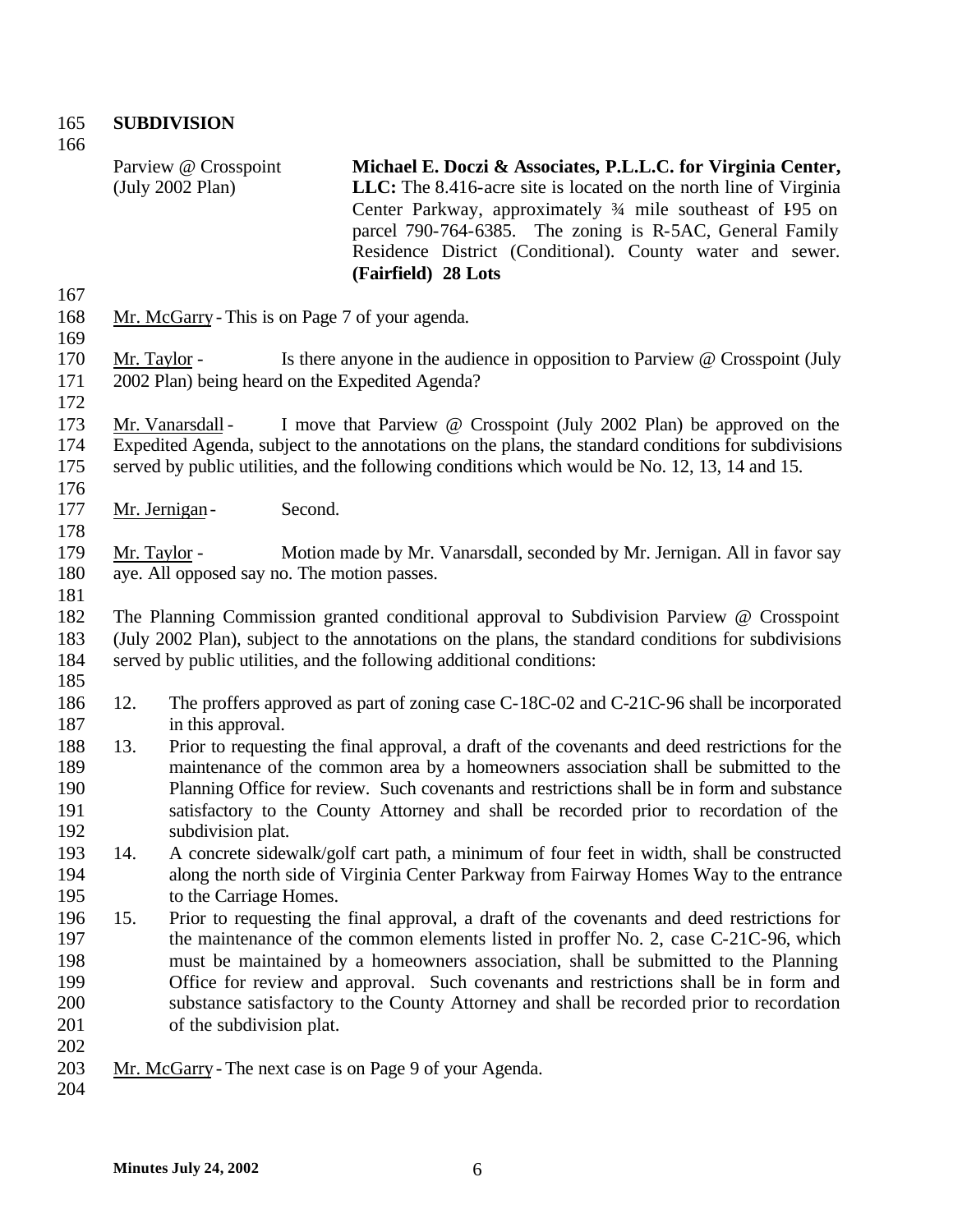#### **PLAN OF DEVELOPMENT**

POD-56-02 Chickahominy Family Practice Office Building – Williamsburg & Whiteside Roads (POD-90-00 Revised) **Jordan Consulting Engineers, P.C. for Evelyn O. Harden and Chickahominy Family Practice:** Request for approval of a revised plan of development, as required by Chapter 24, Section 24-106 of the Henrico County Code to construct a twostory, 11,977 square foot medical office building. The 3.16-acre site is located on the northwest corner of Williamsburg Road (U. S. Route 60) and Whiteside Road on part of parcel 833-714- 8268. The zoning is B-1C, Business District (Conditional) and ASO (Airport Safety Overlay) District. County water and sewer. **(Varina)**

 Mr. Taylor - Is there anyone in the audience who is opposed to hearing POD-56-02 on the Expedited Agenda? No opposition. Mr. McGarry.

- Mr. Jernigan - Mr. Chairman, I do want, on the conditions on this, I want to do Amend No. 9 and
- No. 11. With that I will make a motion to approve POD-56-02, Chickahominy Family Practice Office Building subject to the standard conditions for developments of this type, and the following
- additional conditions No. 23 through 30 and No. 9 and 11 Amended.
- 

 Mr. Taylor - Second. Motion made by Mr. Jernigan and seconded by Mr. Taylor. All in favor say aye. All opposed say no. The motion passes.

 The Planning Commission approved Plan of Development POD-56-02, Chickahominy Family Practice Office Building – Williamsburg and Whiteside Roads (POD-90-00 Revised) subject to the annotations on the plan, the standard conditions for developments of this type and the 222 following additional conditions: 

- 9. **AMENDED** A detailed landscaping plan shall be submitted to the Planning Office for review and Planning Commission approval prior to the issuance of any occupancy permits.
- 11. **AMENDED** Prior to the installation of the site lighting equipment, a plan including depictions of light spread and intensity diagrams, and fixture and specifications and mounting height details shall be submitted for Planning Office review and Planning Commission approval.
- 23. The developer shall provide fire hydrants as required by the Department of Public Utilities and Division of Fire.
- 24. The proffers approved as a part of zoning case C-63C-00 shall be incorporated in this approval.
- 25. Any necessary off-site drainage and/or water and sewer easements must be obtained in a form acceptable to the County Attorney prior to final approval of the construction plans.
- 26. Deviations from County standards for pavement, curb or curb and gutter design shall be approved by the County Engineer prior to final approval of the construction plans by the Department of Public Works.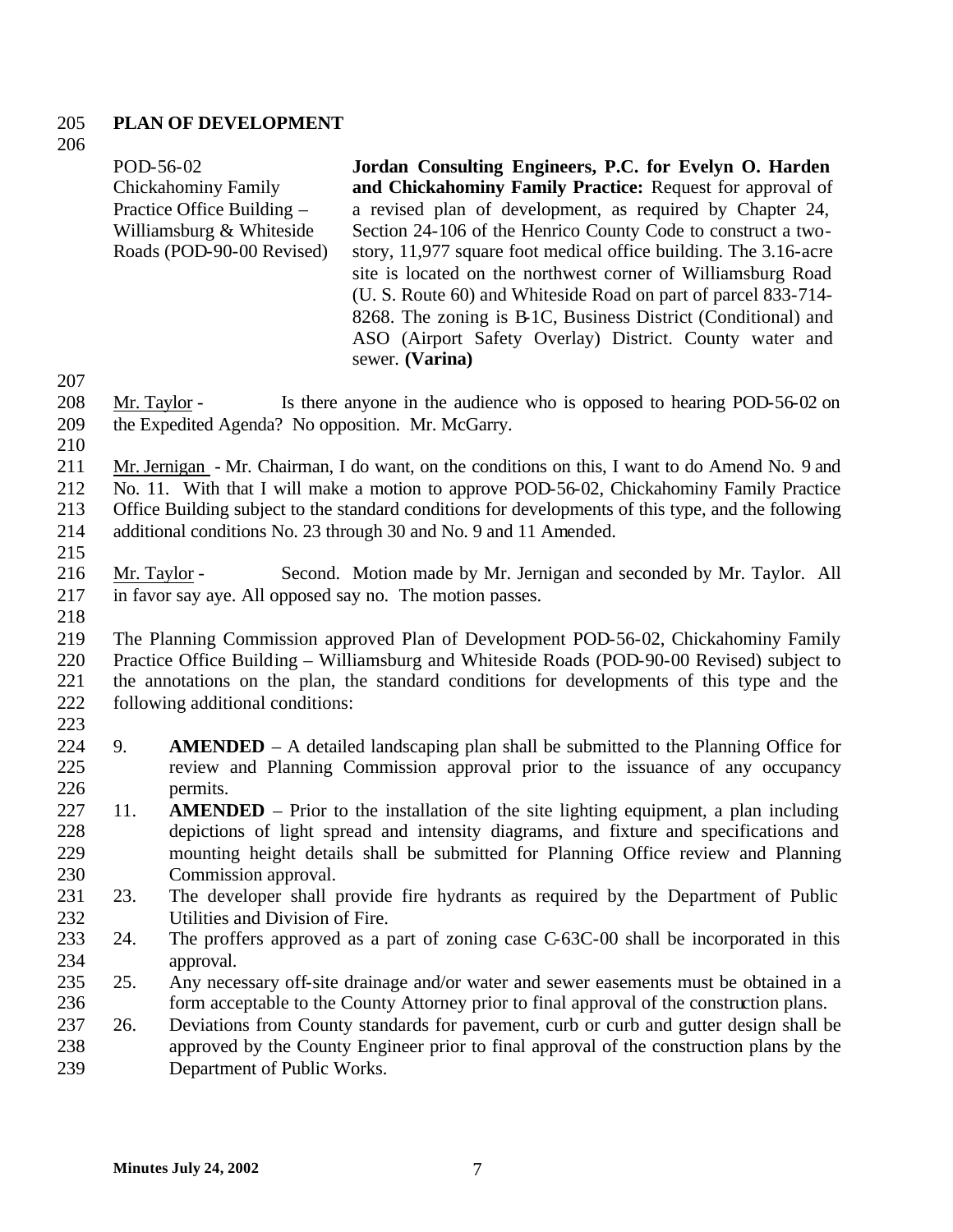- 27. Insurance Services Office (ISO) calcula tions must be included with the plans and contracts and must be approved by the Department of Public Utilities prior to the issuance of a building permit.
- 28. Approval of the construction plans by the Department of Public Works does not establish the curb and gutter elevations along the Henrico County maintained right-of-way. The elevations will be set by Henrico County.
- 29. The location of all existing and proposed utility and mechanical equipment (including HVAC units, electric meters, junction and accessory boxes, transformers, and generators) shall be identified on the landscape plans. All equipment shall be screened by such measures as determined appropriate by the Director of Planning or the Planning Commission at the time of plan approval**.**
- 30. Evidence of a joint ingress/egress and maintenance agreement must be submitted to the Planning Office and approved prior to issuance of a certificate of occupancy for this development.

## **SUBDIVISION**

Meadow Farms (July 2002 Plan) **Youngblood, Tyler & Associates, P.C. for R. F. and B. P. Cauthorne, Revocable Trust and Meadow Farms Associates, L.L.C.:** The 4.86-acre site is located on the south line of Meadow Farm Drive behind the Glen Allen Library on part of parcel 764-766-5496. The zoning is R-2C, One-Family Residence District (Conditional) and A-1, Agricultural District. County water and sewer. **(Brookland) 8 Lots**

- 
- Mr. Taylor Is there anyone in the audience opposed to Meadow Farms Subdivision being heard on the Expedited Agenda? No opposition.
- 

 Mr. Vanarsdall - I move Meadow Farms (July 2002 Plan) be approved on the Expedited Agenda subject to the annotations on the plans, the standard conditions for subdivisions served by public utilities, and Conditions Nos. 12, 13 and 14.

265 Mr. Jernigan - Second.

 Mr. Taylor - Motion made by Mr. Vanarsdall and seconded by Mr. Jernigan. All in favor say aye. All opposed say no. The motion passes.

 The Planning Commission granted conditional approval to Subdivision Meadow Farms (July 2002 Plan) subject to the annotations on the plans, the standard conditions for subdivisions served by Public Utilities and the following additional conditions:

- 
- 12. The proffers approved as part of zoning case C-17C-02 shall be incorporated in this approval.
- 13. Prior to requesting recordation, the developer shall furnish a letter from Dominion Virginia Power stating that this proposed development does not conflict with its facilities.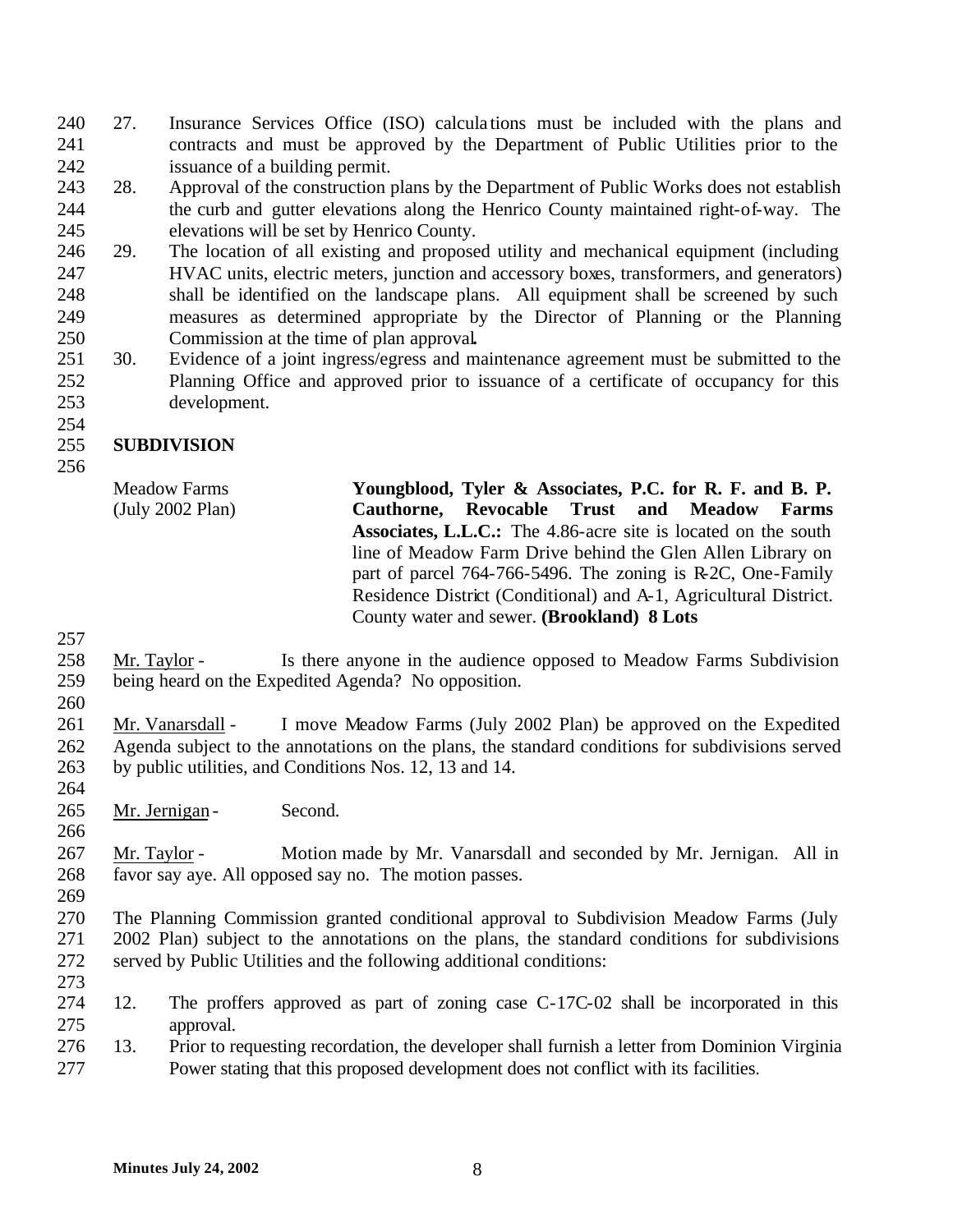14. Prior to requesting the final approval, a draft of the covenants and deed restrictions for the maintenance of the common area by a homeowners association shall be submitted to the Planning Office for review. Such covenants and restrictions shall be in form and substance satisfactory to the County Attorney and shall be recorded prior to recordation of the subdivision plat. 

#### **PLAN OF DEVELOPMENT**

POD-52-02 The Townes at Twin Hickory **Youngblood, Tyler & Associates for HHHunt Corporation:**  Request for approval of a plan of development, as required by Chapter 24, Section 24-106 of the Henrico County Code to construct 69, two-story townhouses for sale units. The 11.33 acre site is located at 11621 and 11547 Old Nuckols Road, approximately 0.2 mile east of Shady Grove Road on parcels 744-773-3059 and 744-777-6354. The zoning is RTHC, Residential Townhouse District, (Conditional). County water and sewer. **(Three Chopt)**

- Mr. McGarry -There is a revised recommendation for approval and a staff plan on your addendum.
- 

 Mr. Taylor - Is there anyone opposed to hearing POD-52-02, The Townes at Twin Hickory, on the Expedited Agenda? None. No opposition. I will move that POD-52-02, The Townes at Twin Hickory, be approved, subject to the standard conditions for developments of this type, the annotations on the plan and added conditions No. 9 and 11 Amended and No. 23 through 34, and the notations in the Addendum.

 Mr. Vanarsdall - Second. 

 Mr. Taylor - Motion made by Mr. Taylor, seconded by Mr. Vanarsdall. All in favor say aye. All opposed say no. The motion passes.

 The Planning Commission approved POD-52-02, The Townes at Twin Hickory, subject to the standard conditions for developments of this type, the annotations on the plans, and additional conditions shown below:

- **9. AMENDED** A detailed landscaping plan shall be submitted to the Planning Office for review and Planning Commission approval prior to the issuance of any occupancy permits.
- **11. AMENDED** Prior to the installation of the site lighting equipment, a plan including depictions of light spread and intensity diagrams, and fixture and specifications and mounting height details shall be submitted for Planning Office review and Planning Commission approval.
- 23. The subdivision plat for The Townes at Twin Hickory shall be recorded before any building permits are issued.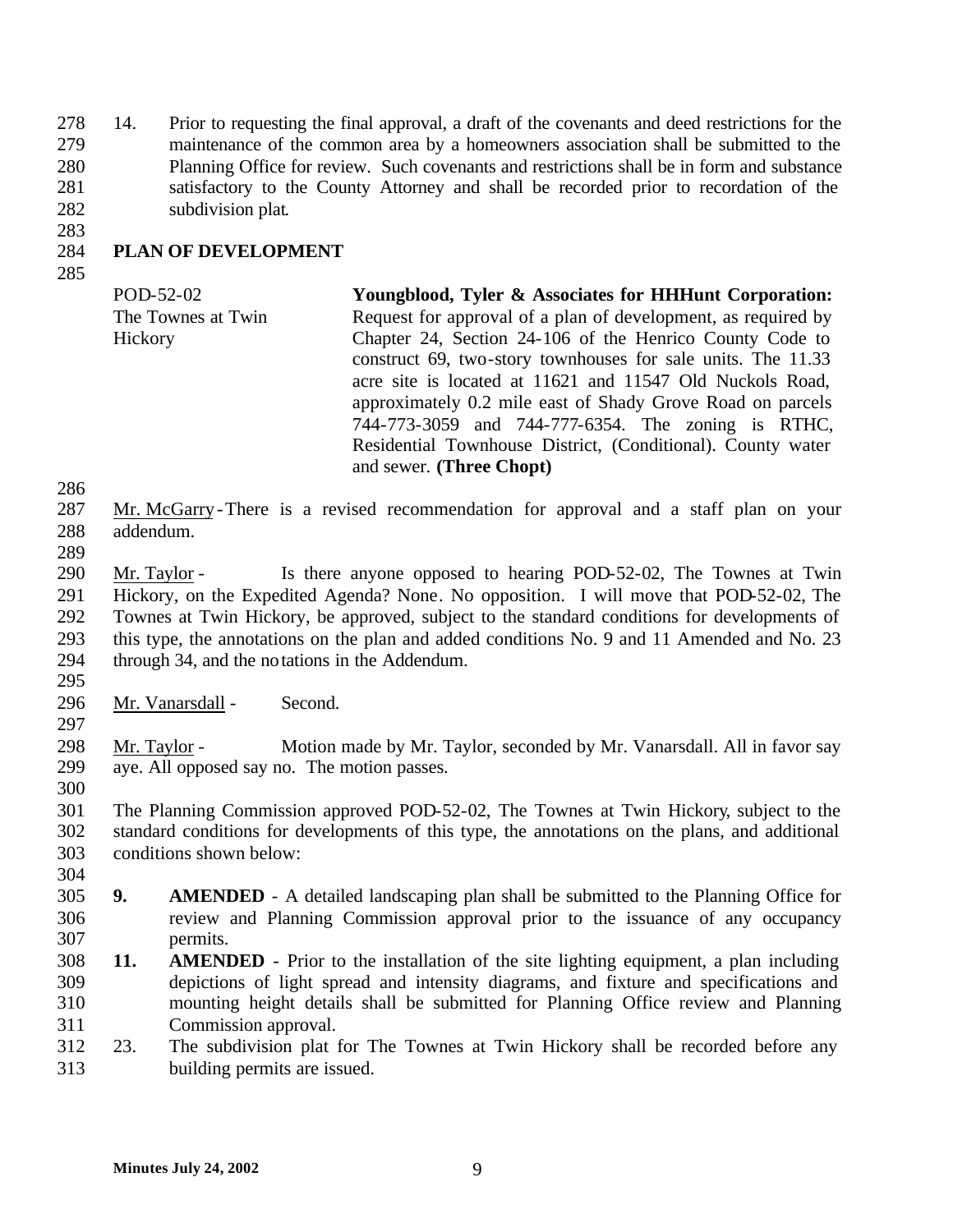- 24. The easements for drainage and utilities as shown on approved plans shall be granted to the County in a form acceptable to the County Attorney prior to any occupancy permits being issued. The easement plats and any other required information shall be submitted to the County Real Property Agent at least sixty (60) days prior to requesting occupancy permits.
- 25. The developer shall provide fire hydrants as required by the Department of Public Utilities and Division of Fire.
- 26. A standard concrete sidewalk shall be provided along the south side of Old Nuckols Road.
- 27. The proffers approved as a part of zoning case C-20C-02 shall be incorporated in this approval.
- 28. The limits and elevations of the 100-year frequency flood shall be conspicuously noted on the plan "Limits of 100 Year Floodplain." In addition, the delineated 100-year floodplain must be labeled "Variable Width Drainage and Utility Easement." The easement shall be granted to the County prior to the issuance of any occupancy permits.
- 29. Any necessary off-site drainage and/or water and sewer easements must be obtained in a form acceptable to the County Attorney prior to final approval of the construction plans.
- 30. Deviations from County standards for pavement, curb or curb and gutter design shall be 332 approved by the County Engineer prior to final approval of the construction plans by the Department of Public Works.
- 31. The pavement shall be of an SM-2A type and shall be constructed in accordance with County standard and specifications. The developer shall post a defect bond for all pavement with the Planning Office - the exact type, amount and implementation shall be determined by the Director of Planning, to protect the interest of the members of the Homeowners Association. The bond shall become effective as of the date that the Homeowners Association assumes responsibility for the common areas.
- 32. Insurance Services Office (ISO) calculations must be included with the plans and contracts and must be approved by the Department of Public Utilities prior to the issuance of a building permit.
- 33. Approval of the construction plans by the Department of Public Works does not establish the curb and gutter elevations along the Henrico County maintained right-of-way. The elevations will be set by Henrico County.
- 34. The owners shall not begin clearing of the site until the following conditions have been met:
- (a) The site engineer shall conspicuously illustrate on the plan of development or subdivision construction plan and the Erosion and Sediment Control Plan, the limits of the areas to be cleared and the methods of protecting the required buffer areas. The location of utility lines, drainage structures and easements shall be shown.
- (b) After the Erosion and Sediment Control Plan has been approved but prior to any clearing or grading operations of the site, the owner shall have the limits of clearing delineated with approved methods such as flagging, silt fencing or temporary fencing.
- (c) The site engineer shall certify in writing to the owner that the limits of clearing have been staked in accordance with the approved plans. A copy of this letter shall be sent to the Planning Office and the Department of Public Works.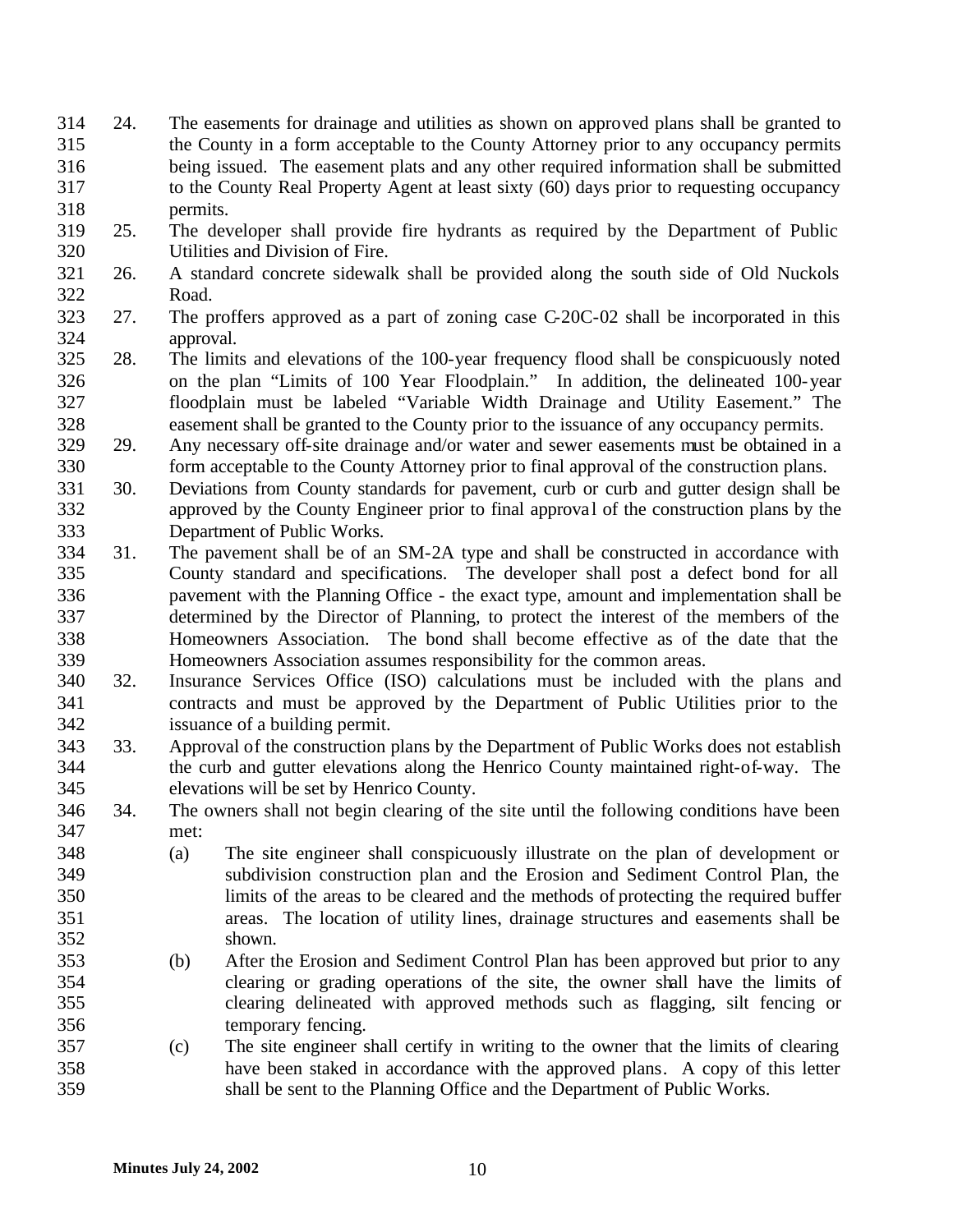- (d) The owner shall be responsible for the protection of the buffer areas and for replanting and/or supplemental planting and other necessary improvements to the buffer as may be appropriate or required to correct problems. The details shall be included on the landscape plans for approval.
- Mr. McGarry- This is on Page 16 of your agenda.

## **SUBDIVISION**

| The Greens at CrossRidge | <b>Wingate &amp; Kestner for Courtney Development, Inc.:</b> The |
|--------------------------|------------------------------------------------------------------|
| (July 2002 Plan)         | 22.302-acre site is located on Hungary Road adjacent to          |
|                          | Dunncroft on part of parcel 766-762-1042. The zoning is R-2C,    |
|                          | One-Family Residence District (Conditional). County water and    |
|                          | sewer. (Brookland) 58 Lots                                       |

- 
- Mr. McGarry- There is an added condition No. 22 that is on your addendum.
- Mr. Taylor Is there anyone opposed to The Greens at CrossRidge (July 2002 Plan)? No opposition.
- 

 Mr. Vanarsdall - I move that The Greens at CrossRidge (July 2002 Plan) be approved on the Expedited Agenda, subject to the annotations on the plans, the standard conditions for developments of this type, and added conditions Nos. 12 through 21 and we have added Condition No. 22 from the Addendum on Page 3.

- 380 Mr. Jernigan Second.
- Mr. Taylor Motion made by Mr. Vanarsdall and seconded and by Mr. Jernigan. All in favor say aye. All opposed say no. The motion passes.
- 

 The Planning Commission granted conditional approval to Subdivision The Greens @ CrossRidge (July 2002 Plan), subject to the annotations on the plans, the standard conditions for developments of this type and added conditions Nos. 12 through 22 as shown below:

- 12. Prior to requesting recordation, the developer shall furnish a letter from Dominion Virginia Power stating that this proposed development does not conflict with its facilities.
- 13. Each lot shall contain at least 13,500 square feet, exclusive of the flood plain areas.
- 14. The limits and elevation of the 100-year frequency flood shall be conspicuously noted on the plat and construction plans and labeled "Limits of 100 year floodplain." Dedicate floodplain as a "Variable Width Drainage & Utilities Easement."
- 15. The developer shall construct an all-weather surface walkway within, and a fence along, each side of the access 40-foot strip between Lots 21 thru 22, Block E. The type, design, and other details shall be indicated on the construction plans for the approval of the Planning Office and the Department of Recreation & Parks.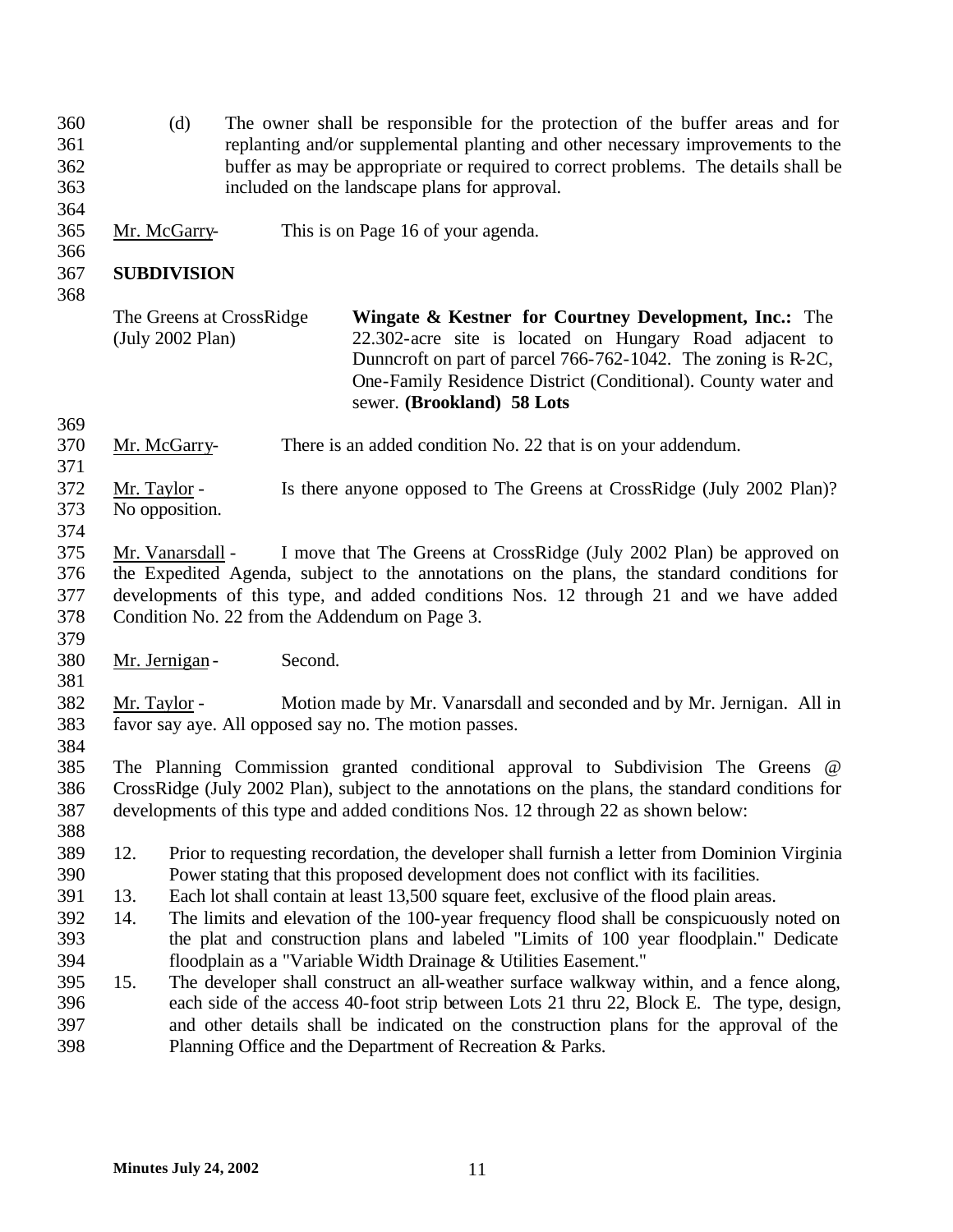- 16. The detailed plant list and specifications for the landscaping to be provided within the 25- foot-wide planting strip easement along Hungary Road shall be submitted to the Planning Office for review and approval prior to recordation of the plat.
- 17. The detailed plant list and specifications for the landscaping to be provided within the 20- foot-wide planting strip easement along Edwardsville Drive shall be submitted to the Planning Office for review and approval prior to recordation of the plat.
- 18. A County standard sidewalk shall be constructed along the north side of Edwardsville Drive.
- 19. Any necessary offsite drainage easements must be obtained prior to approval of the construction plan by the Department of Public Works.
- 20. The proffers approved as part of zoning case C-17C-00 shall be incorporated in this approval.
- 21. Prior to requesting the final approval, a draft of the covenants and deed restrictions for the maintenance of the common area by a homeowners association shall be submitted to the Planning Office for review. Such covenants and restrictions shall be in form and substance satisfactory to the County Attorney and shall be recorded prior to recordation of the subdivision plat.
- 22. An access strip a minimum 40 feet in width providing access from a public right-of-way to the Northwest Middle School #7 / Castle Point Park site shall be dedicated prior to the recordation of the final plat. A dedication plat and any other required information shall be submitted to the County Real Property agent at least 60 (sixty) days prior to requesting approval of a recorded plat.
- 
- Mr. McGarry -The next case is on Page 18 of your agenda.

## **PLAN OF DEVELOPMENT**

POD-33-02 Kentucky Fried Chicken 2 in 1 (POD-11-77 Revised) **LandMark Design Group and James C. Avery for Tricon Global Restaurants, Inc.:** Request for approval of a revised plan of development, as required by Chapter 24, Section 24-106 of the Henrico County Code, to construct a one-story, 3,200 square foot fast-food restaurant and associated parking. The 0.94-acre site is located on the northeast corner of Patterson Avenue and Quail Lane on parcel 751-741-5673. The zoning is B-2C, Business District (Conditional). County water and sewer. **(Tuckahoe)**

- Mr. McGarry -There is a revised recommendation for approval and a staff plan on your Addendum.
- 
- Mr. Taylor Is there anybody in the audience opposed to POD-33-02, Kentucky Fried Chicken, being approved on the Expedited Agenda? No opposition. Ms. Ware.
- 
- Ms. Ware I move that POD-33-02 be approved subject to the annotations on the plan, the standard conditions for developments of this type, and the following additional conditions Nos. 9 and 11 Amended and Nos. 23 through 36.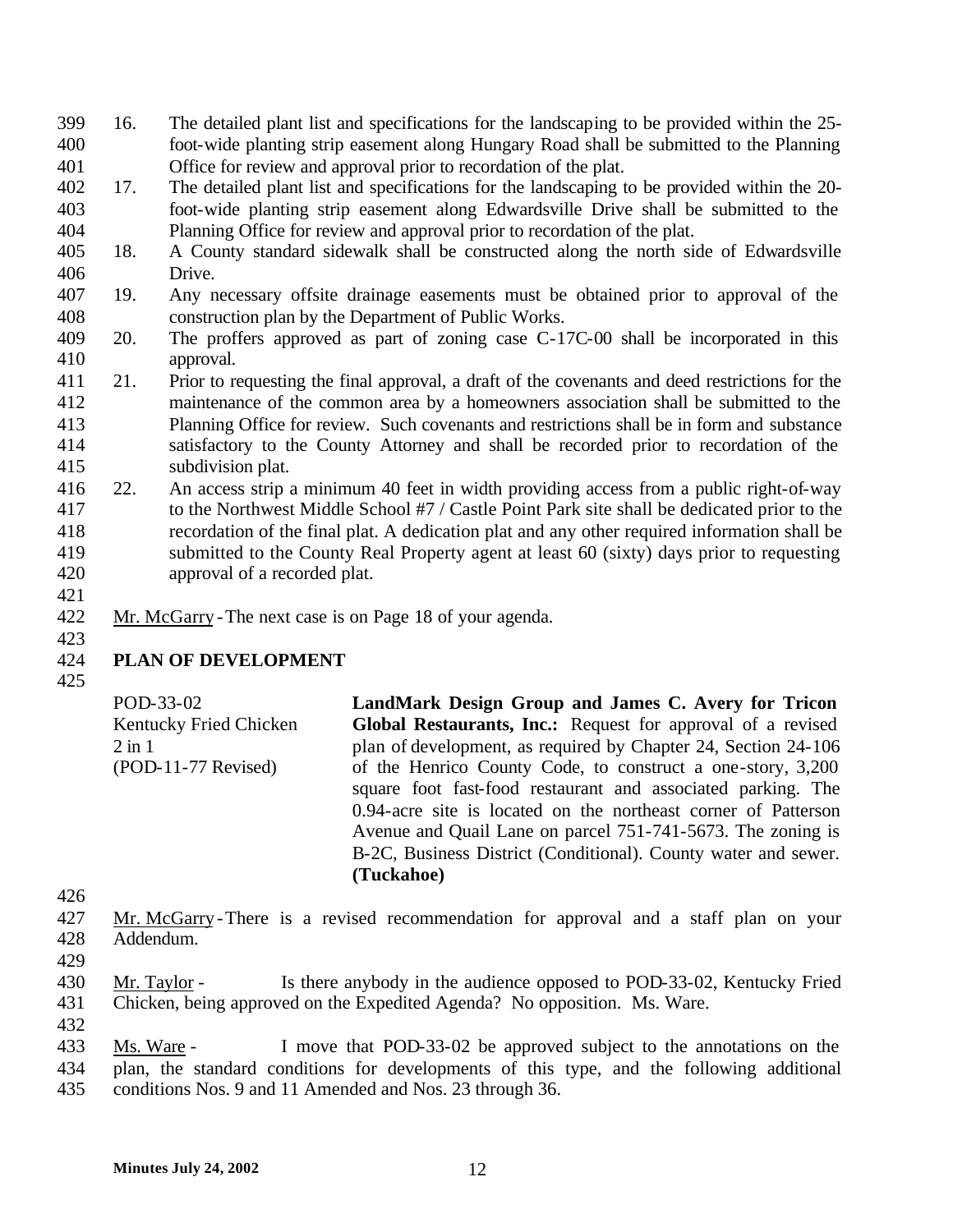- Mr. Vanarsdall Second.
- Mr. Taylor- Motion made by Commissioner Ware and seconded by Mr. Vanarsdall. All in favor say aye. All opposed say no. The motion passes.
- Mr. Vanarsdall Mr. Chairman, I thought this was a coincidence that this was a Kentucky Fried Chicken on Quail Lane.
- 

 The Planning Commission approved Plan of Development POD-33-02, Kentucky Fried Chicken 2 in 1 (POD-11-77 Revised), subject to the revised plan, the standard conditions for developments of this type and the following additional conditions: 

- **9. AMENDED** A detailed landscaping plan shall be submitted to the Planning Office for review and Planning Commission approval prior to the issuance of any occupancy permits.
- **11. AMENDED** Prior to the installation of the site lighting equipment, a plan including depictions of light spread and intensity diagrams, and fixture and specifications and mounting height details shall be submitted for Planning Office review and Planning Commission approval
- 23. The easements for drainage and utilities as shown on approved plans shall be granted to the County in a form acceptable to the County Attorney prior to any occupancy permits being issued. The easement plats and any other required information shall be submitted to the County Real Property Agent at least sixty (60) days prior to requesting occupancy permits.
- 24. The entrances and drainage facilities on Patterson Avenue (State Route 60) shall be approved by the Virginia Department of Transportation and the County.
- 25. A notice of completion form, certifying that the requirements of the Virginia Department of Transportation entrances permit have been completed, shall be submitted to the Planning Office prior to any occupancy permits being issued.
- 26. The developer shall provide fire hydrants as required by the Department of Public Utilities and Division of Fire.
- 27. A standard concrete sidewalk shall be provided along the west side of Patterson Avenue (State Route 60).
- 28. The proffers approved as a part of zoning case C-28C-02 shall be incorporated in this approval.
- 29. The developer shall install an adequate restaurant ventilating and exhaust system to minimize smoke, odors, and grease vapors. The plans and specifications shall be included with the building permit application for review and approval. If, in the opinion of the County, the type system provided is not effective, the Commission retains the rights to review and direct the type of system to be used.
- 30. Deviations from County standards for pavement, curb or curb and gutter design shall be approved by the County Engineer prior to final approval of the construction plans by the Department of Public Works.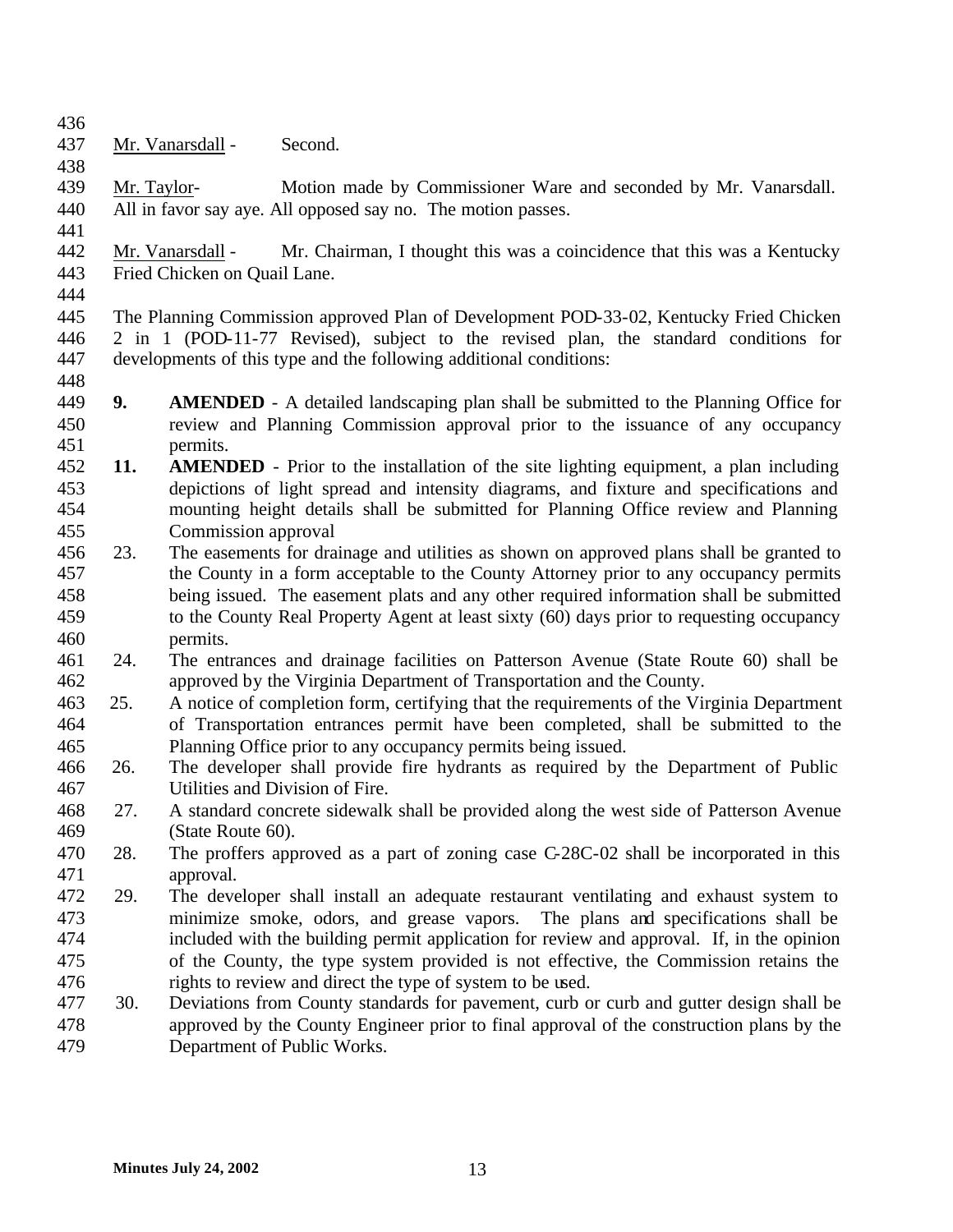- 31. In the event of any traffic backup which blocks the public right-of-way as a result of congestion caused by the drive-up delivery facilities, the owner/occupant shall close the drive-up delivery facilities until a solution can be designed to prevent traffic backup.
- 32. Insurance Services Office (ISO) calculations must be included with the plans and contracts and must be approved by the Department of Public Utilities prior to the issuance of a building permit.
- 33. Approval of the construction plans by the Department of Public Works does not establish the curb and gutter elevations along the Henrico County maintained right-of-way. The elevations will be set by Henrico County.
- 34. Approval of the construction plans by the Department of Public Works does not establish the curb and gutter elevations along the Virginia Department of Transportation maintained right-of-way. The elevations will be set by the contractor and approved by the Virginia Department of Transportation.
- 35. The building shall be constructed of red brick and the brick shall not be painted at any time.
- 36. The location of all existing and proposed utility and mechanical equipment (including HVAC units, electric meters, junction and accessory boxes, transformers, and generators) shall be identified on the landscape plans. All equipment shall be screened by such measures as determined appropriate by the Director of Planning or the Planning or the Planning Commission at the time of plan approval.
- 

## **SUBDIVISION (Deferred from the June 26, 2002, Meeting)**

| Trivett Woods   | Goodfellow, Jalbert, Beard & Associates, Inc. for Salous -       |
|-----------------|------------------------------------------------------------------|
| (May 2002 Plan) | <b>West LLC:</b> The 3.92 acre site is located between Telegraph |
|                 | Road and Battlefield Road south of Francis Road on parcel 785-   |
|                 | 765-6083. The zoning is R-2A, One-Family Residence District.     |
|                 | County water and sewer. (Fairfield) 8 Lots                       |

Mr. McGarry - On your Addendum you have a revised recommendation for approval.

 Mr. Taylor - Is there anyone in the audience opposed to hearing Trivett Woods on the Expedited Agenda?

 Mr. Vanarsdall - I move that Trivett Woods (May 2002 Plan) be approved on the Expedited Agenda subject to annotations on the plans, standard conditions for subdivisions served by public utilities, and staff recommended on Page 3 of the Addendum, Conditions Nos. 12 through 18. 

- 513 Mr. Jernigan Second.
- 

 Mr. Taylor - We have a motion made by Mr. Vanarsdall and a second by Mr. Jernigan to approve Trivett Woods. All in favor say aye. All opposed say no. The motion passes.

The Planning Commission granted conditional approval to Trivett Woods (May 2002 Plan)

 subject to the annotations on the plans, the standard conditions for subdivisions served by Public Utilities, and the following additional conditions: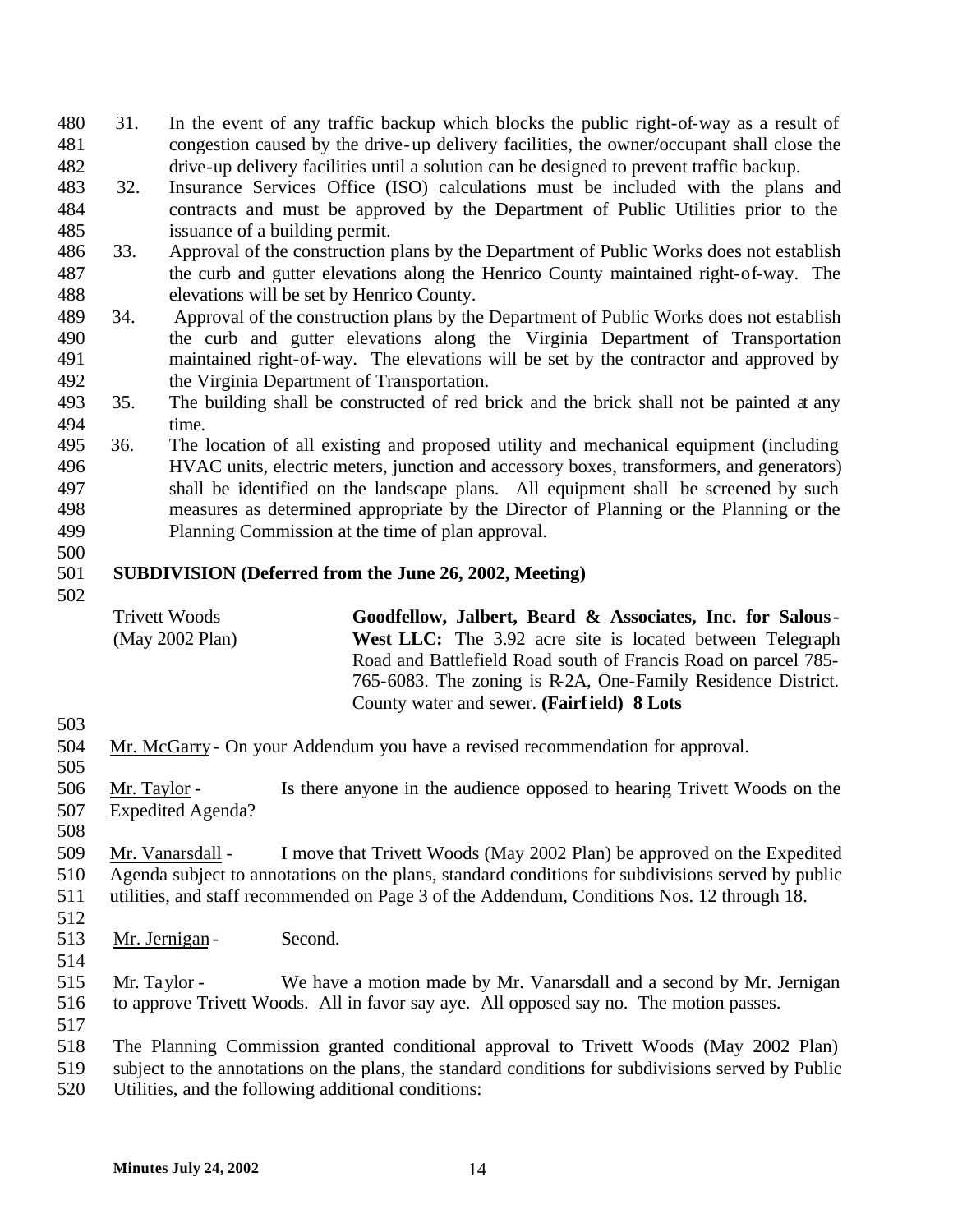# 12. Each lot shall contain at least 13,500 square feet, exclusive of the flood plain areas.

- 13. The limits and elevation of the 100 year frequency flood shall be conspicuously noted on the plat and construction plans and labeled "Limits of 100 year floodplain." Dedicate floodplain as a "Variable Width Drainage & Utilities Easement."
- 14. The detailed plant list and specifications for the landscaping to be provided within the 10- foot-wide planting strip easement along Battlefield Road shall be submitted to the Planning Office for review and approval prior to recordation of the plat.
- 15. Any necessary offsite drainage easements must be obtained prior to approval of the construction plan by the Department of Public Works.
- 16. The dwelling on Lot 1, as shown on the conditional subdivision plan, shall be oriented so that the front faces Trivett Woods Court.
- 17. All cul-de-sac lots shall meet the requirements of Section 24-95(v) of the County Code.
- 18. A landscaping plan for the 10-foot-wide landscape buffer along the northern property line of Lot 8, as shown on the conditional subdivision plan, shall be submitted to the Planning
- Office for review and approval prior to recordation of the plat.
- 

## **SUBDIVISION**

Brookside Gardens (July 2002 Plan) **Engineering Design Associates and G. L. McKinney for Delores Jean Carey and Mojave, LLC:** The 1.96 acre site is located along the east line of Edgewood Avenue, approximately 80 feet south of Wilkinson Road on part of parcel 787-754-1417. The zoning is R-3, One-Family Residence District. County water and sewer. **(Fairfield) 4 Lots**

 Mr. Taylor - Is there anyone in the audience opposed to hearing Brookside Gardens Subdivision on the Expedited Agenda?

 Mr. Vanarsdall - I move that Brookside Gardens (July 2002 Plan) be approved on the Expedited Agenda subject to the annotations on the plans, the standard conditions for subdivisions served by public utilities, and conditions Nos. 12 and 13.

 Mr. Taylor - Second. Motion made by Mr. Vanarsdall and seconded by Mr. Taylor. All in favor say aye. All opposed say no. The motion passes.

 The Planning Commission granted conditional approval to Brookside Garden Subdivision (July 2002 Plan), subject to the annotations on the plans, the standard conditions for subdivisions served by Public Utilities, and the following additional conditions:

- 
- 12. Any necessary offsite drainage easements must be obtained prior to approval of the construction plan by the Department of Public Works.
- 13. The storage building shall be removed if no principle structure is constructed on Lot 2.

## **PLAN OF DEVELOPMENT (Deferred from the June 26, 2002, Meeting)**

POD-53-02 **TIMMONS for Shady Grove United Methodist Church:** Request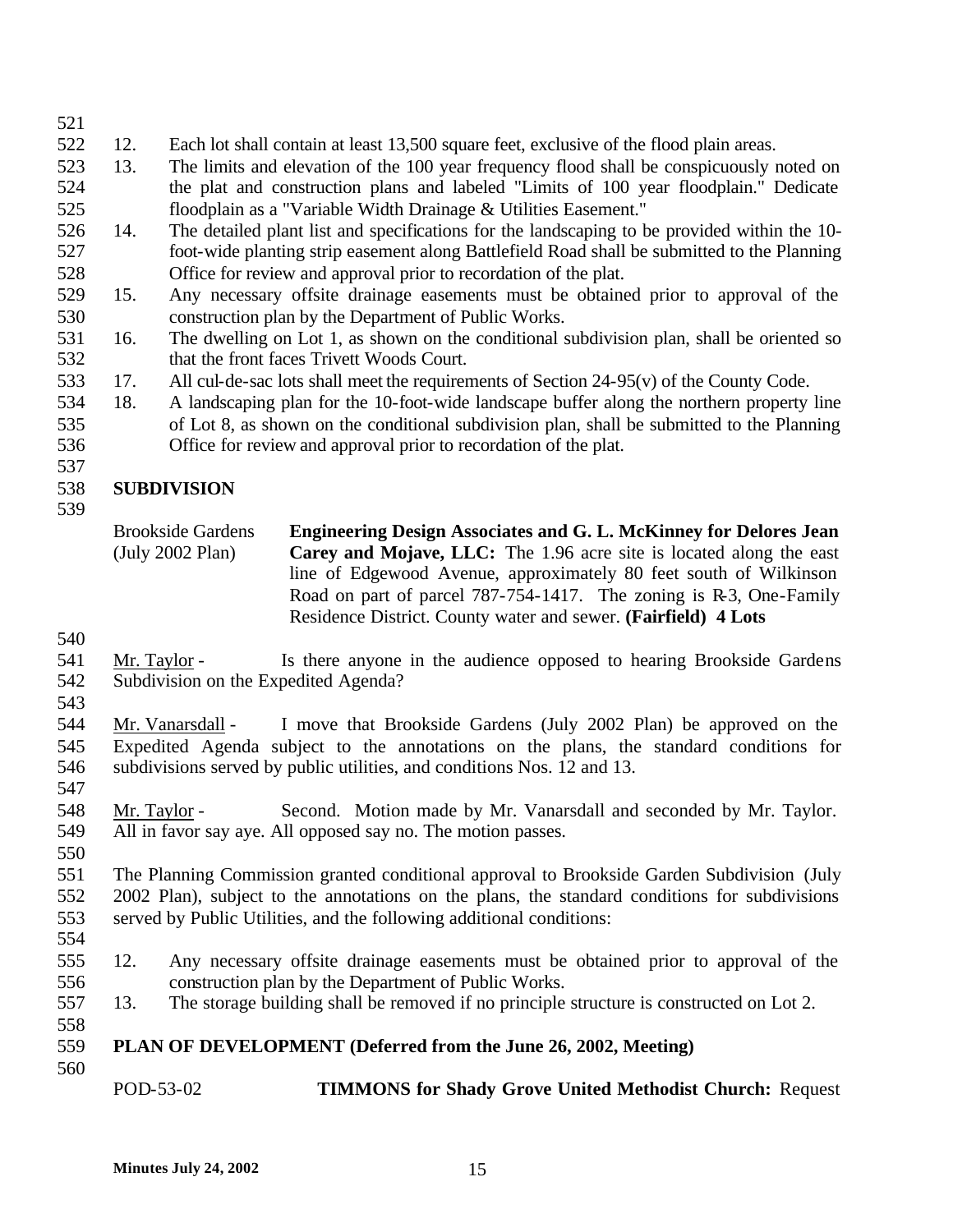Shady Grove United Methodist Church - 4701 Shady Grove Road (POD-78-98 Revised) for approval of a revised plan of development, as required by Chapter 24, Section 24-106 of the Henrico County Code to construct a twostory, 16,178 square foot educational building and a one-story, 6,090 square foot fellowship hall for an existing church. The 8.62 acre site is located at the southeast corner of Pouncey Tract Road (State Route 271) and Shady Grove Road on parcels 739-769-2272 and 3330. The zoning is A-1, Agricultural District. County water and private sewer. **(Three Chopt)**

- Mr. McGarry -On your Addendum you have a revised condition, No. 28, and a staff plan.
- 

 Mr. Taylor - Is there anyone in the audience who is opposed to hearing POD-53-02, Shady Grove United Methodist Church, on the Expedited Agenda? No opposition. I will move approval of POD-53-02, Shady Grove United Methodist Church – 4701 Shady Grove Road (POD-78-98 Revised), subject to the annotations on the plans, the standard conditions for developments of this type, and addition conditions Nos. 1B, 23 through 27, 28 Revised, and No. 29 through 38.

Mr. Vanarsdall - Second.

 Mr. Taylor - Motion made by Mr. Taylor and seconded by Mr. Vanarsdall. All in favor say aye. All opposed say no. The motion passes.

 The Planning Commission approved POD-53-02, Shady Grove United Methodist Church – 4701 Shady Grove Road (POD-78-98 Revised), subject to the annotations on the plans, the standard conditions for developments of this type, and the following additional conditions:

- 
- 1B. The owner shall enter into the necessary contracts with the Department of Public Utilities 581 for connections to public sewer. The septic tank location shall be approved by the County Health Department before a building permit is issued. Connection shall be made to the public sewer when available within 300 feet of the site/building.
- 23. The right-of-way for widening of Shady Grove Road and Pouncey Tract Road (State Route 271) as shown on approved plans shall be dedicated to the County prior to any occupancy permits being issued. The right-of-way dedication plat and any other required information shall be submitted to the County Real Property Agent at least sixty (60) days prior to requesting occupancy permits.
- 24. The easements for drainage and utilities as shown on approved plans shall be granted to the County in a form acceptable to the County Attorney prior to any occupancy permits being issued. The easement plats and any other required information shall be submitted to the County Real Property Agent at least sixty (60) days prior to requesting occupancy permits.
- 25. The entrances and drainage facilities on Pouncey Tract (State Route 271) shall be approved by the Virginia Department of Transportation and the County.
- 26. A notice of completion form, certifying that the requirements of the Virginia Department of Transportation entrances permit have been completed, shall be submitted to the Planning Office prior to any occupancy permits being issued.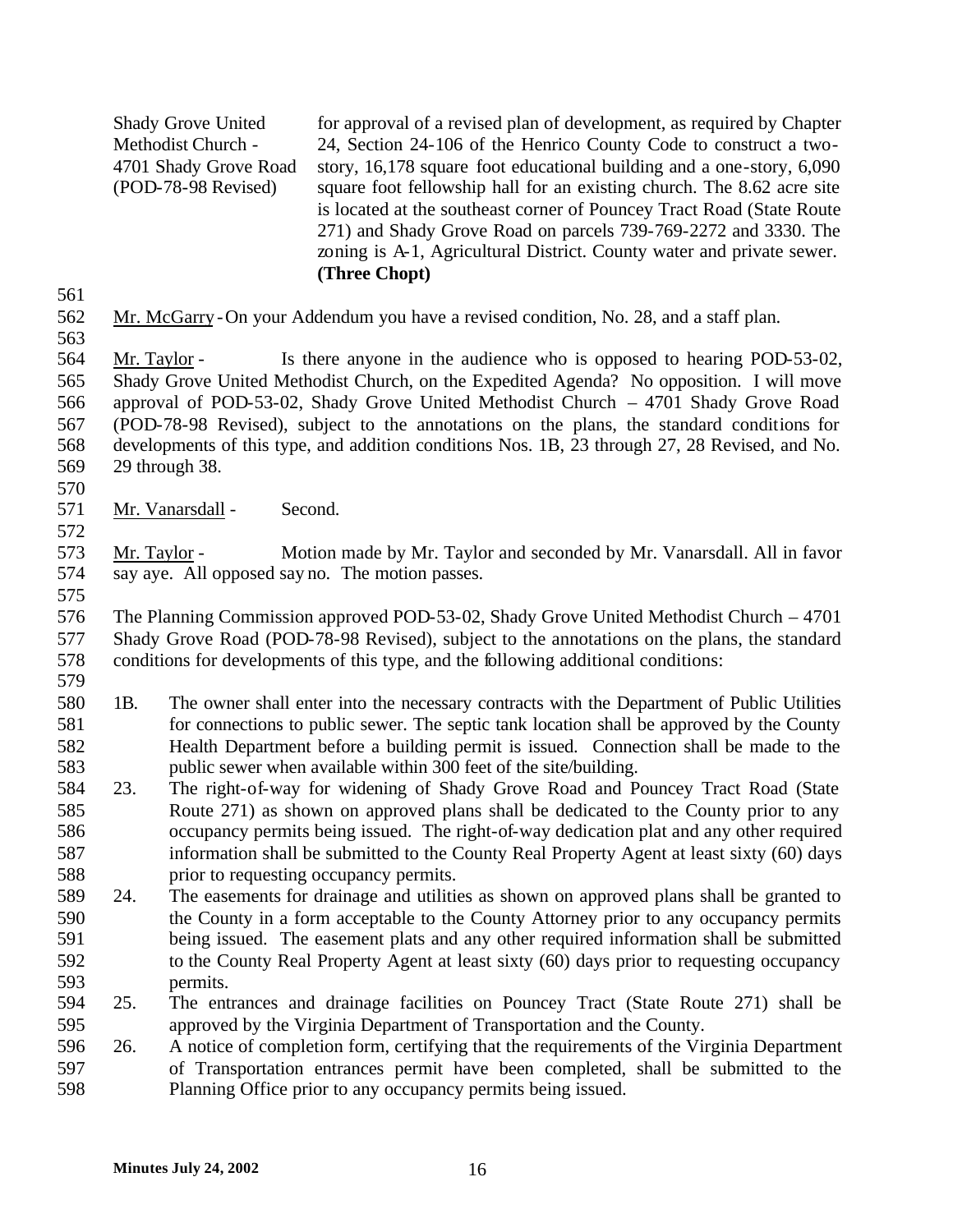- 27. The developer shall provide fire hydrants as required by the Department of Public Utilities and Division of Fire.
- 28. A standard concrete sidewalk shall be provided along the south side of Shady Grove and the east side of Pouncey Tract Road (State Road 271) in conjunction with ultimate road construction as approved by the Department of Public Works Traffic Division and the Virginia Department of Transportation.
- 29. All repair work shall be conducted entirely within the enclosed building.
- 30. Outside storage shall not be permitted.
- 31. Any necessary off-site drainage and/or water and sewer easements must be obtained in a form acceptable to the County Attorney prior to final approval of the construction plans.
- 32. Deviations from County standards for pavement, curb or curb and gutter design shall be approved by the County Engineer prior to final approval of the construction plans by the Department of Public Works.
- 33. The applicant shall furnish proof to the Planning Office that conditions satisfactory to the Health Department have been met that insure the proposed septic tank drainfield system is suitable for this project prior to the issuance of a building permit.
- 34. Insurance Services Office (ISO) calculations must be included with the plans and contracts and must be approved by the Department of Public Utilities prior to the issuance of a building permit.
- 35. Approval of the construction plans by the Department of Public Works does not establish the curb and gutter elevations along the Henrico County maintained right-of-way. The elevations will be set by Henrico County.
- 36. Approval of the construction plans by the Department of Public Works does not establish the curb and gutter elevations along the Virginia Department of Transportation maintained right-of-way. The elevations will be set by the contractor and approved by the Virginia Department of Transportation.
- 37. The conceptual master plan, as submitted with this application is for planning and information purposes only.
- 38. The location of all existing and proposed utility and mechanical equipment (including HVAC units, electric meters, junction and accessory boxes, transformers, and generators) shall be identified on the landscape plans. All equipment shall be screened by such measures as determined appropriate by the Director of Planning or the Planning Commission at the time of plan approval**.**
- 39. The two temporary 24' x 70' modular units and related improvements shall be removed with the approval of Phase III or no later than July 7, 2005.

## **PLAN OF DEVELOPMENT**

POD-59-02 Hunters Trace **Balzer & Associates, Inc. for Lillian S. Bernard and Stephen N. Thomas:** Request for approval of a plan of development, as required by Chapter 24, Section 24-106 of the Henrico County Code to construct 12, single-family residential detached dwellings with zero lot lines. The 3.47-acre site is located at the southern terminus of Pinedale Road, 115 feet south of Avery Green Drive on parcel 744-772-8254 and part of 744-772-1191. The zoning is R-5AC, General Residence District (Conditional). County water and sewer. **(Three Chopt)**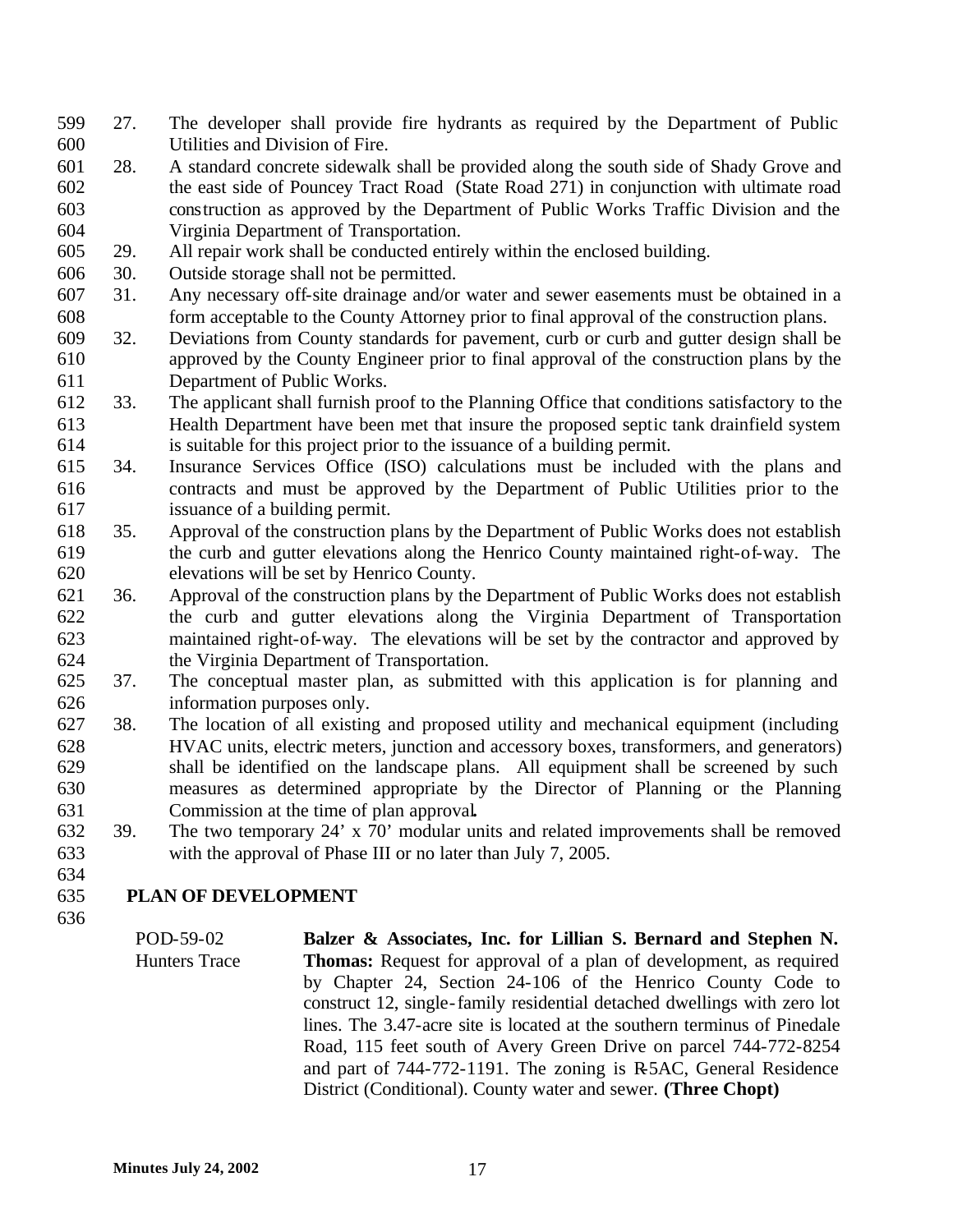- 
- Mr. McGarry -There is on your Addendum a Revised Condition, No. 26.
- 

 Mr. Taylor - Is there anyone in the audience who is opposed to hearing POD-59-02, Hunter's Trace, on the Expedited Agenda? No opposition. I will move approval of POD-59-02, Hunters Trace, subject to the annotations on the plans, the standard conditions for developments of this type, and conditions Nos. 23 through 25, 26 Revised, and 27 through 33.

- 
- Mr. Jernigan Second.
- 

 Mr. Taylor - Motion made by Mr. Taylor and seconded by Mr. Jernigan. All in favor say aye. All opposed say no. The motion passes.

 The Planning Commission approved POD-59-02, Hunter's Trace, subject to the annotations on the plans, the standard conditions for developments of this type, and the following conditional conditions:

- 
- 23. Roof edge ornamental features that extend over the zero lot line, and which are permitted by Section 24-95(i)(1), must be authorized in the covenants.
- 24. Eight-foot easements for construction, drainage, and maintenance access for abutting lots shall be provided and shown on the POD plans.
- 25. Building permit request for individual dwellings shall each include two (2) copies of a layout plan sheet as approved with the plan of development. The developer may utilize alternate building types providing that each may be located within the building footprint shown on the approved plan. Any deviation in building footprint or infrastructure shall require submission and approval of an administrative site plan.
- 26. Architectural plans for this development must meet the standards of the April 24, 1995, Planning memo of Zero Lot Line Development Standards. The standard memo addresses the building relationship to the zero lot line and include: minimum percentage of wall on the zero lot line, number, size and location of window and door openings in first and second floors and height and setbacks for fences abutting decks unless a building code modification is granted by the building official.
- 27. The subdivision plat for Hunters Trace shall be recorded before any building permits are issued.
- 28. The easements for drainage and utilities as shown on approved plans shall be granted to the County in a form acceptable to the County Attorney prior to any occupancy permits being issued. The easement plats and any other required information shall be submitted to the County Real Property Agent at least sixty (60) days prior to requesting occupancy permits.
- 29. The developer shall provide fire hydrants as required by the Department of Public Utilities and Division of Fire.
- 30. The proffers approved as a part of zoning case C-9C-02 shall be incorporated in this approval.
- 31. Any necessary off-site drainage and/or water and sewer easements must be obtained in a form acceptable to the County Attorney prior to final approval of the construction plans.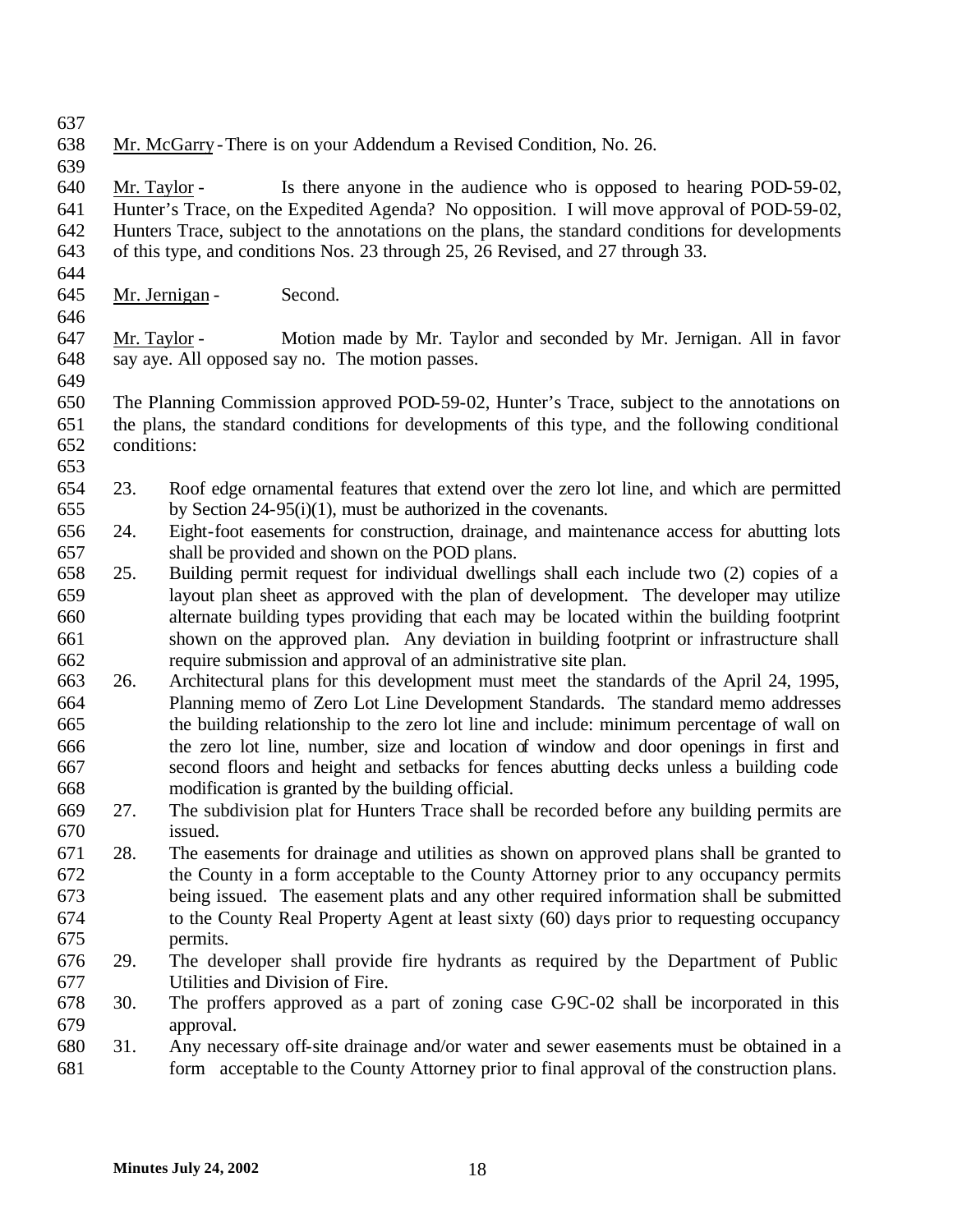32. Deviations from County standards for pavement, curb or curb and gutter design shall be approved by the County Engineer prior to final approval of the construction plans by the Department of Public Works.

 33. Approval of the construction plans by the Department of Public Works does not establish the curb and gutter elevations along the Henrico County maintained right-of-way. The elevations will be set by Henrico County.

## **SUBDIVISION (Deferred from the June 26, 2002, Meeting)**

Logan Estates (May 2002 Plan) **Edwards, Kretz, Lohr & Associates for Maguire Properties, L.L.C.:** The 5.24 acre site is located along the south line of Church Road at its intersection with Oak Point Lane on parcel 741-756- 4435. The zoning is R-2AC, One-Family Residence District (Conditional). County water and sewer. **(Tuckahoe) 9 Lots**

- Mr. Taylor Is there anyone in the audience opposed to Subdivision Logan Estates being heard on the Expedited Agenda? There being none, Ms. Ware.
- 

 Ms. Ware - I move that Logan Estates (May 2002 Plan) be approved subject to the standard conditions for subdivisions served by public utilities and the following additional conditions, Nos. 12, 13 and 14.

Mr. Vanarsdall - Second.

 Mr. Taylor - Motion made by Ms. Ware and seconded by Mr. Vanarsdall to approve Logan Estates. All in favor say aye. All opposed say no. The motion passes. 

 The Planning Commission granted conditional approval to Logan Estates (May 2002 Plan) subject to the annotations on the plans, the standard conditions for subdivisions served by public utilities and the following additional conditions:

- 12. The detailed plant list and specifications for the landscaping to be provided within the 25- foot-wide planting strip easement along Church Road shall be submitted to the Planning Office for review and approval prior to recordation of the plat.
- 13. Any necessary offsite drainage easements must be obtained prior to approval of the construction plan by the Department of Public Works.
- 14. Exterior construction and development shall begin no earlier than 7:00 a.m. and shall end no later than 8:30 p.m., Monday through Friday, and 8:00 a.m. to 8:30 p.m. on Saturday and 1:00 p.m. to 8:30 p.m. on Sunday.
- 

## **PLAN OF DEVELOPMENT**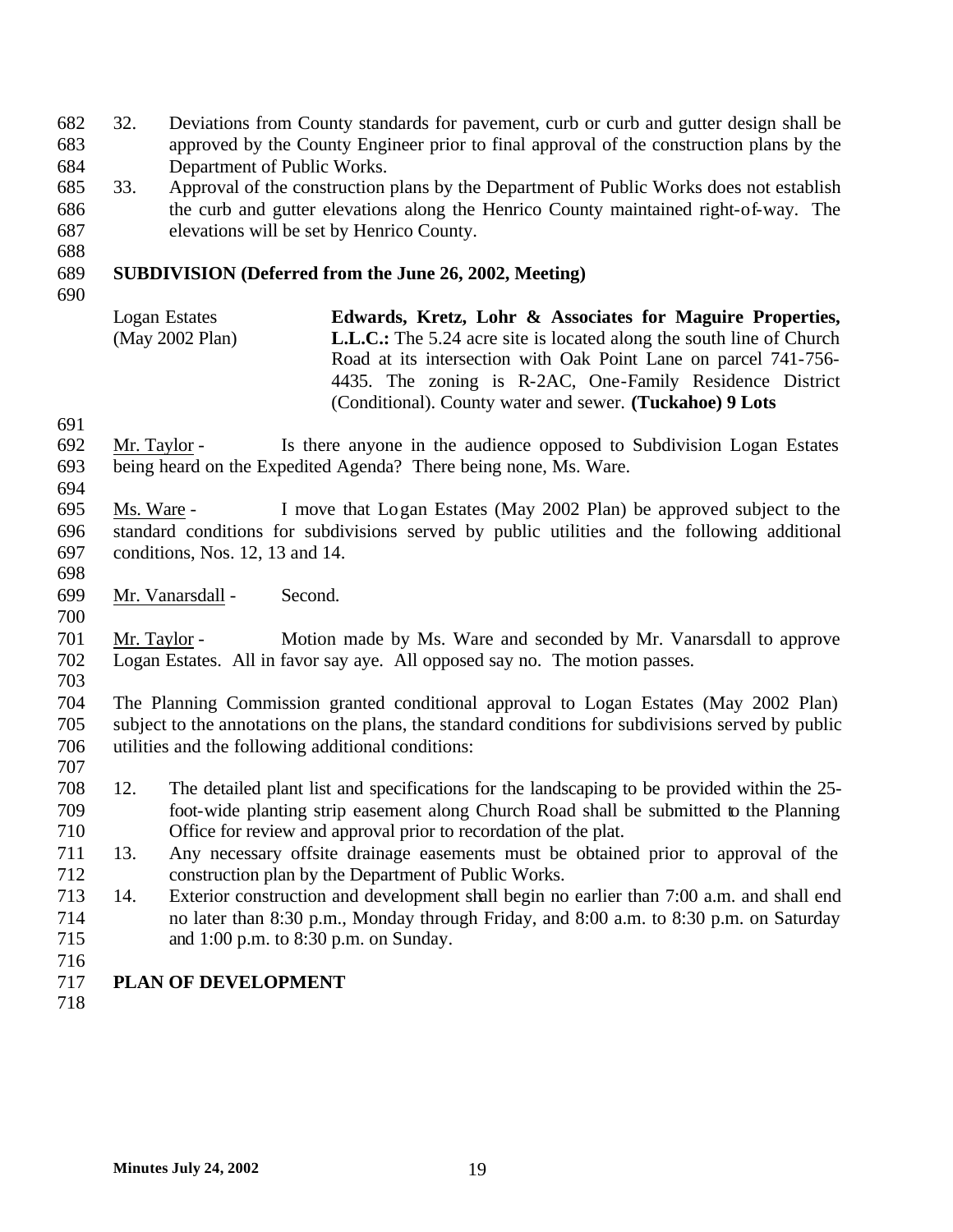POD-61-02 Temporary Classroom Trailer – Northstar Academy – Shrader Road **Beamon & Associates, P.C. for Northstar Academy:** Request for approval of a temporary plan of development, as required by Chapter 24, Section 24-106 of the Henrico County Code to maintain existing temporary classroom space. The 1.894-acre site is located at 8055 Shrader Road on parcel 763-752-8296. The zoning is B-2, Business District. County water and sewer. **(Brookland)**

- 719
- 720 Mr. Taylor Is there anyone in the audience who is opposed to POD-61-02 being heard 721 on the Expedited Agenda? There being none,
- 722

723 Mr. Vanarsdall - I move that POD-61-02, Temporary Classroom Trailer – Northstar 724 Academy – Shrader Road, be approved subject to the annotations on the plans, standard 725 conditions for subdivisions of this type and added conditions Nos. 23 and 24.

726

728

727 Mr. Jernigan - Second.

## 729 Mr. Taylor - Motion made by Mr. Vanarsdall, seconded by Mr. Jernigan to approve 730 POD-61-02. All in favor say aye. All opposed say no. The motion passes.

- 731 732 The Planning Commission approved POD-61-02, Temporary Classroom Trailer – Northstar 733 Academy – Shrader Road, subject to the annotations on the plans, the standard conditions for 734 developments of this type, and the following additional conditions:
- 736 23. Outside storage shall not be permitted.
- 737 24. The temporary classroom trailer and related improvements shall be removed from the site 738 on or before **September 1, 2003**.
- 739

735

## 740 **LANDSCAPE PLAN**

- 741
- LP/POD-66-01 9001 Brook Road Mini Storage **J. Calvin Holcombe, AIA for 9001 Brook Road Mini Storage Associates:** Request for approval of a landscape plan, as required by Chapter 24, Sections 24-106 and 24.106.2 of the Henrico County Code. The 1.039-acre site is located on the west line side of Telegraph Road, approximately 210 feet north of its intersection with Mountain Road on parcel 784-759-3838. The zoning is B-3C, Business District (Conditional). **(Fairfield)**
- 742
- 743 Mr. McGarry- On the Addendum there is a revised recommendation for approval and a 744 staff plan.
- 745
- 746 Mr. Taylor Is anyone in the audience opposed to LP/POD-66-01 being heard on the 747 Expedited Agenda? No opposition.
- 748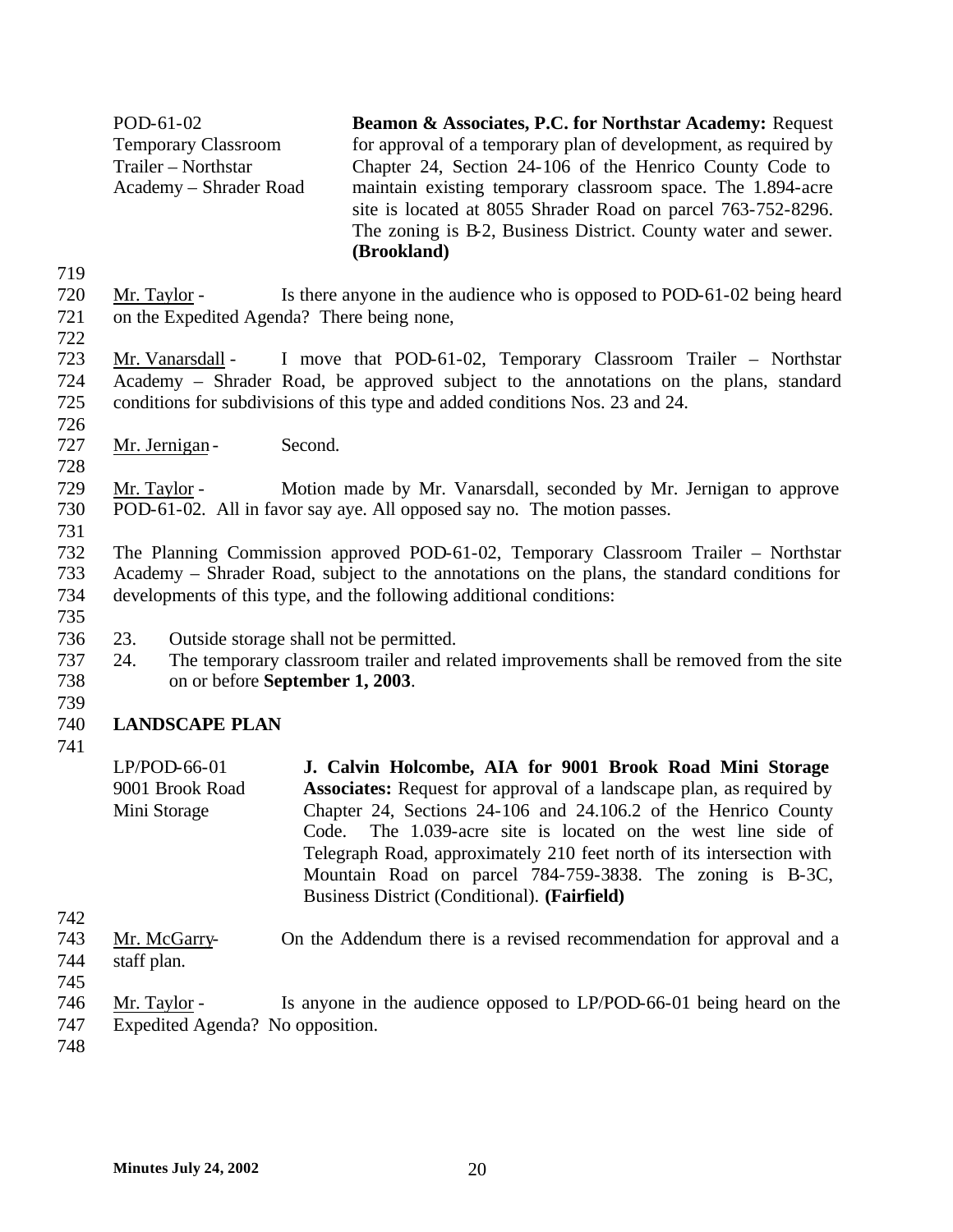- 749 Mr. Vanarsdall I move LP/POD-66-01, 9001 Brook Road Mini Storage, be approved on 750 the Expedited Agenda subject to the annotations on the plans and the standard conditions for 751 landscape plans.
- 752

757

760

762

753 Mr. Jernigan - Second.

755 Mr. Taylor - Motion made by Mr. Vanarsdall and seconded by Mr. Jernigan. All in 756 favor say aye. All opposed say no. The motion passes.

758 The Planning Commission approved LP/POD-66-01, 9001 Brook Road Mini Storage, subject to 759 the annotations on the plans and the standard conditions for landscape plans.

761 Mr. Taylor - That completes the Expedited Agenda.

#### 763 **SUBDIVISION EXTENSIONS OF CONDITIONAL APPROVAL**

- 764 **(Presented by Kevin Wilhite)**
- 765

#### 766 **FOR PLANNING COMMISSION APPROVAL** 767

| <b>Subdivision</b>                        | <b>Magisterial</b><br><b>District</b> | <b>Origina</b><br>l No.<br>of Lots | <b>Remaining</b><br>Lots | <b>Previous</b><br><b>Extensions</b> | Year(s)<br><b>Extended</b> |
|-------------------------------------------|---------------------------------------|------------------------------------|--------------------------|--------------------------------------|----------------------------|
| <b>Glenwood Lakes</b><br>(July 1997 Plan) | Fairfield                             | 265                                | 194<br>110               | 3                                    | 1 Year<br>7/23/03          |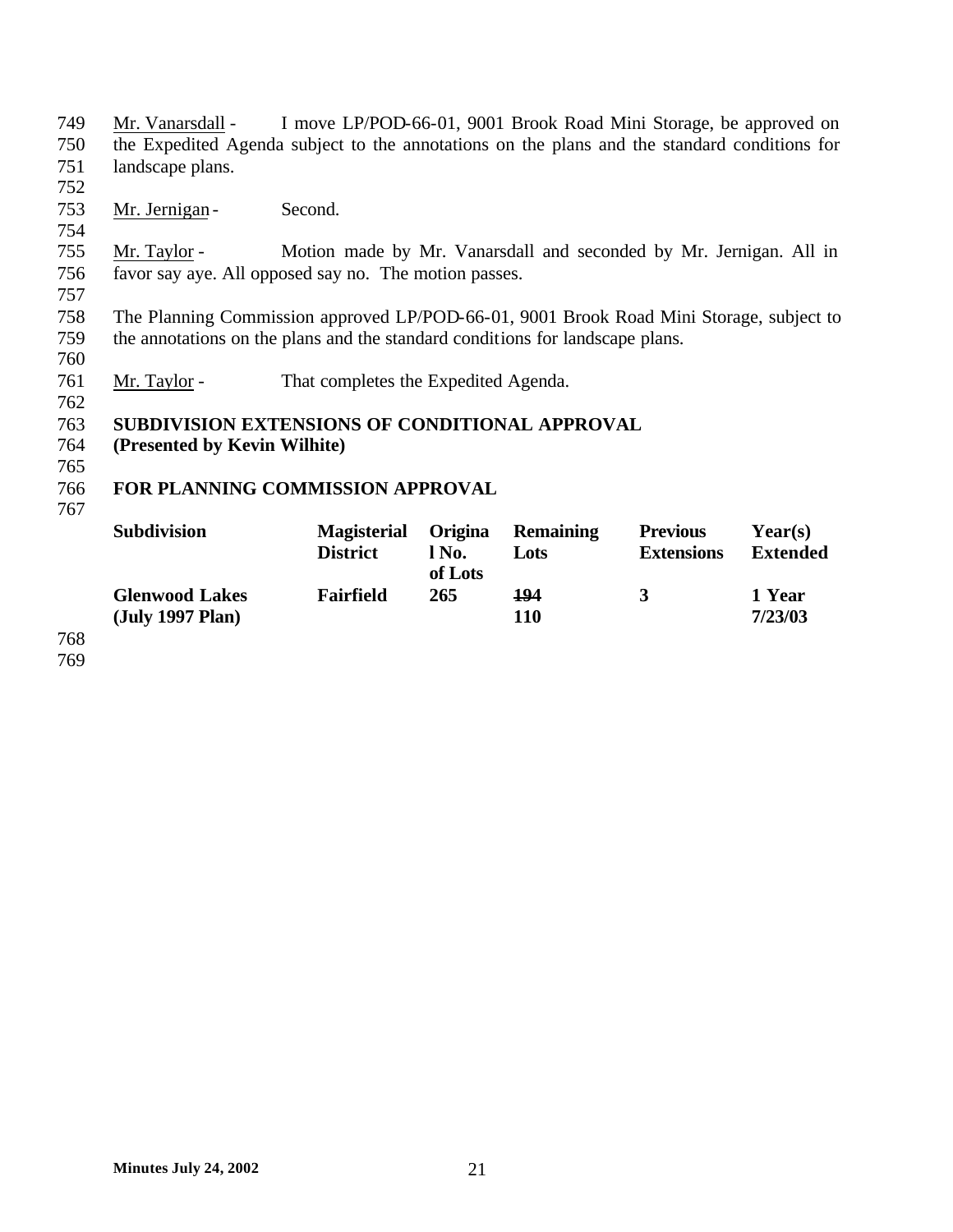## **(FOR INFORMATIONAL PURPOSE ONLY)** 769<br>770

|            | <b>Subdivision</b>                                                                                | <b>Magisterial</b><br><b>District</b>                                 | Origina<br>l No.<br>of Lots | <b>Remaining</b><br>Lots | <b>Previous</b><br><b>Extensions</b> | Year(s)<br><b>Extended</b> |
|------------|---------------------------------------------------------------------------------------------------|-----------------------------------------------------------------------|-----------------------------|--------------------------|--------------------------------------|----------------------------|
|            | <b>Doran Forest</b><br>(July 2000 Plan)                                                           | <b>Varina</b>                                                         | 64                          | 64<br>36                 | $\mathbf{1}$                         | 1 Year<br>7/23/03          |
| 771        |                                                                                                   |                                                                       |                             |                          |                                      |                            |
| 772<br>773 | Mr. Marlles -                                                                                     | These will be presented by Kevin Wilhite.                             |                             |                          |                                      |                            |
| 774<br>775 | Mr. Taylor-                                                                                       | Good morning, Mr. Wilhite.                                            |                             |                          |                                      |                            |
| 776        | Mr. Wilhite -                                                                                     | Good morning, Mr. Chairperson and members of the Commission. I        |                             |                          |                                      |                            |
| 777        | would like to direct your attention to Page 1 on the Addendum. There is a correction to the       |                                                                       |                             |                          |                                      |                            |
| 778        | Subdivision Extensions. One subdivision listed has to have Planning Commission approval. It       |                                                                       |                             |                          |                                      |                            |
| 779        | has been five years since the Planning Commission originally approved the plan. That is           |                                                                       |                             |                          |                                      |                            |
| 780        | Glenwood Lakes (July 1997 Plan), and 110 of the original 265 lots have to be extended. Staff is   |                                                                       |                             |                          |                                      |                            |
| 781        | recommending extension for a one-year period of time. The other subdivision listed, Doran         |                                                                       |                             |                          |                                      |                            |
| 782        | Forest (July 2000 Plan) is being granted administrative extension by the Director of Planning for |                                                                       |                             |                          |                                      |                            |
| 783        | 36 of the 64 original lots. I would be happy to answer any questions that you may have.           |                                                                       |                             |                          |                                      |                            |
| 784        |                                                                                                   |                                                                       |                             |                          |                                      |                            |
| 785        | Mr. Vanarsdall -                                                                                  | I move approval of Glenwood Lakes Subdivision as presented by staff.  |                             |                          |                                      |                            |
| 786        |                                                                                                   |                                                                       |                             |                          |                                      |                            |
| 787        | Mr. Jernigan-                                                                                     | Second.                                                               |                             |                          |                                      |                            |
| 788        |                                                                                                   |                                                                       |                             |                          |                                      |                            |
| 789        | Mr. Taylor -                                                                                      | Motion made by Mr. Vanarsdall and seconded by Mr. Jernigan to approve |                             |                          |                                      |                            |
| 790        | Glenwood Lakes Extension of Conditional Approval. All in favor say aye. All opposed say no.       |                                                                       |                             |                          |                                      |                            |
| 791        | The motion passes.                                                                                |                                                                       |                             |                          |                                      |                            |
| 792        |                                                                                                   |                                                                       |                             |                          |                                      |                            |
| 793        | The Planning Commission approved Subdivision Extension of Conditional Approval for                |                                                                       |                             |                          |                                      |                            |
| 794        | Glenwood Lakes (July 1997 Plan) for one year to July 23, 2003.                                    |                                                                       |                             |                          |                                      |                            |
| 795        |                                                                                                   |                                                                       |                             |                          |                                      |                            |
| 796        |                                                                                                   |                                                                       |                             |                          |                                      |                            |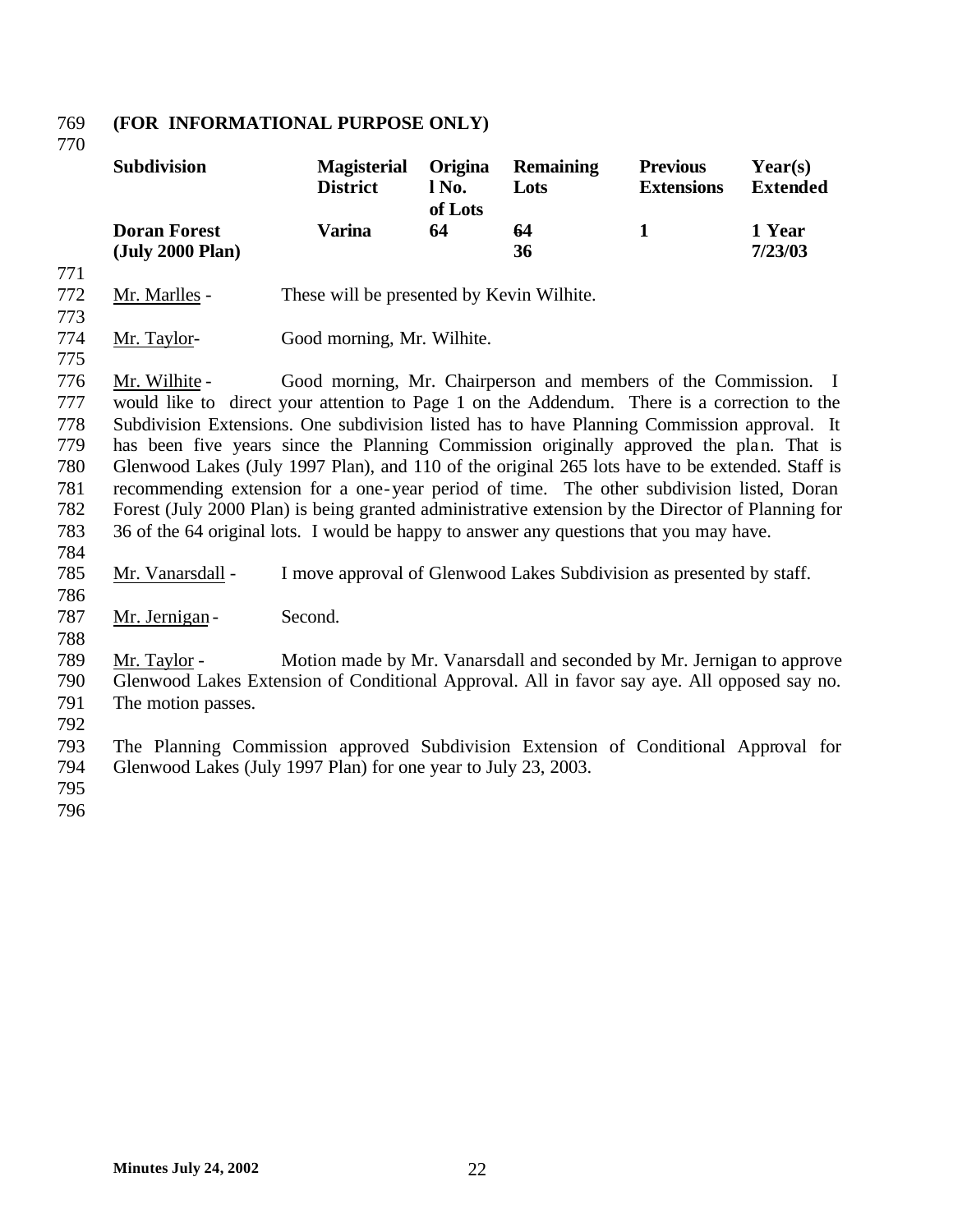# **PLAN OF DEVELOPMENT, SPECIAL EXCEPTION & ALTERNATIVE FENCE**

## **HEIGHT (Deferred from the June 26, 2002, Meeting)**

| POD-54-02                      | Horton & Dodd, P. C. for F. W. Properties, LLC and              |
|--------------------------------|-----------------------------------------------------------------|
| <b>Summerdale Apartments -</b> | <b>Summerdale, L. P.:</b> Request for approval of a plan of     |
| Newbridge Road                 | development, a special exception for three-story buildings, and |
|                                | an alternative fence height plan, as required by Chapter 24,    |
|                                | Sections 24-106,24-116(c) and 24-95(1)(7)b of the Henrico       |
|                                | County Code to construct 11, three-story apartment buildings,   |
|                                | (132 units total), a one-story clubhouse, and a one-story       |
|                                | maintenance building. The 9.659 acre site is located at 250     |
|                                | Newbridge Road at the intersection of Newbridge Road and        |
|                                | Hawkes Lane on parcel 818-725-1306. The zoning is R-5,          |
|                                | General Residence District. County water and sewer. (Varina)    |

- Mr. Marlles The staff report will be given by Mr. Mike Cooper.
- 802 Mr. Jernigan Mr. Secretary, can I interrupt you a minute?
- Mr. Marlles I am sorry, Mr. Chairman, I skipped over our zoning case. The next case actually is a zoning case that was deferred from July 11, 2002. It is Case C-31C-02.
- 

#### **VARINA:**

## *Deferred from the July 11, 2002 Meeting:*

 **C-31C-02 John W. Montgomery, Jr. for MTM Seven Pines, LLC:** Request to amend proffered conditions accepted with Rezoning Case C-45C-00, on Parcel 833-716-9203 (165-A- 12B; 5701 Whiteside Road), containing 48 acres, located on the north line of Old Williamsburg Road at its intersection with Whiteside Road. The amendment would change the time limit for inventory to remain on the premises from 60 days to 110 days. The existing zoning is M-1C Light Industrial District (Conditional). The Land Use Plan recommends Planned Industry. The site is also in the Airport Safety Overlay District.

- Mr. Marlles The staff report will be given by Mr. Seth Humphreys.
- Mr. Taylor Good morning, Mr. Humphreys.
- Mr. Humphreys Good morning.
- 823 Mr. Taylor Is there any opposition to Case C-31C-02? No opposition.
- 825 Mr. Vanarsdall John, you almost thought you got by with it, didn't you?
- 827 Mr. Montgomery I figured it would eventually come back. I haven't gotten by with a lot in a long time. I appreciate that.
- Mr. Humphreys Thank you, Mr. Chairman, and members of the Planning Commission.
- This application would amend proffers originally accepted with the rezoning case C-45C-00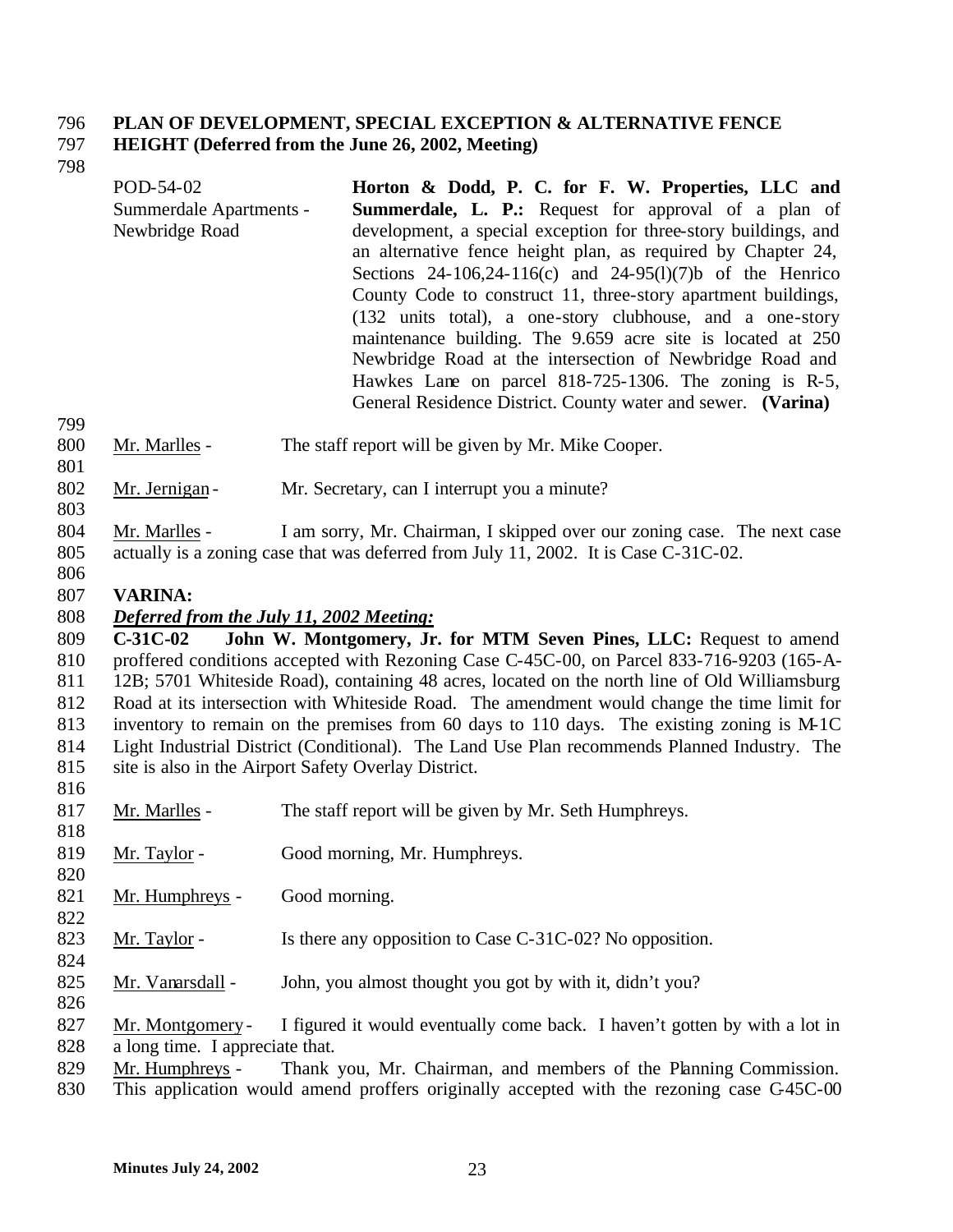831 pertaining to the time limit for vehicles being stored on the property. Rezoning case C-45C-00 amended the proffers accepted with rezoning case C-38C-89, which originally rezoned this property to M-1C. C-45C-00 amended the proffers to allow the sale and/or auction of motor vehicles, trucks, and heavy equipment. The site is currently occupied by the Motley Auction Group. This operation moved their automotive auction business to this site within the last year and a half from their original site on Broad Street.

 This application would amend proffer #17 accepted with rezoning case C-45C-00. The change would allow vehicles to be stored on site for 110 days instead of 60 days. The applicant asked 840 for this time extension because they intend to develop a new aspect of their business dealing with intact damaged insurance cars. Due to the nature of these types of vehicles, staff has considerable environmental concerns. Staff also feels this type of business would need additional screening. The applicant has submitted additional proffers, which have been handed out to you. These proffers were submitted on Monday and the 48 hour rule would have to be waived in this case.

Proffer #21 covers vehicle storage and the restriction that vehicles must be sold intact.

 Proffer #22 covers future screening needs in the event this aspect of the business is expanded beyond their original boundaries.

 This new information addresses some but not all of staff's concerns. One issue it does not address is the inclusion of a sill for the paved areas where the cars will be stored. If the applicant could address this issue, staff would be able to recommend approval of this request.

| 854 |                  |                                                                                                  |
|-----|------------------|--------------------------------------------------------------------------------------------------|
| 855 | Mr. Taylor -     | Thank you. Are there any questions for Mr. Humphreys?                                            |
| 856 |                  |                                                                                                  |
| 857 | Mr. Jernigan-    | The only question we have right now is the sill. Everything else is taken                        |
| 858 | care of.         |                                                                                                  |
| 859 |                  |                                                                                                  |
| 860 | Mr. Humphreys -  | Correct. Everything else is taken care of.                                                       |
| 861 |                  |                                                                                                  |
| 862 | Mr. Jernigan-    | That is all the questions I have, Mr. Chairman.                                                  |
| 863 |                  |                                                                                                  |
| 864 | Mr. Taylor -     | Mr. Jernigan, do you have any questions for the applicant?                                       |
| 865 |                  |                                                                                                  |
| 866 | Mr. Jernigan-    | Yes. He is going to have to address the sill situation.                                          |
| 867 |                  |                                                                                                  |
| 868 | Mr. Montgomery - | Good morning, and thank you for the opportunity to speak with you. I                             |
| 869 |                  | also want to introduce the gentleman that was sent with me, Mark Motley, who is the principal of |
| 870 |                  | MTM Seven Pines, LLC, in the Motley's Auction Group. The main issue, of course, is the sill,     |
|     |                  |                                                                                                  |

 and just to be clear, we are talking about a perimeter around a certain portion of the paved area, much like you find at a gas station where runoff would drop in and be drained and collected.

 Our environmental consultants have explained to us that such an arrangement is what you would find and what you would require where you would have a significant amount of fluid buildup,

such as if you were going to be washing truck beds or if you were going to have vehicles that

were intact but were damaged in some fashion, and this was the first place they were going to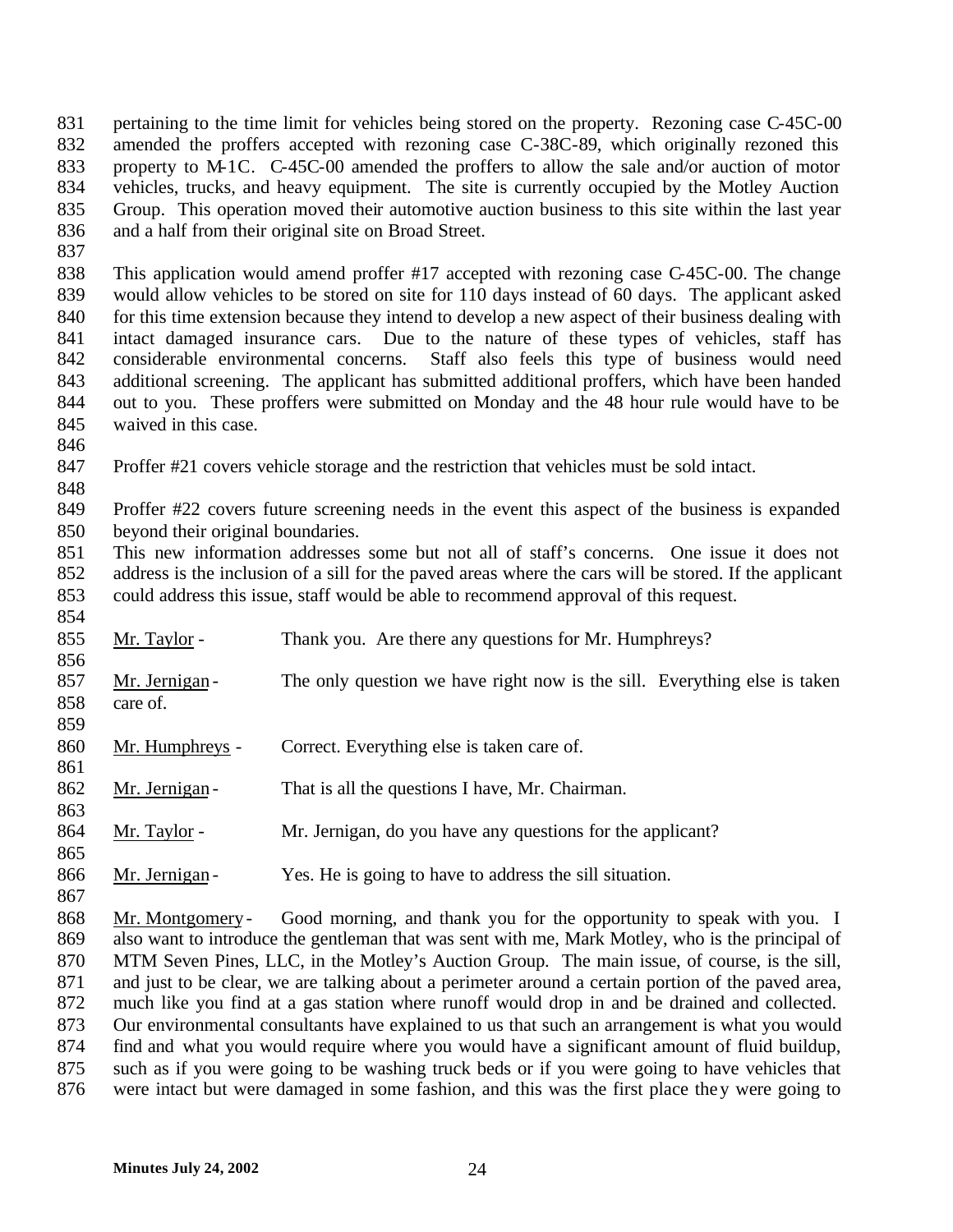come. But, as I have explained, and the staff and I have discussed, in this particular circumstance the vehicles that we are going to have will be coming there after they have already been drained out, after they have already been parked at a place for a significant period of time. This will not be the first collection site. So, any reservoirs that have been damaged, anything that has been compromised will have long been addressed before it gets there. Moreover, it will be, we already inspect as vehicles come in and to address the concern, what we are going to do in addition is any of those vehicles that appear to have a compromised tank or reservoir of any type, they will be consolidated in one area where they can be more easily monitored, as opposed to disbursed throughout the inventory. So, that is the issue with the sill, and then going back to the reason we are here initially is that just, quite frankly, is a matter to extend the time, and as part of that in explaining why we wanted to do that, staff correctly noted a couple of issues, one being environmental, which we have taken some steps to address, and we believe that the sill is unnecessary because of the reasons I explained. And, also from a standpoint of screening, and we will need to submit an approved landscaping plan that will address that, and we are already working in that regard as well. Is there anything else that I can provide?

893 Mr. Jernigan - For the record, no car that is in an accident the night before or whatever is hauled to this lot. It is going to be taken to an impound area. Any drainage or anything will come off of it there, and then it is brought to you all.

897 Mr. Montgomery - That is exactly correct. This is not the place where vehicles come in off the highway from being in an accident or, and a lot of these vehicles will not be accident vehicles. These are vehicles that insurance companies have declared as, have paid the full policy amount on because it was stolen, it could have been flooded, any of those things, and they will always be sold intact. There will be no parts pulled from them. They will never be stacked, so it much like the business we are doing now. But no, absolutely not. No vehicles will show up here the morning after an accident or even shortly thereafter. The insurance company has to go through the standard process that any of us, unfortunately enough to have been involved in that knows that it takes longer than it should take. And if it takes too long, you should call a lawyer like myself or someone else. We'd be glad to help. 

| 908 | Mr. Jernigan- | OK. Thank you, sir. Does anybody have any questions? |
|-----|---------------|------------------------------------------------------|
| 909 |               |                                                      |

- 910 Mr. Taylor Any other questions from the Commission?
- 912 Mr. Jernigan Mr. Chairman, we have discussed this quite a bit, and the sill was the only problem that we had, and I think Mr. Montgomery has addressed that, so I am comfortable with it. I am ready to make a motion.
- 

916 Mr. Vanarsdall - Have you ever visited that?

918 Mr. Jernigan - Yes, sir. With that, I would like to move for approval of Case C-31C-02 to amend the proffered conditions accepted with Case C-45C-00, to change the vehicle storage limit 920 time from 60 to 110 days.

- 
- Mr. Humphreys The time limit would have to be waived on that.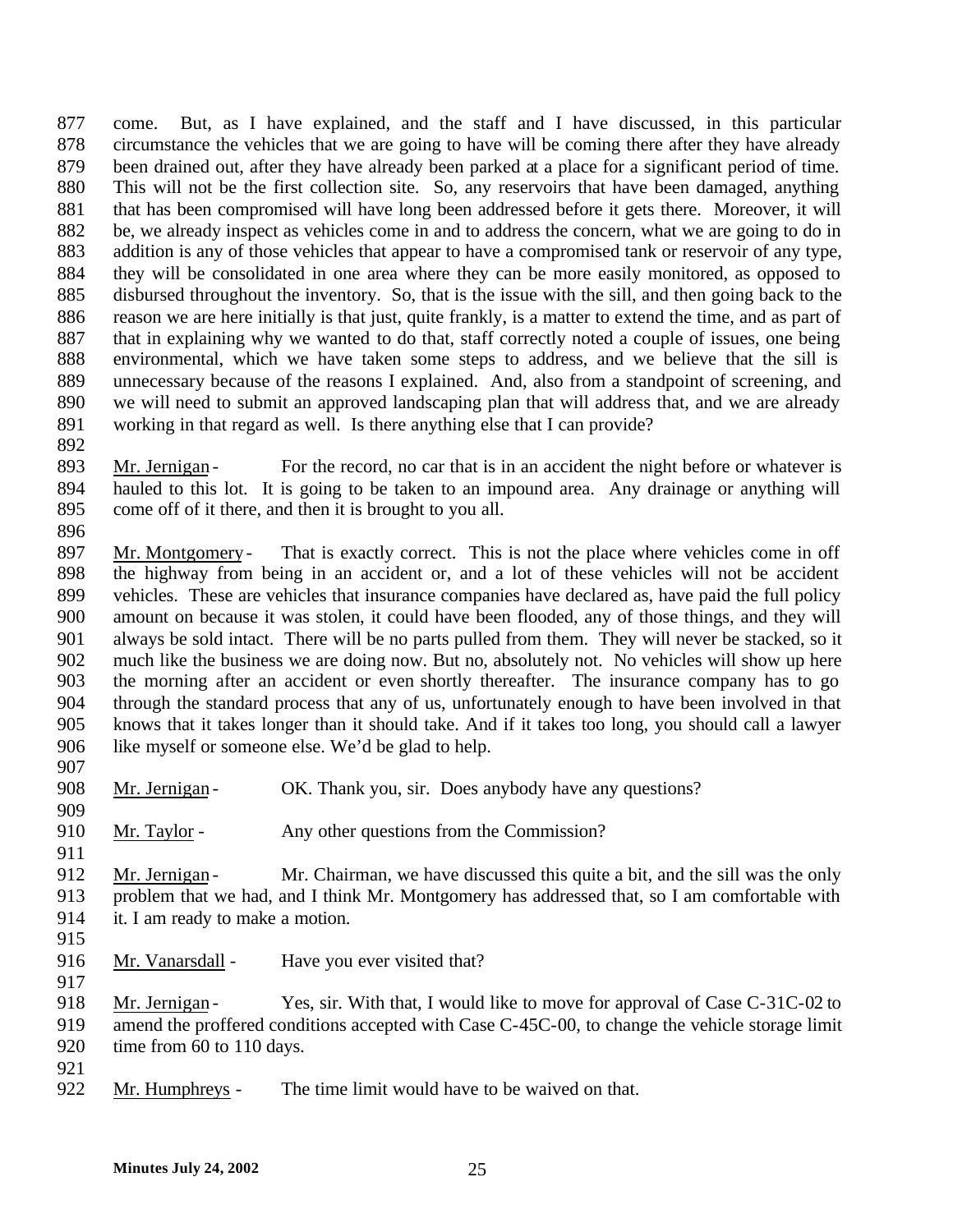| 923 |                             |                                                                                            |
|-----|-----------------------------|--------------------------------------------------------------------------------------------|
|     |                             |                                                                                            |
| 924 | Mr. Jernigan-               | OK. First of all, I make a motion to waive the time limits of the 48 hour                  |
| 925 | rule.                       |                                                                                            |
| 926 |                             |                                                                                            |
| 927 | Mr. Vanarsdall -            | Second.                                                                                    |
| 928 |                             |                                                                                            |
| 929 | Mr. Taylor -                | Motion made by Mr. Jernigan and seconded by Mr. Vanarsdall to waive                        |
| 930 |                             | the time limits. All in favor say aye. All opposed say no. The time limits are waived.     |
| 931 |                             |                                                                                            |
| 932 |                             | The Planning Commission waived the time limits on Case C-31C-02.                           |
| 933 |                             |                                                                                            |
| 934 | Mr. Vanarsdall -            | I also second the other motion.                                                            |
| 935 |                             |                                                                                            |
| 936 | Mr. Taylor -                | Motion made by Mr. Jernigan and seconded by Mr. Vanarsdall. All in                         |
| 937 |                             | favor say aye. All opposed say no. The motion passes.                                      |
| 938 |                             |                                                                                            |
| 939 | <b>REASON:</b>              | Acting on a motion by Mr. Jernigan, seconded by Mr. Vanarsdall, the Planning               |
| 940 |                             | Commission voted 4-0 (one abstention and one absence) to recommend to the Board of         |
| 941 |                             | Supervisors to grant the request because the proffers continue to assure a quality form of |
|     |                             |                                                                                            |
| 942 |                             | development with maximum protection afforded the adjacent properties.                      |
| 943 |                             |                                                                                            |
| 944 | Mr. Marlles -               | The next case is on Page 3 of your Agenda.                                                 |
| 945 |                             |                                                                                            |
| 946 | <b>TRANSFER OF APPROVAL</b> |                                                                                            |
| 947 |                             |                                                                                            |
|     | POD-41-78                   | TM Associates Management, Inc. for Sandston Woods                                          |
|     | <b>Sandston Woods</b>       | Limited Partnership: Request for approval of a transfer of                                 |
|     |                             | approval, as required by Chapter 24, Section 24-106 of the                                 |
|     |                             | Henrico County Code from Sandston Woods Associates to                                      |
|     |                             | Sandston Woods Limited Partnership. The 8.26-acre site is                                  |
|     |                             | located on the south line of Betner Road, approximately 140 feet                           |
|     |                             | east of its intersection with Old Memorial Drive on parcel 837-                            |
|     |                             | 713-7885. The zoning is R-5, General Residence District and                                |
|     |                             | ASO (Airport Safety Overlay District). (Varina)                                            |
| 948 |                             |                                                                                            |
| 949 | Mr. Marlles -               | The staff report will be given by Mr. Mike Cooper.                                         |
| 950 |                             |                                                                                            |
|     |                             |                                                                                            |
| 951 | Mr. Taylor -                | Good morning, Mr. Cooper.                                                                  |
| 952 |                             |                                                                                            |
| 953 | Mr. Cooper -                | Good morning, Mr. Chairman, and members of the Commission. At this                         |
| 954 |                             | time all issues have been resolved and staff can recommend approval of this transfer.      |
| 955 |                             |                                                                                            |
| 956 | Mr. Jernigan-               | OK. Thank you. Is Mr. Margolis here? Sir, would you come up to the                         |
| 957 |                             | podium, please? Would you just state your name for the record, please?                     |
| 958 |                             |                                                                                            |
| 959 | Mr. Bob Margolis -          | It is Bob Margolis.                                                                        |
|     |                             |                                                                                            |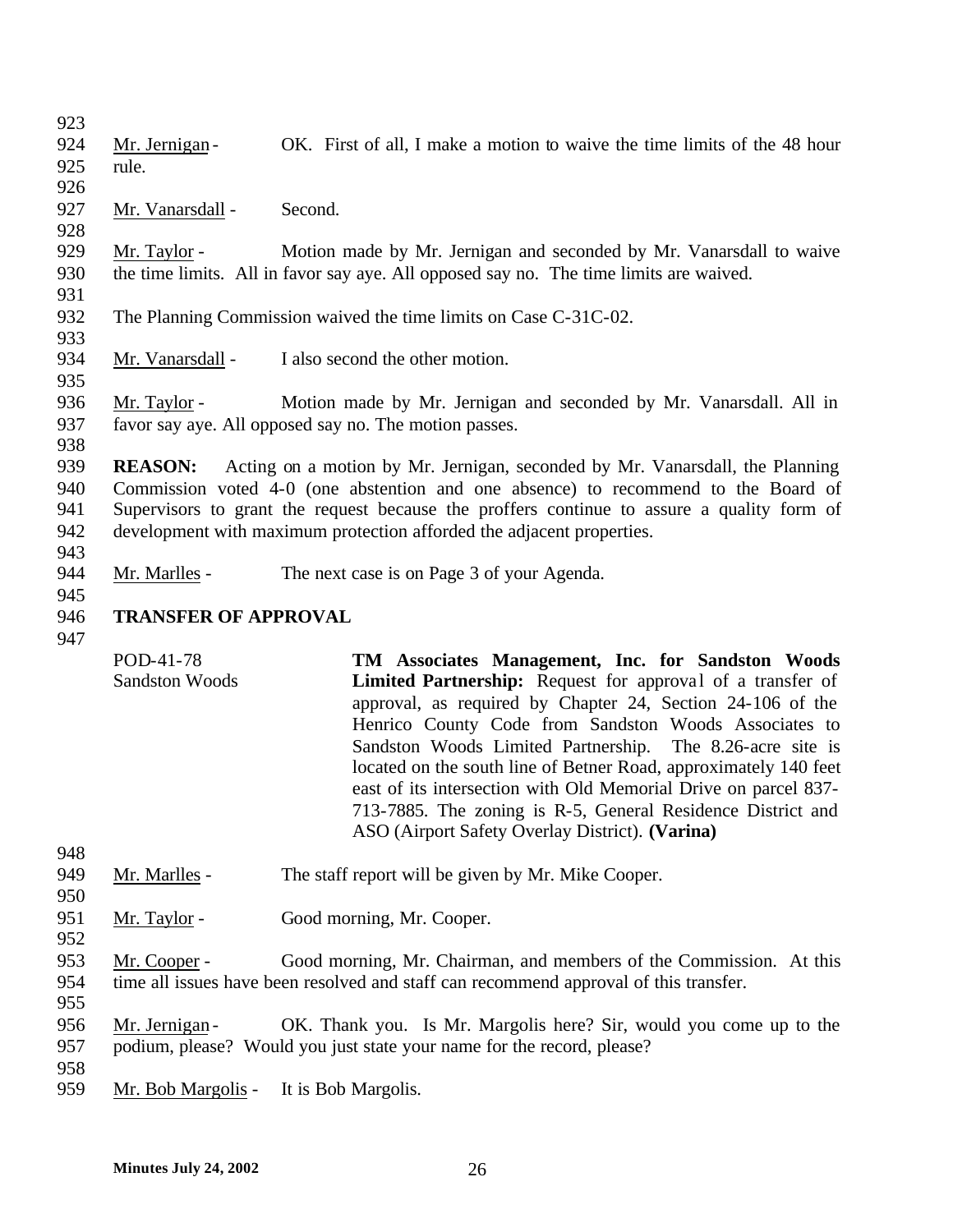- 961 Mr. Jernigan Everything seems to be fine on this case. What I would just like to know is, for the record, what the changes are that you plan on making there.
- 

 Mr. Margolis - We intend to do a full rehabilitation, roofing, siding. We are not gutting the interiors but we are doing carpeting and we are painting all the units and we are changing the entry ways, and we are fixing the parking lot, and we are putting in fire hydrants, and we are putting in a new playground in a different location. We are moving the playground. I am not sure if we are building a new playground. We are adjusting site lighting. We have two fire hydrants, currently, but you all want us to put two more in.

- 971 Mr. Vanarsdall The Fire Marshall required that, didn't they?
- Mr. Margolis - Right.
- 

- 975 Mr. Jernigan How about landscaping?
- 977 Mr. Margolis We are doing a lot of landscaping from the original POD as well as a lot of shrubs under the windows, in front of the buildings, and island plantings. We are tearing down the under the windows, in front of the buildings, and island plantings. We are tearing down the existing sheds and we are putting landscaping in its place. We are changing around the entry ways.
- 982 Mr. Jernigan You are going to do a pretty good job there, aren't you?
- Mr. Margolis Yes. We are going to spend about 1.2 million.
- 986 Mr. Jernigan Good deal. OK. All right. Well, I thank you sir.
- 

- Mr. Margolis Thank you.
- 
- 990 Mr. Jernigan Any other questions for Mr. Margolis? Mr. Chairman, with that I would like to move for approval of Transfer of Approval POD-41-78.
- 992<br>993
	- Mr. Vanarsdall Second.
- 
- 
- Mr. Taylor Motion made by Mr. Jernigan and seconded by Mr. Vanarsdall to approve
- the TOA of POD-41-78. All in favor say aye. All opposed say no. The motion passes.
- The Planning Commission approved Transfer of Approval POD-41-78, Sandston Woods, subject to the annotation on the plans and the conditions on the original approval of POD-41-78.
- 

## **PLAN OF DEVELOPMENT, SPECIAL EXCEPTION & ALTERNATIVE FENCE HEIGHT (Deferred from the June 26, 2002, Meeting)**

POD-54-02 Summerdale Apartments - Newbridge Road **Horton & Dodd, P. C. for F. W. Properties, LLC and Summerdale, L. P.:** Request for approval of a plan of development, a special exception for three-story buildings, and an alternative fence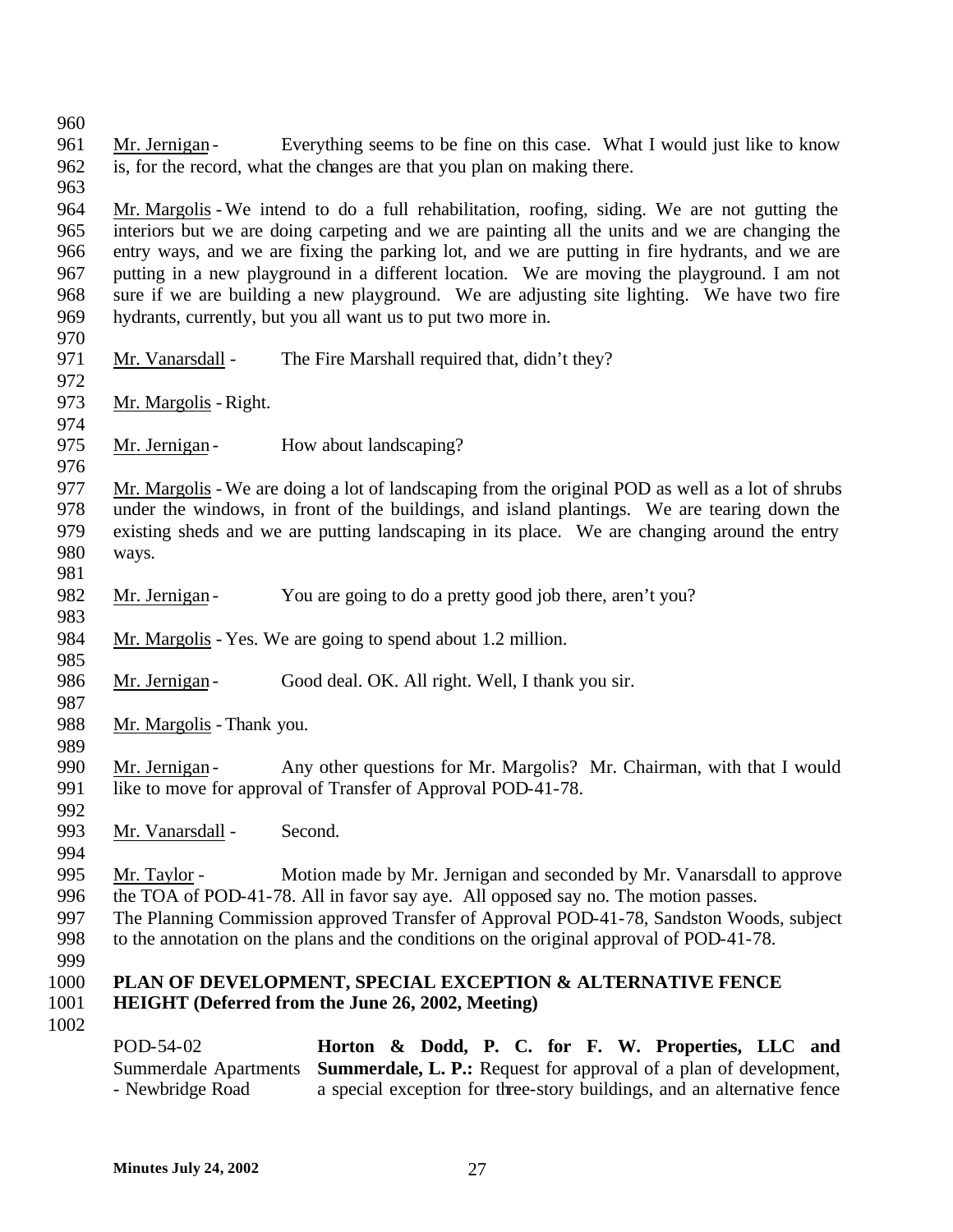height plan, as required by Chapter 24, Sections 24-106,24-116(c) and 24-95(l)(7)b of the Henrico County Code to construct 11, threestory apartment buildings, (132 units total), a one-story clubhouse, and a one-story maintenance building. The 9.659-acre site is located at 250 Newbridge Road at the intersection of Newbridge Road and Hawkes Lane on parcel 818-725-1306. The zoning is R-5, General Residence District. County water and sewer. **(Varina)**

- Mr. Marlles- The staff report will be given by Mr. Cooper.
- 

Mr. Taylor - Good morning, again, Mr. Cooper.

 Mr. Cooper - Good morning, again. Mr. McGarry is handing out new plans that we just received yesterday. These new plans reflect changes to meet Public Works' requirements that were not addressed on previous plans. Specifically, the building originally located near the southeast corner of the property kind of at the intersection of Newbridge Road and Hawkes Lane 1012 on the original plan was relocated to the other side of Aster Way, and in addition to that the original BMP was split and created two BMP basins. Now one is existing where the original building was previously located. With this plan, it now meets Public Works' concerns, which were the issue, and the reason this was deferred last month among others. Additionally, staff now has concerns for the safety issues related to this new BMP as it is situated right next to the parking lot and comes up to the edge of the sidewalk. The applicant is also requesting an alternative fence height for the fence along Hawkes Lane. They are proposing a 46-inch fence, where the Code allows for up to 42 inches. The proposed fence along Hawkes Lane and on Newbridge Road is a vinyl picket fence. Staff has concerns with this style of fence and has recommended a more durable and decorative fence. As well, you know the applicant is requesting a special exception for 3-story buildings and the plans coming in late yesterday, we will need to make a motion to waive the time limits. With all of this, staff can recommend approval.

 Mr. Vanarsdall - Let me ask you a question. They can put up a 42-inch fence without any kind of exception?

1029 Mr. Cooper - Yes, sir. 1030 Mr. Vanarsdall - Why would you need four more inches? You could skin that as easy as a 42. 

- Mr. Cooper The applicant may be able to speak better to that.
- Mr. Vanarsdall I just wondered, out of curiosity.

1037 Mr. Jernigan - I can tell you. When I talked to Ms. Joyner last night, I think they said that was a mistake. That 42 inches was fine. They didn't really apply for the 46. That is what she told me. I am all right either way, 46 or 42 doesn't really matter. She told me they didn't really need the 46. But staff is all right on everything but the fence.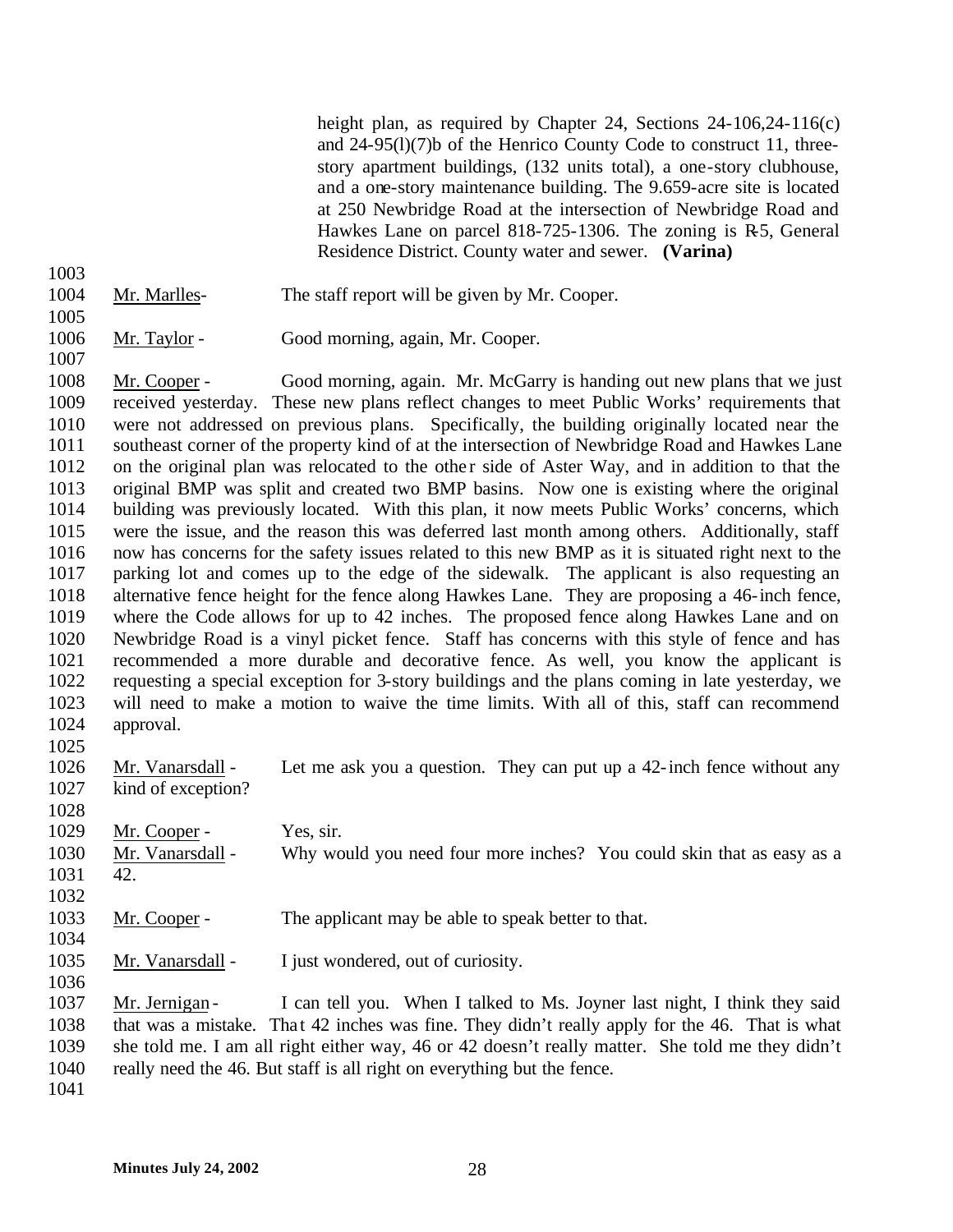Mr. Cooper - Yes. There are some other issues pertaining to the fire lanes that are proposed, but those can be corrected when the construction plans come back in. 

- 1045 Mr. Jernigan OK. Thank you, sir. We need to hear from the applicant, Mr. Chairman.
- 

1047 Mr. Taylor - Is the applicant here? Would you please come down.

 Mr. Bill Devine - Good morning, Mr. Chairman, and members of the Commission. I am Bill Devine from Norfolk. I am here on behalf of the applicant. The 42 inches is fine. I don't know how that came to be 46. I don't know if it was a typographical error, but 42 inches the applicant is fine with. It appears that the Commission is well familiar with the plan. I would say it has been a collaborative effort to come to the plan where we are now, with the staff. There have been differences of opinion, but I think those have been worked through and worked out. The developer of the Summerdale Community is a very experienced apartment developer, has communities throughout the state, and I think, I don't think that there is going to be any doubt that this is going to be a planned and a community that the County can be proud of. It will be a real asset. Again, the fence height appeared to be the only issue of real contention and that was a mistake. As for the special exception, we are…

## Mr. Jernigan - Excuse me. The fence height was nothing. It was the material. It was the picket. Staff wants wrought iron, and your people want picket, vinyl picket. There is no problem if you want to do 46, it does not matter to me. We are OK with that, but it was the materials that you were using.

 Mr. Devine - Thank you. We believe the materials we have suggested will present a better community look and feel than the iron. If the Commission feels differently on that, that is not a fatal change to the plans. We think the white fence versus the metallic fence will present a nicer community feel and will provide all of the safety aspects that are necessary with the landscaping plan associated with that.

 Mr. Marlles - Mr. Devine, would you be willing to provide the metal decorative fence? Are you saying that?

- Mr. Jernigan I discussed with Leslie and Ms. Joyner that what we are going to do, I am, if everything is OK I am going to ask for approval of all but the fence, and we are going to work that out with the landscaping plan.
- Mr. Devine- That is what we would suggest and that is what I understood the discussion had been.
- 

1081 Mr. Vanarsdall - Do you know that the wrought iron fences come black aluminum. Do they 1082 come white aluminum? Do you know that? come white aluminum? Do you know that? 

- 1084 Mr. Devine I don't know the building material aspect of it.
- Mr. Vanarsdall Do they come white, too?
-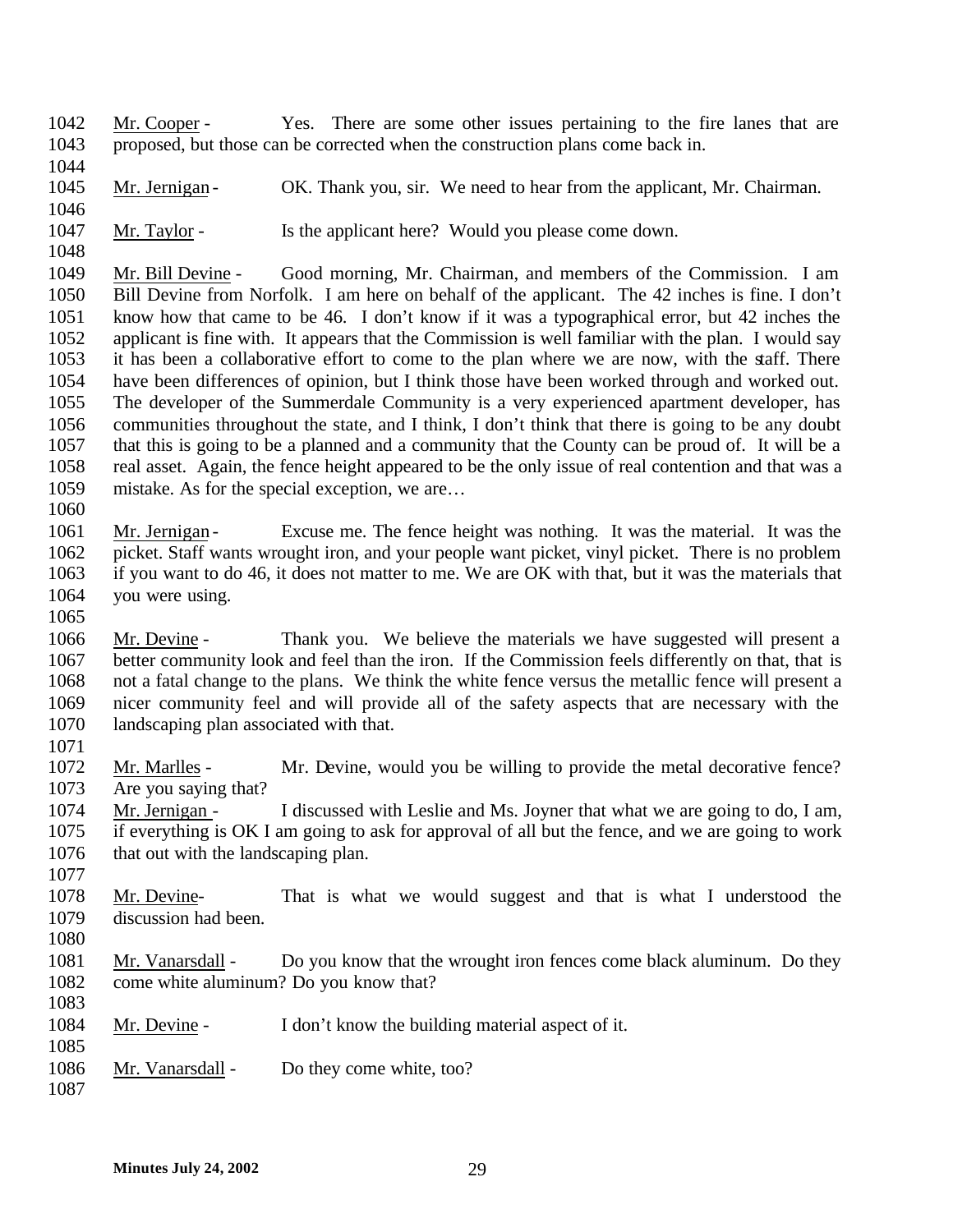- 1088 Mr. Jernigan Wrought iron? I suggested that.
- Mr. Vanarsdall You know, they are aluminum now. You can't tell the difference when you pass them.
- 1093 Mr. Devine - Yes.

- 
- 1095 Mr. Jernigan Mr. Vanarsdall, they had discussed it and it looked institutional, but I think that white wrought iron as opposed to black wrought iron sometimes adds a little classy 1097 look to it.
- Mr. Devine - Again, I think all of that can be worked out with the landscape plan. If I can move briefly to the special exception issue, we do want a special exception for three-story buildings. I would note that it is compatible with the community. There are substantial setbacks from any adjacent uses and existing trees from the closest adjacent uses. The existing trees, I think, will provide great screening. There will be buffering with the landscape plan, as well. But I think, most importantly, the three-story buildings, we think accomplish several important goals. They, it allows for additional open space, additional green space in the plan which allows further for inclusion for some recreational areas that we think it provides better pedestrian and traffic circulation, and most importantly, I think decreasing the number of buildings, the amount of impervious cover provides more defensible. I think the Public Safety people refer to as defensible open space and helps in crime prevention. If there are corners and things to hide behind, further there are less shadowy areas at night time with the lights. We think it makes for a good plan of development, with a three-story buildings will reflect really the best, most reasonable, safest and smartest development of this property. We have satisfied all of the County's development criteria, and believe a special exception is really in everyone's best interest here. Based on that, we would request approval of the plan of development, subject to the condition of working the fence issue with the landscaping issues, and approval of a special exception for three-story buildings. We have the developer's representative. We have an engineer here. And I am here as well to answer any questions there may be on those subjects. 1118 Thank you for your time.<br>1119 Mr. Jernigan - We
- 1119 Mr. Jernigan Well, I am OK with the special exception. I discussed that with Ms. Joyner that I think it is OK to do that. You do get more green space. And you also have a third less foundation, so if we have to work on the fence a little, but we've got some funds to work with, right?
- Mr. Devine - We are willing to work through those issues as part of the landscape plan. Thank you.
- 
- Mr. Vanarsdall You didn't know you were going to get all this when you left Norfolk, did you?
- 1130 Mr. Devine It is the same everywhere.
- 1132 Mr. Taylor That is nice to hear. All right, I guess...
-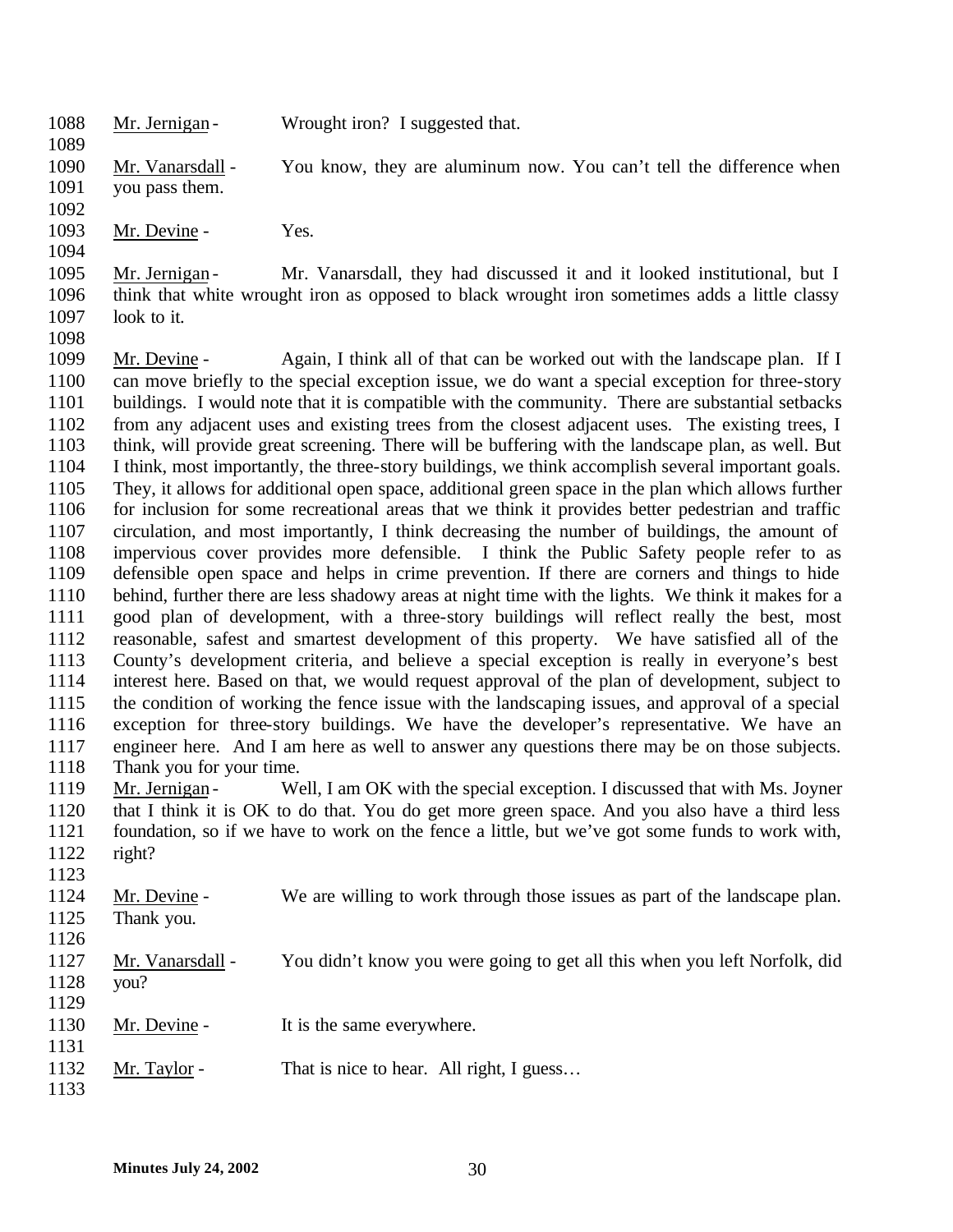- Mr. Cooper- Mr. Chairman, I believe there might be an adjacent homeowner who may
- have questions.
- 

 Mr. Taylor - I am sorry. Sir, if you would, please approach the microphone and state your name and details for the record, and we would be happy to hear your comments.

 Mr. Timothy A. Cox - Thank you, Mr. Chairman, and Commission members. My name is Timothy A. Cox and the property abuts my property at 205 Lowell Street. This is on the back side. And I have issues with the fence, and the fence that abuts our property. I have objections to 1143 the three story because I think the three-story 11 buildings, it started out to be 10 buildings, as I<br>1144 understand, but they talk about tree cover, but as you can see, they take down, I've got a clear understand, but they talk about tree cover, but as you can see, they take down, I've got a clear shot from my backyard straight through to that where the tree save cuts in on the upper left-hand corner of that map (referring to rendering).

- Mr. Jernigan- Your lot is on the corner.
- Mr. Cox- Right there.
- 1152 Mr. Jernigan OK. Has anybody approached you?

 Mr. Cox - No. The only thing I have gotten is by the mail and I have come in and talked to Mr. Cooper, and he has been very accommodating. There is also, I also have a problem with the entrance onto Hawkes Lane. I think that is going to further increase the cut through traffic down Lowell Street. There is a light at Newbridge and Nine Mile, and we already have cut-through traffic. Back about 20 years ago when they built the Subdivision, there used to be a dead end street, and they cut through Hawkes Lane to try to alleviate some of the traffic, but all it did was increase it, because we have a lot of cut through from Nine Mile to jump the red light and go straight through back to the apartment area. The road in front of my house is only 16 feet wide. The road in front of Mr. Whitley's house is down to 15 feet wide. It is not a whole lot of, it is a straight shot, so there is a lot of speed traffic at that. People cutting through tend to speed more than the people in the neighborhood. 

- 1166 Mr. Jernigan So you have three people here in opposition?
- 1168 Mr. Cox Well, yes. The other abutting.
- 1170 Mr. Jernigan Ms. Joyner, did you contact the surrounding?
- Ms. Joyner I did. I spoke with these two gentlemen and Mr. Whitley and I talked about getting together with him, (unintelligible), but we didn't get together with him. We got 1174 together with the other neighbors and I wasn't aware....
- 

- Mr. Vanarsdall We can't hear anything you are saying because this is all being taped. Can you come down to the microphone and identify yourself and tell us that again.
-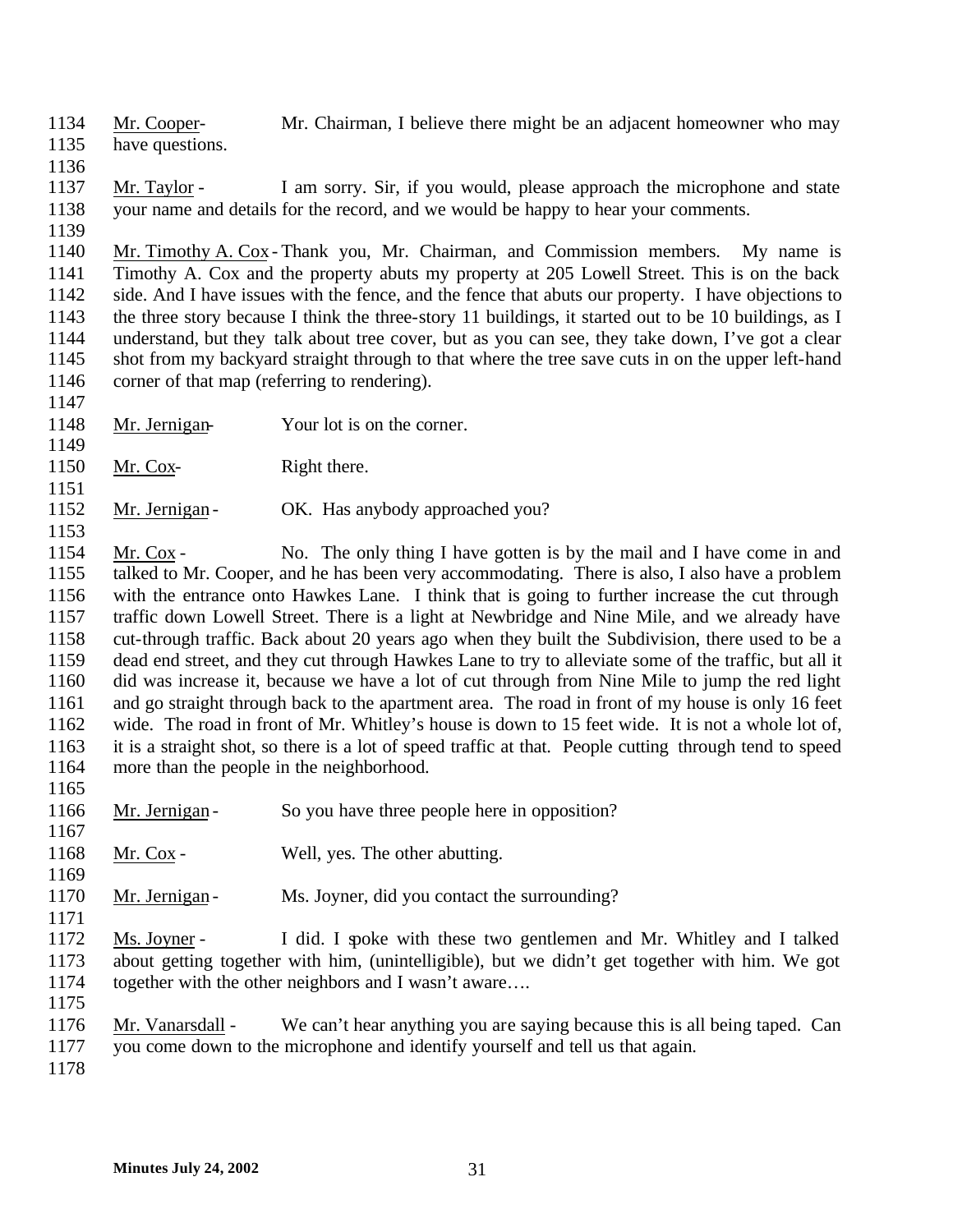Ms. Joyner - Commissioners, hi. I am Lou Joyner and I with the Ripley Heatwole Company, Virginia Beach, VA. And we did make efforts to contact these neighbors and in talking with Mr. Hembrick in his yard one day, we talked about this and getting all of the neighbors together, and he mentioned Tim, he called you, and at that time I asked Mr. Hembrick to, I gave him business cards and he said that Tim and I would like to talk to you, and Mr. Whitley and I spoke with them, but Mr. Hembrick never really brought Tim in, and I attempted to contact all of the neighbors, and I am surprised that you and I did not get a chance to get together, but what we talked about obviously was the significant buffer between the property lines and the buildings, and that is just the property lines, not even the houses there. There is even more of a significant buffer, we've got 60 feet between your property line and the building itself. As to the traffic, I don't really know how you can control a traffic issue like that. When I entered the neighborhood it just seems naturally to come in and out from the Newbridge Road because of the light. You know, to make a right is easier, I guess, in either direction, but to make the left you would want the light there I would think to make an easier path onto Nine Mile Road, so I have been down the street. It is quite narrow. I don't know the reason for that. But, I would suggest that, we have very, very significant buffers along with the multifamily guidelines in between the property line and the buildings, and I feel like they are far enough away that you are not going to have any intrusion from the neighbors and, you know, we are going to do some significant landscaping. Obviously, we've got to get a landscape plan approved, but we'd certainly be glad to sit down with you and try and compliment what you've got going on in your property. Maybe there are some landscape things that we can do to satisfy you and improve actually the view that you have there. And I see your property here in front of me, and you are right. That large tree line covers about half of it. And your home sits where on that? About in the middle. OK. So it looks to me like the tree line comes down a little bit past the middle and then the other side of this property, obviously, would have a view into that, and I would suggest that that area there is something that we could work on together for you and create something that would be attractive and that would satisfy your concerns. We've run these communities all over the state, as Mr. Devine said, and our property management, is a management team that takes their job very, very, very seriously, and they are going to be very, very hands on. We are here to be good neighbors. And we just want to work together with all of you to create a neighborhood and a community and be an asset rather than a detriment, so I would suggest we'd be very happy to work with the neighbors and the building is 60 feet away from the property line, not the house. So, I would suggest that there is probably about 100 feet in there from the house even. I seriously doubt that they would have any intrusion from the third story. Thank you.

#### 1215 Mr. Jernigan - Ms. Joyner, were the other neighbors receptive?

1217 Ms. Joyner - They didn't seem to have a problem. Most of them were far enough away. I spoke with Mr. Hembrick. He is about 130 feet away property line wise. And Mr. Whitley is behind the trees, and most of the other neighbors are half a football field away from the building and did not seem to have a problem with it, so I would suggest that Mr. Cox is the one that is the most affected. You can look at the site plan and Mr. Cox is the one who is the most affected, so I would say we would need to work with you more closely.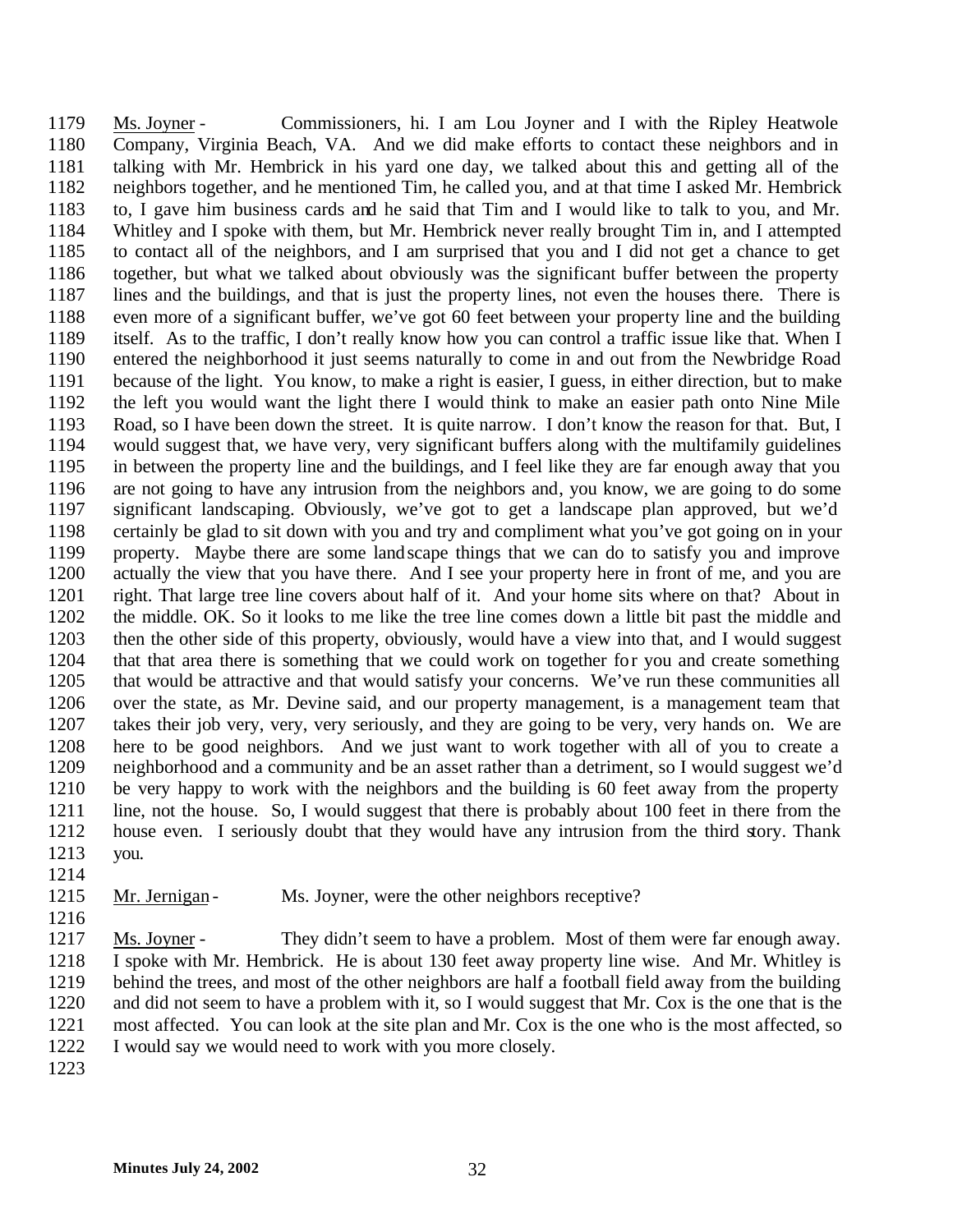Mr. Thornton - Mr. Chairman, I have an observation here and that observation is one that I have expressed before, and that is when people come before us and say that they are going to work with the community, that is good. But I also think we need to make sure that it happens, and if we have one person who has not been notified. There may be some others. And I think the onus is on those persons coming before us to make sure that they do a more diligent job, and just to say that we are going to work with the neighborhood, to me does not satisfy the standard that the County stands for. So I hope not only will we just have the rhetoric that we are going to work well with the neighborhoods, so that that statement, and I am not saying that the one expressed today does express what I am going to say, but if you aren't careful and we come up here and say before this Board that we want to work with the neighbors, and we say we send letters and haven't contacted the majority of them, then we have to be careful that these actions don't become a little patronizing. So, I was hopeful that when people come up to speak before this Board and Commission that they do a little bit more than say we are going to work with the neighborhood, because one you build that establishment, you are gone, but the people who are around them are still there, and who knows more about the traffic patterns than those people who live in that area now. That is one of my concerns, Mr. Chairman, and I hope that the Commissioner, and I am sure that he has taken that into consideration, but we need to do a little bit more than say we are going to work with the community is my observation. 

 Mr. Taylor - Thank you, Mr. Thornton. I agree with that and I would hope in that spirit that there would be a series of public meetings that the applicant would engage in with the neighbors, where Ms. Joyner could explain what they are going to do, and Mr. Cox and any additional neighbors could get their expectations fulfilled and Mr. Jernigan can be there, and somebody from the staff if we need it, to make sure that what Mr. Thornton says gets fulfilled, because while you speak of all the distances and they seem wide, sometimes even within those distances there are channels or areas that you can see, and perhaps with some remedial landscaping or some other remedial activity, including some shrubs, perhaps, we can resolve that problem. Thank you very much, Mr. Thornton.

1252 Mr. Jernigan - Let me clear this up now. You did contact, was he the only neighbor that you did not talk to?

1254<br>1255 Ms. Joyner - He is the only one that I did not speak with personally. We did contact through mail and I went out to meet on a day, and I don't know if Tim was home that day. Was he home that day, Mr. Hembrick?

| 1258 |                  |                                                                          |
|------|------------------|--------------------------------------------------------------------------|
| 1259 | Mr. Jernigan -   | Did you speak to all of the adjoining neighbors?                         |
| 1260 |                  |                                                                          |
| 1261 | Ms. Joyner -     | I spoke to all but Mr. Cox and we didn't hear back from the gentleman on |
| 1262 | Hawkes.          |                                                                          |
| 1263 |                  |                                                                          |
| 1264 | Mr. Jernigan -   | The rest of the adjoining neighbors you spoke to?                        |
| 1265 |                  |                                                                          |
| 1266 | Ms. Joyner -     | Yes, I spoke to.                                                         |
| 1267 |                  |                                                                          |
| 1268 | Mr. Vanarsdall - | Did you mail out a letter?                                               |
| 1269 |                  |                                                                          |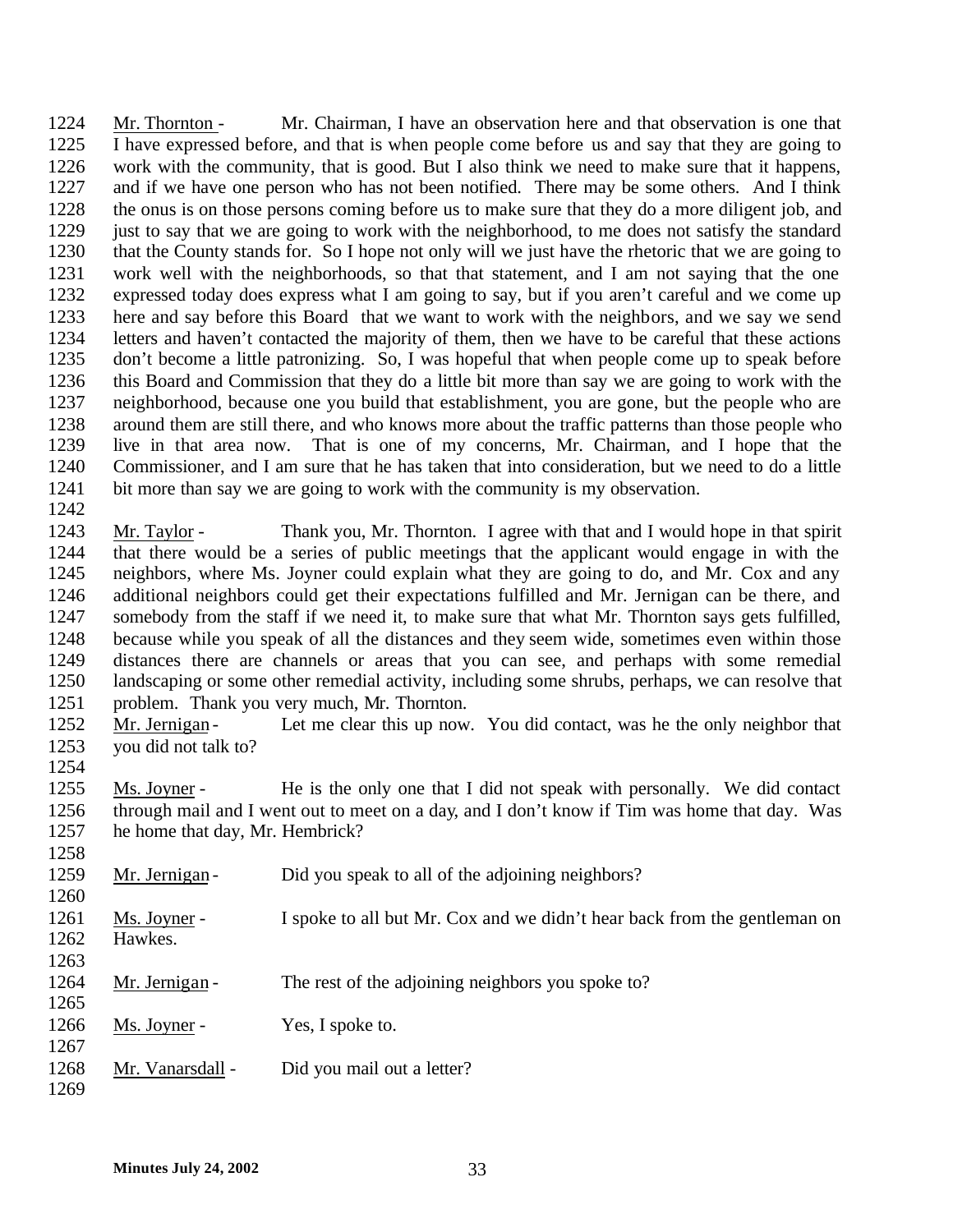| 1270<br>1271                                                                                                                 | Ms. Joyner -                                                | Mr. Whitley this morning. Yes.                                                                                                                                                                                                                                                                                                                                                                                                                                                                                                                                                                                                                                                                                                                                                                                                                                                                                                                                                                                                                                                                                                                                                                                                                                                                                                                                                                                                                                                                                                                                                       |
|------------------------------------------------------------------------------------------------------------------------------|-------------------------------------------------------------|--------------------------------------------------------------------------------------------------------------------------------------------------------------------------------------------------------------------------------------------------------------------------------------------------------------------------------------------------------------------------------------------------------------------------------------------------------------------------------------------------------------------------------------------------------------------------------------------------------------------------------------------------------------------------------------------------------------------------------------------------------------------------------------------------------------------------------------------------------------------------------------------------------------------------------------------------------------------------------------------------------------------------------------------------------------------------------------------------------------------------------------------------------------------------------------------------------------------------------------------------------------------------------------------------------------------------------------------------------------------------------------------------------------------------------------------------------------------------------------------------------------------------------------------------------------------------------------|
| 1272<br>1273<br>1274                                                                                                         | Mr. Vanarsdall -<br>adjoining                               | Did you mail out a letter to each one of the people?<br>Not just the                                                                                                                                                                                                                                                                                                                                                                                                                                                                                                                                                                                                                                                                                                                                                                                                                                                                                                                                                                                                                                                                                                                                                                                                                                                                                                                                                                                                                                                                                                                 |
| 1275<br>1276                                                                                                                 | Ms. Joyner -                                                | We mailed a letter to each                                                                                                                                                                                                                                                                                                                                                                                                                                                                                                                                                                                                                                                                                                                                                                                                                                                                                                                                                                                                                                                                                                                                                                                                                                                                                                                                                                                                                                                                                                                                                           |
| 1277<br>1278                                                                                                                 | Mr. Vanarsdall -                                            | Not just the adjoining homeowners, but all over the immediate area?                                                                                                                                                                                                                                                                                                                                                                                                                                                                                                                                                                                                                                                                                                                                                                                                                                                                                                                                                                                                                                                                                                                                                                                                                                                                                                                                                                                                                                                                                                                  |
| 1279<br>1280                                                                                                                 | Ms. Joyner -                                                | No, sir. We sent a letter only to the adjacent property owners.                                                                                                                                                                                                                                                                                                                                                                                                                                                                                                                                                                                                                                                                                                                                                                                                                                                                                                                                                                                                                                                                                                                                                                                                                                                                                                                                                                                                                                                                                                                      |
| 1281<br>1282                                                                                                                 | Mr. Vanarsdall -                                            | Did you know whether there was a civic association or homeowners?                                                                                                                                                                                                                                                                                                                                                                                                                                                                                                                                                                                                                                                                                                                                                                                                                                                                                                                                                                                                                                                                                                                                                                                                                                                                                                                                                                                                                                                                                                                    |
| 1283<br>1284                                                                                                                 | Ms. Joyner -                                                | I wasn't able to contact a civic association there.                                                                                                                                                                                                                                                                                                                                                                                                                                                                                                                                                                                                                                                                                                                                                                                                                                                                                                                                                                                                                                                                                                                                                                                                                                                                                                                                                                                                                                                                                                                                  |
| 1285<br>1286                                                                                                                 | Mr. Vanarsdall -                                            | Thank you.                                                                                                                                                                                                                                                                                                                                                                                                                                                                                                                                                                                                                                                                                                                                                                                                                                                                                                                                                                                                                                                                                                                                                                                                                                                                                                                                                                                                                                                                                                                                                                           |
| 1287<br>1288<br>1289                                                                                                         | Mr. Jernigan-<br>sir.                                       | I think that gentleman wanted to say something. You can come up here,                                                                                                                                                                                                                                                                                                                                                                                                                                                                                                                                                                                                                                                                                                                                                                                                                                                                                                                                                                                                                                                                                                                                                                                                                                                                                                                                                                                                                                                                                                                |
| 1290<br>1291<br>1292<br>1293<br>1294                                                                                         | there?                                                      | Mr. Ralph Hembrick - My name is Ralph Hembrick and I think I have about four lots behind the<br>property. My thought is what type of fence is going to be behind their property, the back of the<br>property facing our homes, you know, our property line. What type of fence is going to be                                                                                                                                                                                                                                                                                                                                                                                                                                                                                                                                                                                                                                                                                                                                                                                                                                                                                                                                                                                                                                                                                                                                                                                                                                                                                        |
| 1295<br>1296<br>1297<br>1298<br>1299                                                                                         | Mr. Jernigan -<br>be. So, that has not been determined yet. | Well, that is what we haven't decided yet, and earlier when we were<br>speaking about this, I was going to delete, I was going to try to approve all but the fence and<br>bring that back with the landscaping plan to where we could work out what type it was going to                                                                                                                                                                                                                                                                                                                                                                                                                                                                                                                                                                                                                                                                                                                                                                                                                                                                                                                                                                                                                                                                                                                                                                                                                                                                                                             |
| 1300<br>1301<br>1302<br>1303<br>1304<br>1305<br>1306<br>1307<br>1308<br>1309<br>1310<br>1311<br>1312<br>1313<br>1314<br>1315 | Mr. Hembrick -                                              | OK. I have one other statement to make. I know that they are going to be<br>tearing the projects down, and these three dwellings, I would like to say that we do have a lot of<br>crime around our area, in the apartments across from where this one is going to be built, and the<br>police have been in there with their own setup as far as the crime in the apartments. And I am<br>just wondering, I don't want to stop anybody from doing what they want on their own property,<br>because it is beautiful, but in our area, our neighborhood, we don't have people with class there.<br>We have a lower income and poor people, and we don't even keep a decent building around,<br>Sears or the 7-11, they all move from around our area. I am just wondering if these buildings that<br>are going to be put up there, will they affect the rest of us in leaving their lawnmowers in the<br>yard, the dope addicts and the drugs will just be, I am just wondering. You understand. We<br>already have some problem like that now. And I would hate to be in my yard and my little<br>grandchildren out there and all, and somebody shoot over there in my yard. Do you all<br>understand what I am saying? This man has got three little girls. I know he don't want none of<br>them shot, and the higher they go, the further down the bullets come. People don't think about<br>this. We have a problem. Now it is not cleaned up. The police are always around the<br>neighborhood, drug dealers down the street, and the street is very narrow. It has actually got a |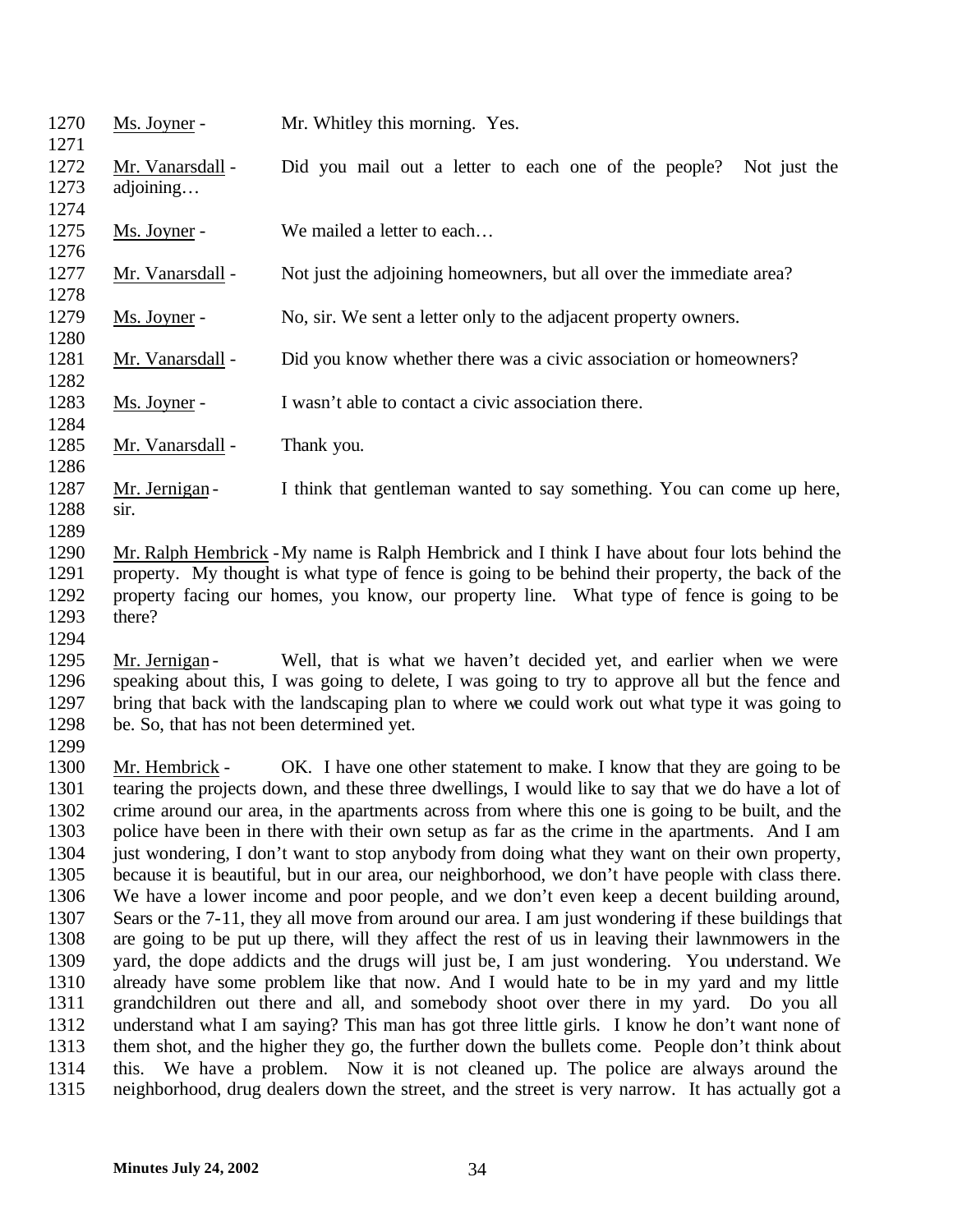- pine tree setting in the middle of the street that you have go around by Johnny Withers' house. You have to go around this tree to go down the street. I like to see nice apartments all built up. I am not against none of that, but will this cost the County more money for crime, or is it going to be all right? Check out the area and see what you all think about it.
- 

- 1321 Mr. Jernigan It is a tough area.
- Mr. Hembrick Yes, it is. Is this going to make it better?

1325 Mr. Jernigan - Well, is it going to make it better? No. I mean, but with due respect, the developer can't control that and neither can the police. Neither can the courts. We need to get a little tougher on drugs, but it is what it is and I guess if we were to control building according to what happens with drug dealers, there wouldn't be construction going on any where in the County. And I see your point.

 Mr. Hembrick - If you put all poor people in an area where nobody knows anything, nobody will ever know anything. You have sometimes allow people that know things that control other people to make the people that don't know nothing better. That is the problem with the world. We have all people really in one area that don't really have a good education or even common sense, and they can't teach each other nothing.

1337 Mr. Jernigan - What suggestions would you have that we would change?

 Mr. Hembrick - I am not, whatever he like you give each one. I am all right. I am fine as far as the building. But I do see that if you see the area you will know what I am talking about. We are going to have more problems. And you can't stop it. The builder can't stop it. Maybe can't nobody stop it. Three stories, that is right up there.

1344 Mr. Jernigan - And the reason I was OK with it was because that does give more green space for kids to play, and that is one reason I support the three-story, because it gives more open space for children. And that is my feeling on it, and whether it is right or wrong, I am not sure, but that is the way I do feel about it.

- Mr. Vanarsdall Well, let me interject this. One of the, if this is a problem, one of the problems is that this property is already zoned for this.
- 1352 Mr. Hembrick- Right. I didn't say anything about changing it. I am just saying that...
- 1354 Mr. Vanarsdall So the secret would be for them to build a better mouse trap.
- Mr. Hembrick Yes, sir.
- 1358 Mr. Vanarsdall What kind of fence do you think it should be? A high fence?
- Mr. Hembrick Yes. Don't you think so, Tim?
-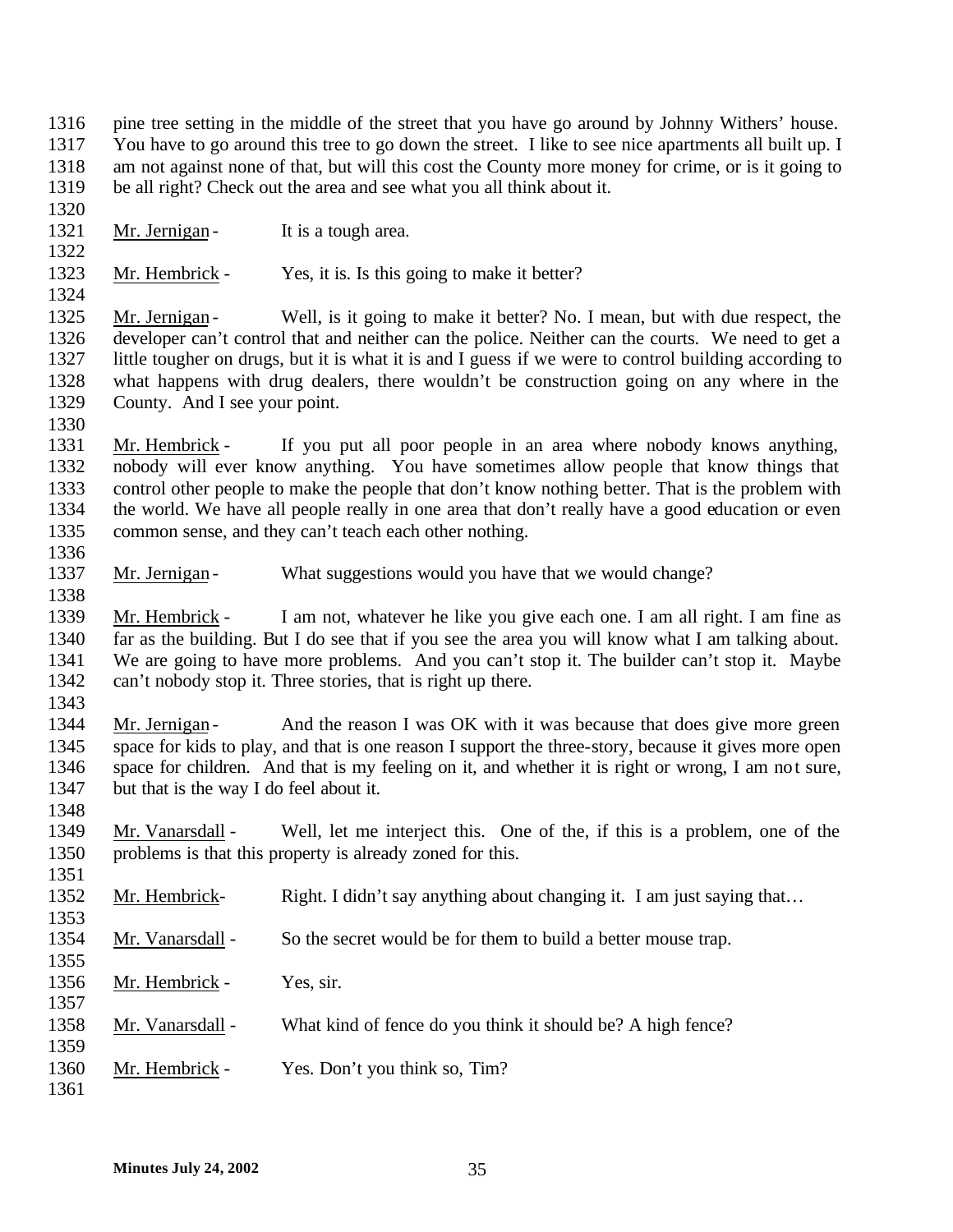| 1362<br>1363                                         | Mr. Cox -                                                                                                                                                                                                                                                                                              | For my property. Yes.                                                                                                                                                                                                                                                                                                                                                                                                                                                                                                                                                                     |  |
|------------------------------------------------------|--------------------------------------------------------------------------------------------------------------------------------------------------------------------------------------------------------------------------------------------------------------------------------------------------------|-------------------------------------------------------------------------------------------------------------------------------------------------------------------------------------------------------------------------------------------------------------------------------------------------------------------------------------------------------------------------------------------------------------------------------------------------------------------------------------------------------------------------------------------------------------------------------------------|--|
| 1364                                                 | Mr. Hembrick -                                                                                                                                                                                                                                                                                         | We need a nice fence between us.                                                                                                                                                                                                                                                                                                                                                                                                                                                                                                                                                          |  |
| 1365                                                 |                                                                                                                                                                                                                                                                                                        |                                                                                                                                                                                                                                                                                                                                                                                                                                                                                                                                                                                           |  |
| 1366                                                 | Mr. Vanarsdall -                                                                                                                                                                                                                                                                                       | I understand where you are coming from.                                                                                                                                                                                                                                                                                                                                                                                                                                                                                                                                                   |  |
| 1367                                                 |                                                                                                                                                                                                                                                                                                        |                                                                                                                                                                                                                                                                                                                                                                                                                                                                                                                                                                                           |  |
| 1368                                                 | Mr. Hembrick -                                                                                                                                                                                                                                                                                         | I appreciate that.                                                                                                                                                                                                                                                                                                                                                                                                                                                                                                                                                                        |  |
| 1369<br>1370                                         | Mr. Jernigan-                                                                                                                                                                                                                                                                                          | I understand, too, because I know that area, and it is a tough area.                                                                                                                                                                                                                                                                                                                                                                                                                                                                                                                      |  |
| 1371<br>1372<br>1373<br>1374<br>1375<br>1376<br>1377 | Mr. Hembrick -                                                                                                                                                                                                                                                                                         | Yes, sir. And I can't keep the kids on the street, and other kids are not<br>going to be playing on that property. They are from the neighborhood. That is going to be for the<br>people who are in there, in the apartment, so they still will be out on the street, the same kids.<br>They are all up and down. I try my best to keep out of the street. I got property. I am going to try<br>to do something and put them over in my yard behind the property. I have got grandchildren and<br>I am going to have a place for them to play back there sooner or later. Yes. Thank you. |  |
| 1378<br>1379                                         | Mr. Jernigan-                                                                                                                                                                                                                                                                                          | I appreciate you coming up.                                                                                                                                                                                                                                                                                                                                                                                                                                                                                                                                                               |  |
| 1380<br>1381<br>1382<br>1383                         | Mr. Taylor -<br>still like to speak. Go ahead.                                                                                                                                                                                                                                                         | Is there anyone else that would like to here comes two people that would                                                                                                                                                                                                                                                                                                                                                                                                                                                                                                                  |  |
| 1384<br>1385<br>1386<br>1387<br>1388<br>1389<br>1390 | Mr. Cox -                                                                                                                                                                                                                                                                                              | Yes. I would like to address the cut-through traffic that is there and it is<br>usually on a right-turn basis, where they right-turn off of Nine Mile, go down and turn left, and<br>then turn right back up into the apartments. That is definitely a problem, and thank you, Mr.<br>Thornton. I agree with you. Because we were not contacted. Mr. Whitley was not contacted<br>before. He didn't talk anything about it before today. Mr. Blake owns property and he didn't<br>know anything about until I came and talked to him about it.                                            |  |
| 1391                                                 | Mr. Jernigan-                                                                                                                                                                                                                                                                                          | Is he an adjoining land owner?                                                                                                                                                                                                                                                                                                                                                                                                                                                                                                                                                            |  |
| 1392<br>1393<br>1394                                 | Mr. Cox-                                                                                                                                                                                                                                                                                               | He has property there. Yes. Mr. Blake is also a property manager down<br>there in the Bethdale area and speaking to his defense, he has spent I don't know how much                                                                                                                                                                                                                                                                                                                                                                                                                       |  |
| 1395<br>1396<br>1397<br>1398                         | money putting up a bracket fence those areas, only to have them cut big enough for a truck to<br>drive through, I think was his words. And they repair it, and it goes right back to being cut. We<br>are single family. And you are putting in a three-story building. I understand the green space,  |                                                                                                                                                                                                                                                                                                                                                                                                                                                                                                                                                                                           |  |
| 1399<br>1400                                         | but couldn't you accomplish the same thing by eliminating a building or two? I don't think the<br>encroachment would be there if we lowered the amount of units, an I understand that units mean<br>money, but, you know, you really need to talk to us before coming up with these nice plans.        |                                                                                                                                                                                                                                                                                                                                                                                                                                                                                                                                                                                           |  |
| 1401<br>1402<br>1403                                 | That entrance right there can be turned around and go over there onto Newbridge and people<br>wouldn't be, then they would have to make a right turn and a left turn to get back into or out onto<br>Newbridge, which is a busier street. It won't be as good of a short cut for them. Like I said, 20 |                                                                                                                                                                                                                                                                                                                                                                                                                                                                                                                                                                                           |  |
| 1404<br>1405                                         |                                                                                                                                                                                                                                                                                                        | years ago this was a great place to live. It was a dead end street. You did not know you were as<br>close to the city as you were. But they came in and they built Bethdale, and they were supposed                                                                                                                                                                                                                                                                                                                                                                                       |  |
| 1406<br>1407                                         |                                                                                                                                                                                                                                                                                                        | to make road improvements. Like I said, the road improvement they made increased the traffic<br>for us, and it is a great deal of speeding, and the speeding comes when you got to get down there                                                                                                                                                                                                                                                                                                                                                                                         |  |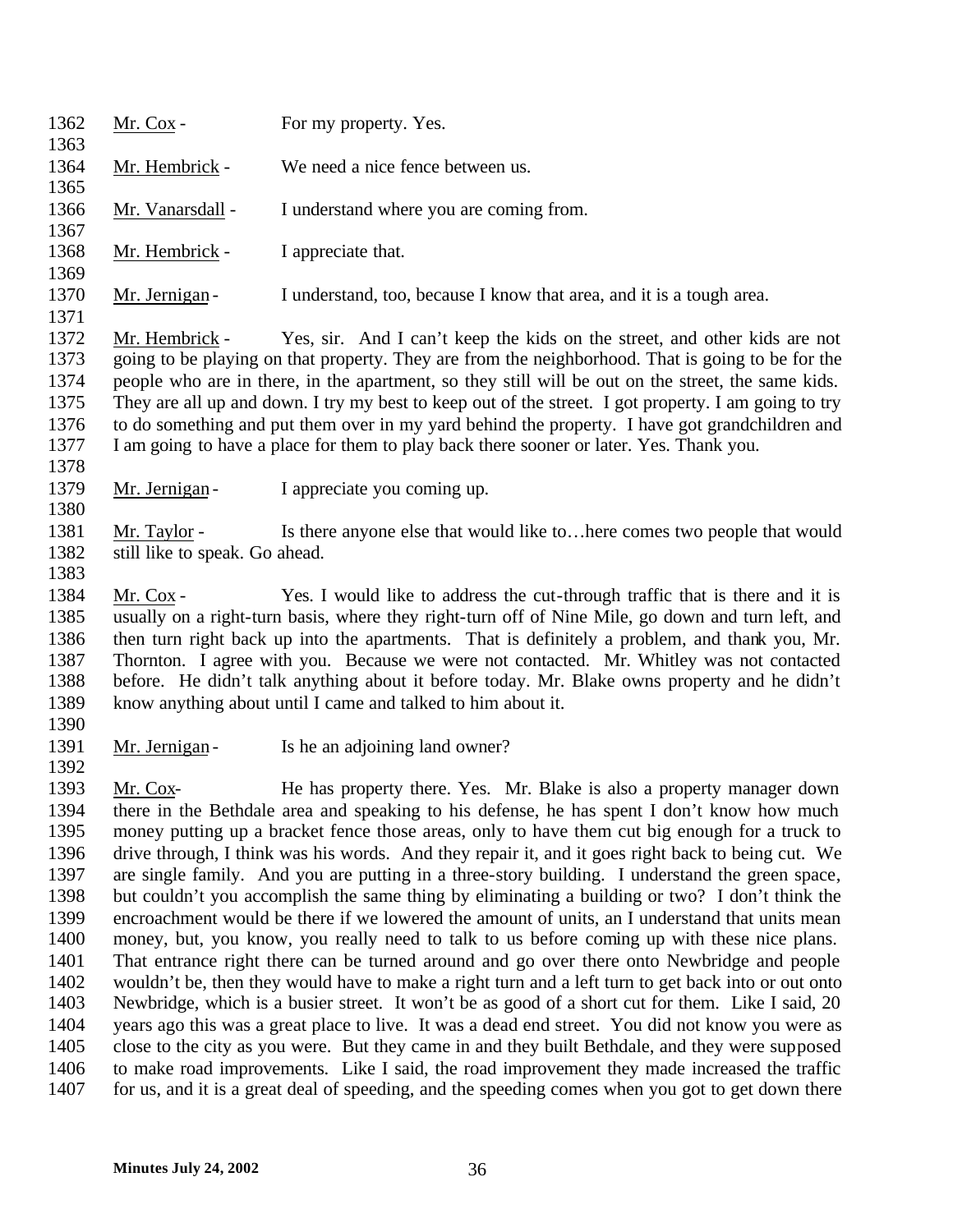and beat the other car coming the other way to get to the Pine tree, so that you can get on. Only one car can get there at a time. And it is dangerous for the kids. There is also, things that could be addressed before we get to this part, to this point, and I think a good-faith effort was made to contact me. I have two home-school children at home right now, or three at the time. They are always home. I have an answering machine on my telephone and I have a mail box. And the only mail that I got, I got two pieces of mail from the County, and that was it. 

- 1415 Mr. Jernigan All right. Mr. Vanarsdall- Did you say you live on a dead-end street? 1419 Mr. Cox - It used to be, and it was cut through later on, and I understand... 1421 Mr. Vanarsdall - It has always been cut-through? Mr. Cox - Yes. I think they cut through when Mr. Teal built houses, 86 units down. He added that much more traffic on Lowell Street. If they would cut it the other way, back through to Pleasant, which is a wider street, they could do a much better job, but that is another issue. That is a County issue and we really haven't had much success in addressing those issues. We had a petition 20 years ago to stop it, and we felt, the neighborhood felt like we didn't get a fair shake at that. Mr. Jernigan - Well, Mr. Eure is here from Traffic, but I think at this point I am not going to ask him today. Ms. Joyner, I think, I was under the assumption that everybody had been contacted on this, and that we were straight, but at this point right now I would like to see a deferral for 30 days, if you would make that. Is that OK with you? Do you want to defer it or do you want me to defer it?
- Ms. Joyner- I will defer it.

- 1438 Mr. Vanarsdall- It will have to be 60 days.
- 1440 Mr. Jernigan It will have to be 60 days. We don't meet next month.
- 1442 Mr. Vanarsdall We don't meet in August. It will have to be the  $25<sup>th</sup>$  of September.
- 1444 Mr. Jernigan What I would like for you to do is let's get together and if you want me there I will be there. Let's meet with these people and let's get this thing straight. OK. With that, Mr. Chairman, I would like to make a motion to defer Summerdale Apartments, POD-54- 02, to the September 25, 2002 meeting at the applicant's request.
- Mr. Vanarsdall- I second that.
- Mr. Taylor Motion made by Mr. Jernigan to defer POD-54-02, Summerdale Apartments – Newbridge Road, to September 25, 2002, at the applicant's request. All in favor say aye. All opposed say no. The motion passes.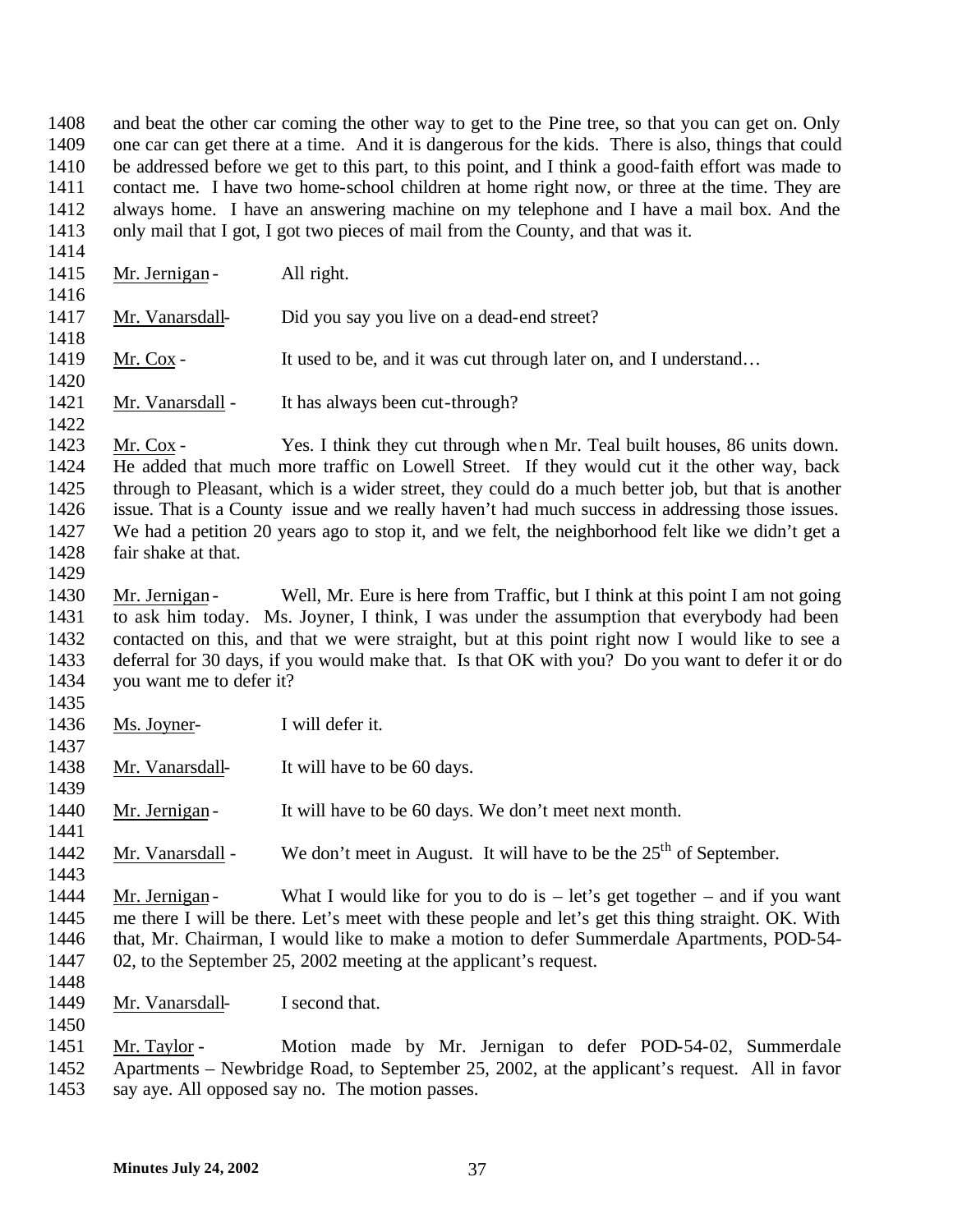1455 At the applicant's request, the Planning Commission deferred POD-54-02, Summerdale 1456 Apartments – Newbridge Road, to its meeting on September 25, 2002.

1457

## 1458 **PLAN OF DEVELOPMENT (Deferred from the June 26, 2002, Meeting)**

1459

POD-28-02 Dakota Estates **Townhouses TIMMONS for The Tetra Company and The Dakota Group, Ltd.:**  Request for approval of a plan of development, as required by Chapter 24, Section 24-106 of the Henrico County Code to construct 82 townhouses for sale. The 13.69 acre site is located on the west line of Midview Road approximately 400 feet south of its intersection with Darbytown Road on parcel 807-705-5743 and part of parcel 806-704- 4472. The zoning is RTH, Residential Townhouse District and R-5, General Residence District. County water and sewer. **(Varina)**

1460

- 1461 Mr. Marlles The staff report will be given by Ms. Leslie News.
- 1463 Mr. Taylor Is anyone opposed to this project in the audience? No opposition. Thank 1464 you.
- 1465 1466 Ms. News - Good morning, members of the Commission. Revised architectural plans, 1467 which include additional information requested by the Planning Commission at the last hearing, 1468 have been included in your packet. The plans include the provision of brick on the front façade 1469 of two units in each grouping of four and on one unit in each grouping of three units. Also 1470 shown are brick steps at the front of each unit, shutters on all windows, and the addition of 1471 windows on the sides of the end units. No revision to the site plans have been made since the 1472 last meeting. As indicated previously, minimum code requirements have been satisfied and, 1473 therefore, staff recommends approval, subject to the standard conditions for subdivisions and the 1474 additional conditions in your agenda. The applicant's representative is available to answer 1475 questions if there are no additional questions of staff.

| 1476 |               |                                                   |
|------|---------------|---------------------------------------------------|
| 1477 | Mr. Taylor -  | Any questions for Ms. News?                       |
| 1478 |               |                                                   |
| 1479 | Mr. Jernigan- | Have they addressed everything that we requested? |
| 1480 |               |                                                   |
| 1481 | Ms. News -    | On the architecturals, yes, sir.                  |
| 1482 |               |                                                   |
| 1483 | Mr. Jernigan- | OK. Thank you, ma'am.                             |
| 1484 |               |                                                   |
| 1485 | Mr. Taylor -  | Do you want to hear from the applicant?           |
| 1486 |               |                                                   |
| 1487 | Mr. Jernigan- | Yes, I would, please.                             |
| 1488 |               |                                                   |
| 1489 | Mr. Taylor -  | Would the applicant please come up.               |
| 1490 |               |                                                   |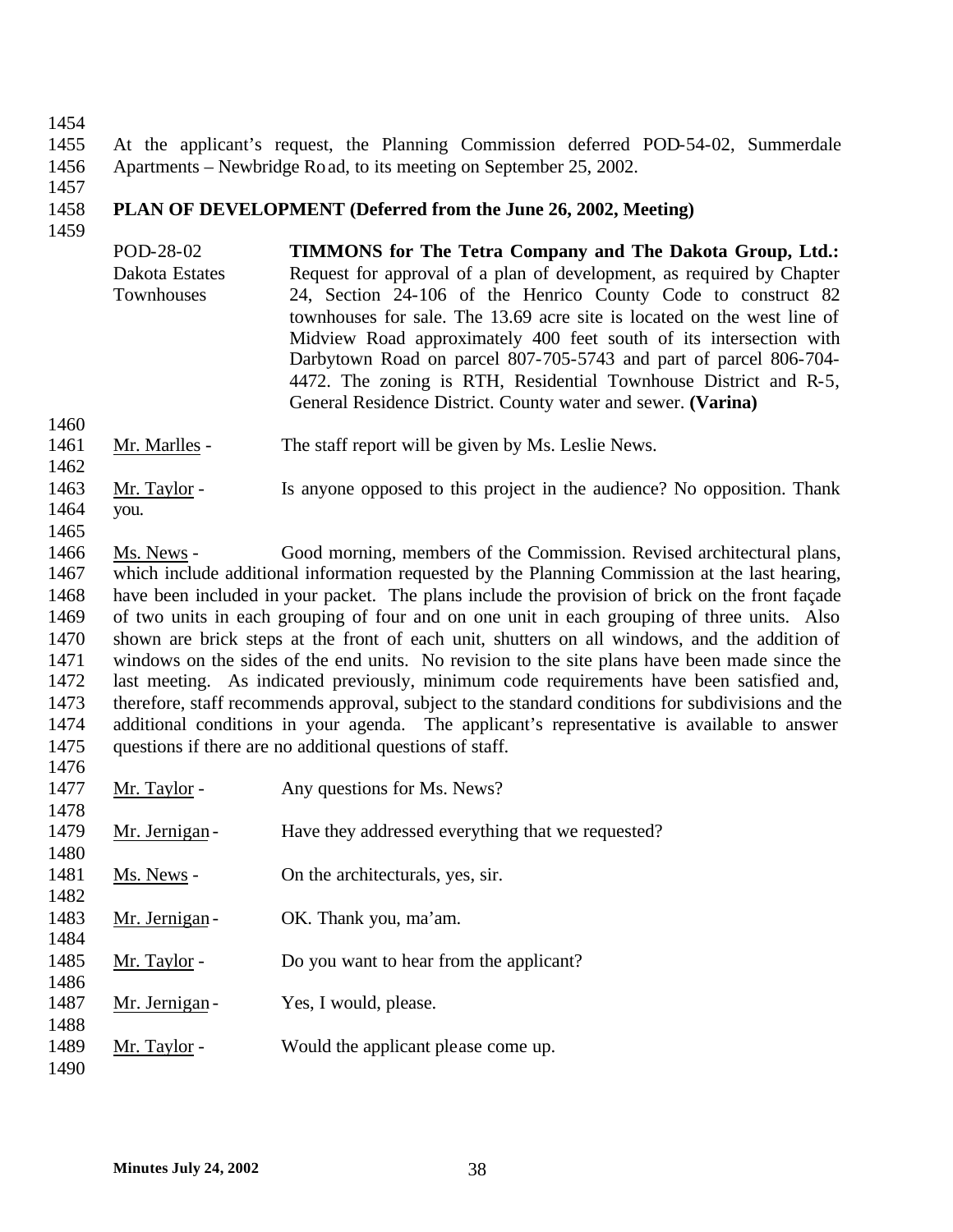- 1491 Mr. Tom O'Brien My name is Tom O'Brien and I am representing the applicant for Dakota Estates. I am happy to answer any questions you may have.
- 

- 1494 Mr. Jernigan Mr. O'Brien, I just want to clear up it seems that you all have met everything that we have requested, and they did send in elevations on the three and four units.
- 1497 Mr. O'Brien Yes, sir.
- 1499 Mr. Jernigan The only thing I need you to do is tell me that if this is built, this is what they are going to build.
- 

- 1502 Mr. O'Brien Yes. This is why we have submitted these elevations as part of the approval and should they decide to build something else, I think they have got to come back before this body to get approval for that.
- 1506 Mr. Jernigan OK. I've got your word. That is all that I need.
- 1508 Mr. O'Brien Yes, sir.
- 1510 Mr. Taylor Thank you, Mr. O'Brien.
- 1512 Mr. Jernigan Mr. Chairman, with that I would like to make a motion to approve POD- 28-02, Dakota Estates Townhouses, subject to the standard conditions for developments of this type and the following conditional conditions: Nos. 23 through 35 and I want to Amend Nos. 9 and 11 to bring that back here for review.
- 

- Mr. Vanarsdall Second.
- Mr. Taylor Motion made by Mr. Jernigan and seconded by Mr. Vanarsdall to approve POD-28-02, Dakota Estates Townhouses. All in favor say aye. All opposed say no. The motion passes.
- 

 The Planning Commission approved POD-28-02, Dakota Estates Townhouses, subject to the standard conditions for developments of this type and the following additional conditions: 

- 9. **AMENDED** A detailed landscaping plan shall be submitted to the Planning Office for review and Planning Commission approval prior to the issuance of any occupancy permits.
- 11. **AMENDED** Prior to the approval of an electrical permit application and installation of the site lighting equipment, a plan including depictions of light spread and intensity diagrams, and fixture specifications and mounting height details shall be submitted for Planning Office review and Planning Commission approval.
- 23. The unit house numbers shall be visible from the parking areas and drives.
- 24. The names of streets, drives, courts and parking areas shall be approved by the Richmond Regional Planning District Commission and such names shall be included on the construction plans prior to their approval. The standard street name signs shall be ordered from the County and installed prior to any occupancy permit approval.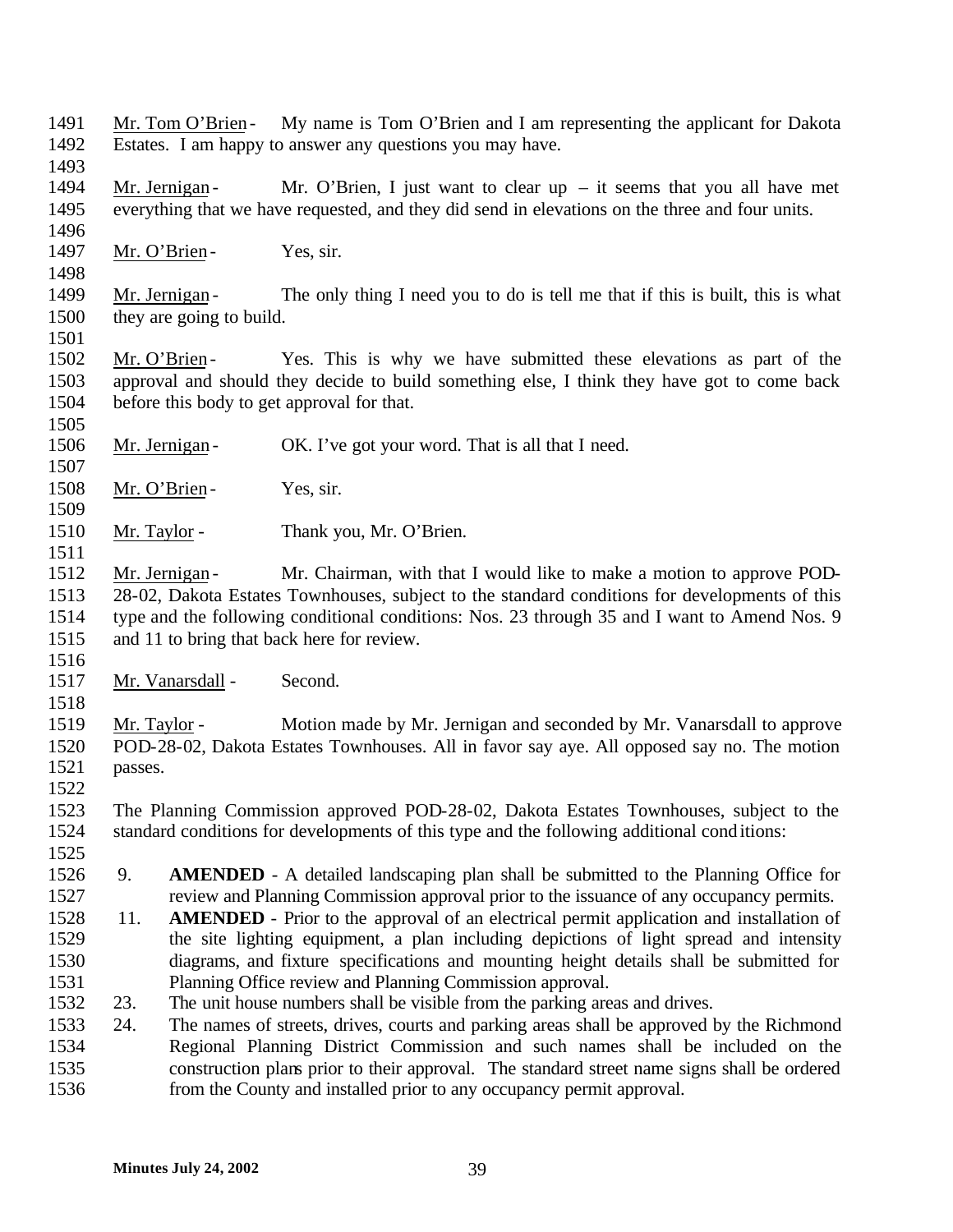- 25. The subdivision plat for Dakota Estates shall be recorded before any building permits are issued.
- 26. The right-of-way for widening of Midview Road as shown on approved plans shall be dedicated to the County prior to any occupancy permits being issued. The right-of-way dedication plat and any other required information shall be submitted to the County Real Property Agent at least sixty (60) days prior to requesting occupancy permits.
- 27. The easements for drainage and utilities as shown on approved plans shall be granted to the County in a form acceptable to the County Attorney prior to any occupancy permits being issued. The easement plats and any other required information shall be submitted to the County Real Property Agent at least sixty (60) days prior to requesting occupancy permits.
- 28. The developer shall provide fire hydrants as required by the Department of Public Utilities and Division of Fire.
- 29. Any necessary off-site drainage and/or water and sewer easements must be obtained in a form acceptable to the County Attorney prior to final approval of the construction plans.
- 30. Deviations from County standards for pavement, curb or curb and gutter design shall be approved by the County Engineer prior to final approval of the construction plans by the Department of Public Works.
- 31. The pavement shall be of an SM-2A type and shall be constructed in accordance with County standard and specifications. The developer shall post a defect bond for all pavement with the Planning Office - the exact type, amount and implementation shall be determined by the Director of Planning, to protect the interest of the members of the Homeowners Association. The bond shall become effective as of the date that the Homeowners Association assumes responsibility for the common areas.
- 32. Insurance Services Office (ISO) calculations must be included with the plans and contracts and must be approved by the Department of Public Utilities prior to the issuance of a building permit.
- 33. Approval of the construction plans by the Department of Public Works does not establish the curb and gutter elevations along the Henrico County maintained right-of-way. The elevations will be set by Henrico County.
- 34. Evidence of a joint ingress/egress and maintenance agreement must be submitted to the Planning Office and approved prior to final approval of construction plans for this development.
- 35. The developer shall provide signage, the wording and location as deemed appropriate by the Director of Public works, which addresses the possible future extension of any stub street.
- **SUBDIVISION (Deferred from the June 26, 2002, Meeting)**
- 

- Ivy Heights (June 2002 Plan) **Foster & Miller, P. C. for Valerie D. Fuller, Renee Halterman, and TWC, LLC:** The 7.63 acre site is located on the west line of N. Ivy Avenue approximately 1000 feet north of Mae Street on parcels 825- 727-2361 and 825-729-8078. The zoning is R-3, One-Family Residence District. County water and sewer. **(Varina) 20 Lots**
- 
- Mr. Marlles The staff report will be given by Mr. Cooper.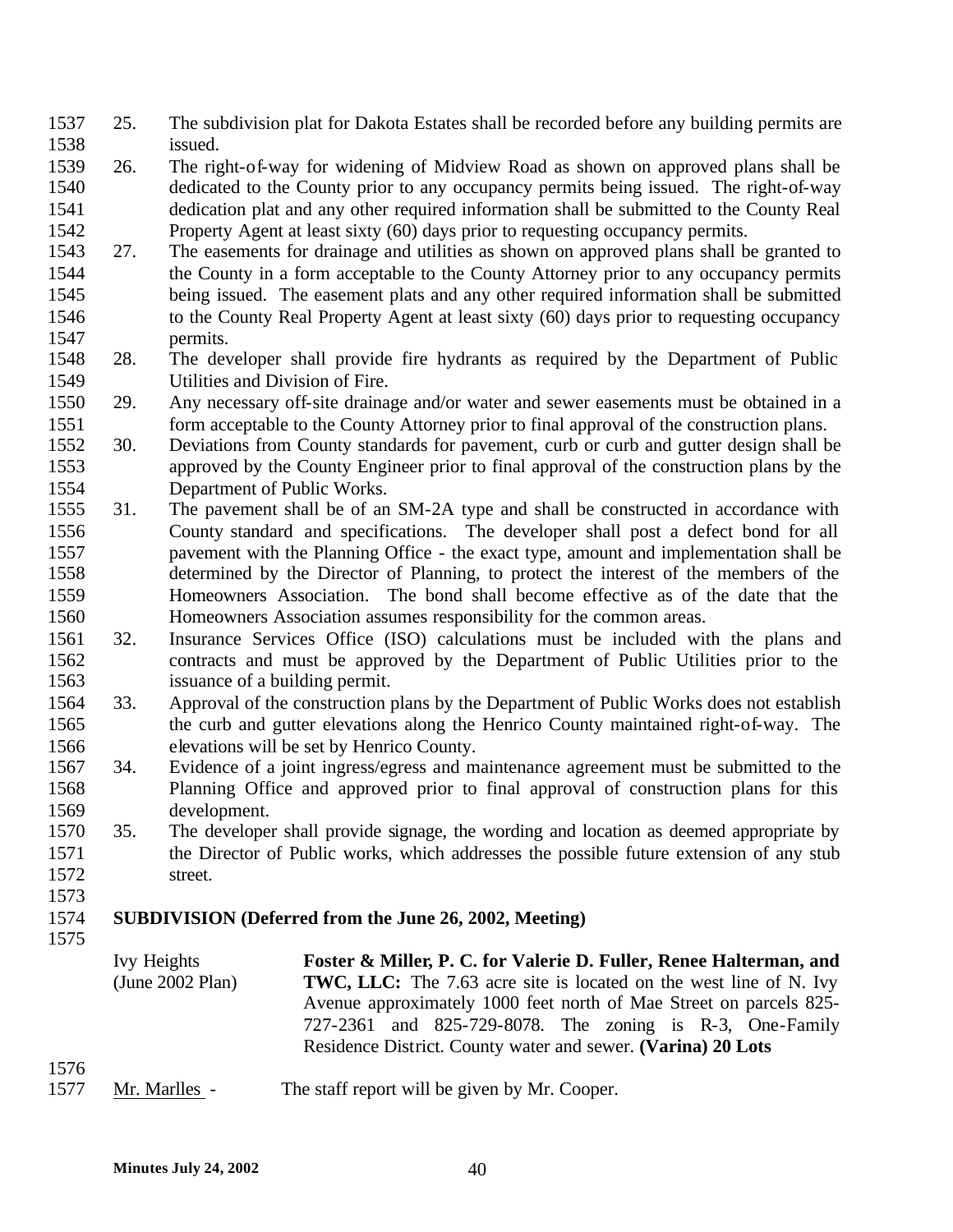Mr. Cooper - Good morning, again. Since the original plan was submitted, several different versions of the plan have been presented to staff. Previously, staff had concerns with road access to the rear parcel, the two rear parcels located behind the proposed subdivision, being this area (back here). Prior plans provided minimal, if any, road frontage to the rear parcels, and that is what caused the deferral last month. Since then this latest plan, which you see now, does address those concerns and does appear to provide adequate road frontage to the rear parcel, and, in addition, has given the developer two additional lots. With this, staff can recommend approval of this plan and, in addition, would need to delete Condition No. 13 as is in your agenda. That condition no longer pertains to the layout. 1589 Mr. Vanarsdall - And the plans that we are looking at here was in the packet on here. Right? Mr. Cooper - Yes, sir. I believe so. Yes, sir. Mr. Jernigan - Seems all right to me. Ask if there is any opposition, Mr. Chairman. Mr. Taylor - Is there any opposition to this case? No opposition. Thank you, Mr.

- Cooper.
- 

 Mr. Jernigan - I don't need to hear from the developer on this. This is cut and dried. We have no opposition and I think it is OK with staff, so with that I would like to recommend subdivision approval for Ivy Heights, (June 2002 Plan), subject to the standard conditions for subdivisions served by Public Utilities, the following additional conditions No. 12 and No. 14 and No. 13 was deleted.

1604 Mr. Vanarsdall - Second.

 Mr. Taylor - Motion made by Mr. Jernigan and seconded by Mr. Vanarsdall. All in favor say aye. All opposed say no. The motion passes. 

 The Planning Commission approved Subdivision Ivy Heights (June 2002 Plan), subject to the standard conditions for subdivisions served by public utilities and the following additional conditions:

 12. The limits and elevation of the 100 year frequency flood shall be conspicuously noted on the plat and construction plans and labeled "Limits of 100 year floodplain." Dedicate floodplain as a "Variable Width Drainage & Utilities Easement."

- 13. Any necessary offsite drainage easements must be obtained prior to approval of the construction plan by the Department of Public Works.
- 

**PLAN OF DEVELOPMENT** 

POD-57-02 Quioccasin Baptist Church – Quioccasin Chapter 24, Section 24-106 of the Henrico County Code to construct a **Hulcher & Associates, Inc. for Trustees of Quioccassin Baptist Church:** Request for approval of a plan of development as required by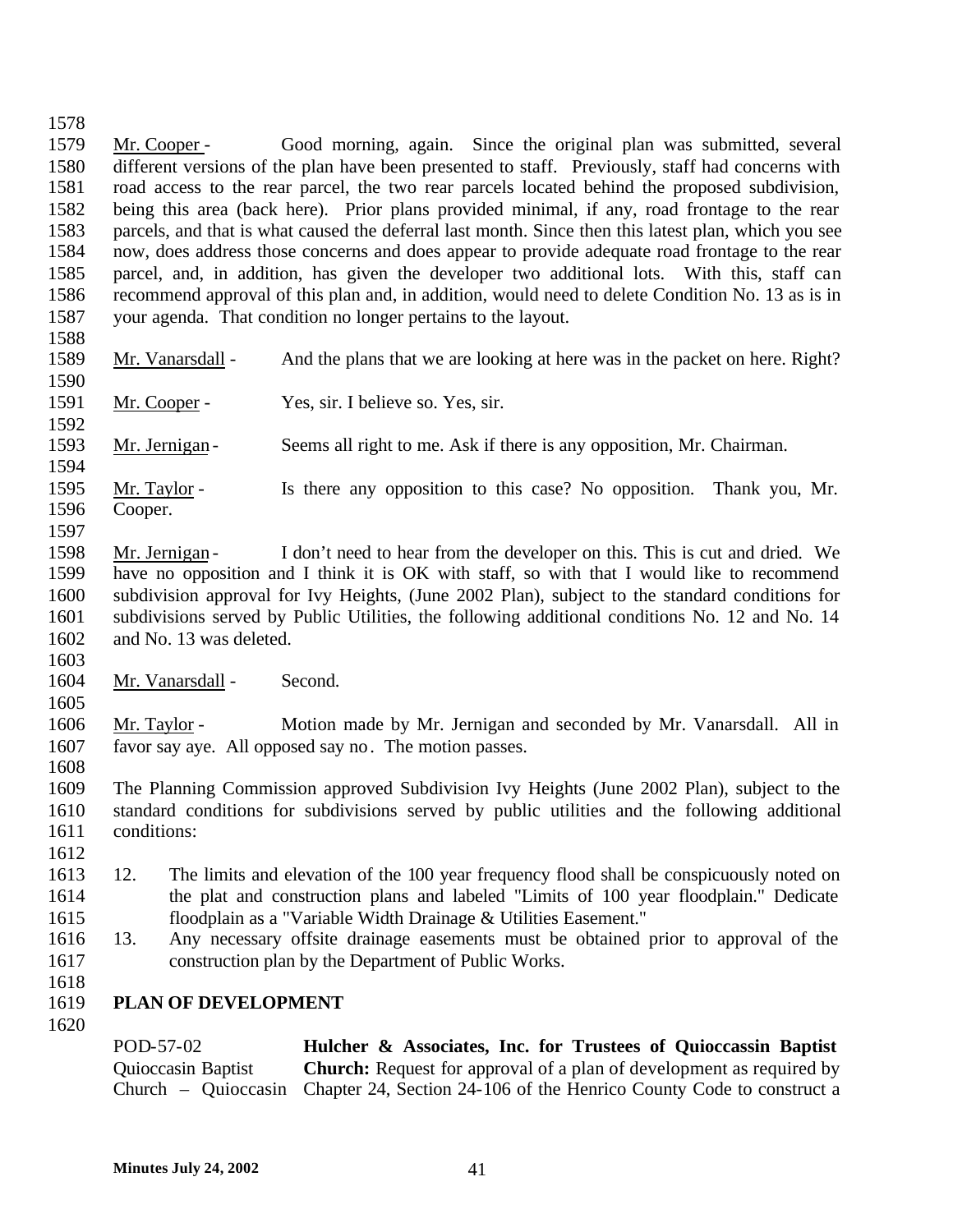Road one-story, 8,522 square foot fellowship hall/gymnasium. The 3.82-acre site is located along the south line of Quioccasin Road, approximately 260 feet east of Blue Jay Lane on parcels 751-745-9705, 751-744- 8877, 752-745-1602 and 752-744-2499. The zoning is R-3, One-Family Residence District. County water and sewer. **(Tuckahoe)**

Mr. Marlles - The staff report will be given by Mr. Wilhite.

 Mr. Wilhite - The plans should be stamped received on Friday. Are you ready to hear from me, or do you want to hear from any opposition?

Mr. Taylor - Is there any opposition to POD-57-02? No opposition. Mr. Wilhite.

 Mr. Wilhite - As mentioned, we did get a revised plan that was submitted in your addendum packet. Also, on page 4 of the addendum there is a revised recommendation. Staff is recommending approval at this time. There are also four added conditions that appear on that addendum page. The plan that we received last week does address most of staff's concerns. The new building has been reoriented, which allows for the parking lot between the south side of the building and the east side of, the building to be connected, so we do have circulation around the entire, all side, of the building. It also provides more space between the parking lot and the adjacent residential neighborhood to the west. It increased roughly from 6 to 12 feet. The dumpster that was shown, also adjacent to the neighborhood, has been moved to the other side of the property further away. The BMPs also had to be modified. One of the original BMPs was located right on Quioccasin Road. That has been modified to meet the required setbacks under the Stormwater Management Guidelines. Public Works can recommend approval based on water quality. The current church sits on one parcel of property that was built upon in the 1950s. The current parcel is nonconforming as far as lot size and lot width is concerned. The church does own a parcel to the south and two parcels to the west. The two parcels to the west each have single-family homes sitting on them. Staff is requiring that any parcels which have church- related improvements or activities on them would have to be consolidated under one deed. If all of all of these parcels were consolidated together, the church would be conforming as far as the usual requirements for lot size and lot width.

 Condition No. 28 as it appears on your addendum deals with HVAC screening. No. 29 requires that all the parcels be consolidated where church-related improvements are proposed. Condition No.30 deals with the existing dwelling on the easternmost parcel that is currently being rented out as residential property. If the BMP, as proposed in the revised plan, gets constructed on that, then they would have to incorporate it with the rest of the church property, and they would have to cease renting that dwelling out for residential purposes. The final condition on your addendum addresses the 11 additional parking spaces shown on the revised plan. They are shown relocated into a existing 15-foot right-of-way easement that goes back to the Taubman property, which is zoned business in the southeast corner of this property. In order to locate the parking spaces there, they would have to take measures to have that right of way vacated or those parking spaces would have to be relocated to elsewhere on the property. As I said, staff is in a position to recommend approval of the revised plan, with the added conditions Nos. 28 through 31 on your addendum. I will be happy to answer any questions that you might have.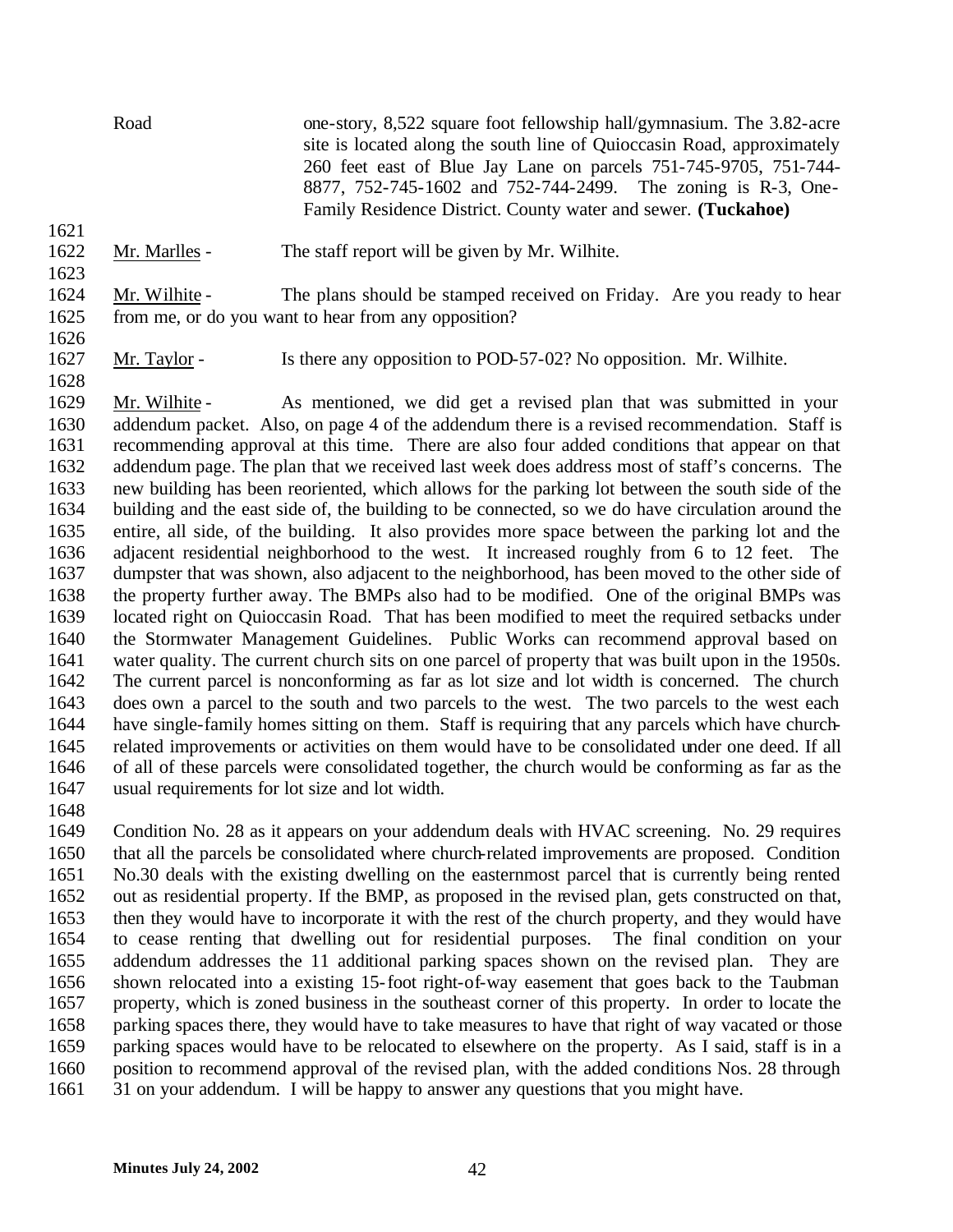| 1662         |                                   |                                                                                                       |
|--------------|-----------------------------------|-------------------------------------------------------------------------------------------------------|
| 1663         | Mr. Taylor-                       | Any questions for Mr. Wilhite?                                                                        |
| 1664         |                                   |                                                                                                       |
| 1665         | Ms. Ware -                        | I have one. I would like to address the applicant briefly.                                            |
| 1666         |                                   |                                                                                                       |
| 1667         | Mr. Taylor -                      | Thank you, Mr. Wilhite. Sir, if you would, come down to the podium and                                |
| 1668         |                                   | state your name for the record, we would appreciate it.                                               |
| 1669         |                                   |                                                                                                       |
| 1670         |                                   | Mr. Bruce Hulcher - Mr. Chairman and members of the Commission, my name is Bruce                      |
| 1671         |                                   | Hulcher of Hulcher and Associates, and I represent the applicant, and also with me today are          |
| 1672         |                                   | several members of the church Board of Trustees sitting in the rear here. I'd be happy to answer      |
| 1673         | your questions.                   |                                                                                                       |
| 1674         |                                   |                                                                                                       |
| 1675         | Ms. Ware -                        | The first question that I have is concerning the HVAC, the air-                                       |
| 1676         |                                   | conditioning system. Can you show me on this where, well actually we might need one of the            |
| 1677         |                                   | revised maps, where you plan on locating the compressors, and I am concerned about the                |
| 1678         | neighborhood.                     |                                                                                                       |
| 1679         |                                   |                                                                                                       |
| 1680         | Mr. Hulcher -                     | The intent at this point is to locate them between the existing building and                          |
| 1681         | the new building.                 |                                                                                                       |
| 1682         |                                   |                                                                                                       |
| 1683         | Ms. Ware -                        | Can you point that out? Mr. Wilhite had mentioned that they would be                                  |
| 1684         |                                   | going into that back inset. I just wanted to see.                                                     |
| 1685<br>1686 |                                   | To tell you the truth, what my concept was is that they would be in                                   |
| 1687         | Mr. Hulcher -                     | between the buildings. There are some existing units already to the rear of the existing building,    |
| 1688         |                                   | but if they are moved from that location, they would be screened with the same materials that the     |
| 1689         | building would be constructed of. |                                                                                                       |
| 1690         |                                   |                                                                                                       |
| 1691         | Ms. Ware -                        | Which is masonry?                                                                                     |
| 1692         |                                   |                                                                                                       |
| 1693         | Mr. Hulcher -                     | Yes.                                                                                                  |
| 1694         |                                   |                                                                                                       |
| 1695         | Ms. Ware -                        | I am just concerned. We have had some issues in the past from the noise                               |
| 1696         |                                   | of the large HVAC system impacting the neighborhood, and I am concerned about the people on           |
| 1697         | Blue Jay Lane.                    |                                                                                                       |
| 1698         |                                   |                                                                                                       |
| 1699         | Mr. Hulcher -                     | Yes. If we end up, and I think we will probably end up with them between                              |
| 1700         |                                   | the buildings, I wouldn't be surprised if they couldn't hear them from the houses, but again they     |
| 1701         |                                   | would be screened, so it is a pretty good distance to the nearest house; not the lot line, but to the |
| 1702         | nearest house.                    |                                                                                                       |
| 1703         |                                   |                                                                                                       |
| 1704         | Ms. Ware -                        | But it will definitely be screened with a masonry wall to deflect the noise.                          |
| 1705         |                                   |                                                                                                       |
| 1706         | Mr. Hulcher -                     | Yes, ma'am.                                                                                           |
| 1707         |                                   |                                                                                                       |
|              |                                   |                                                                                                       |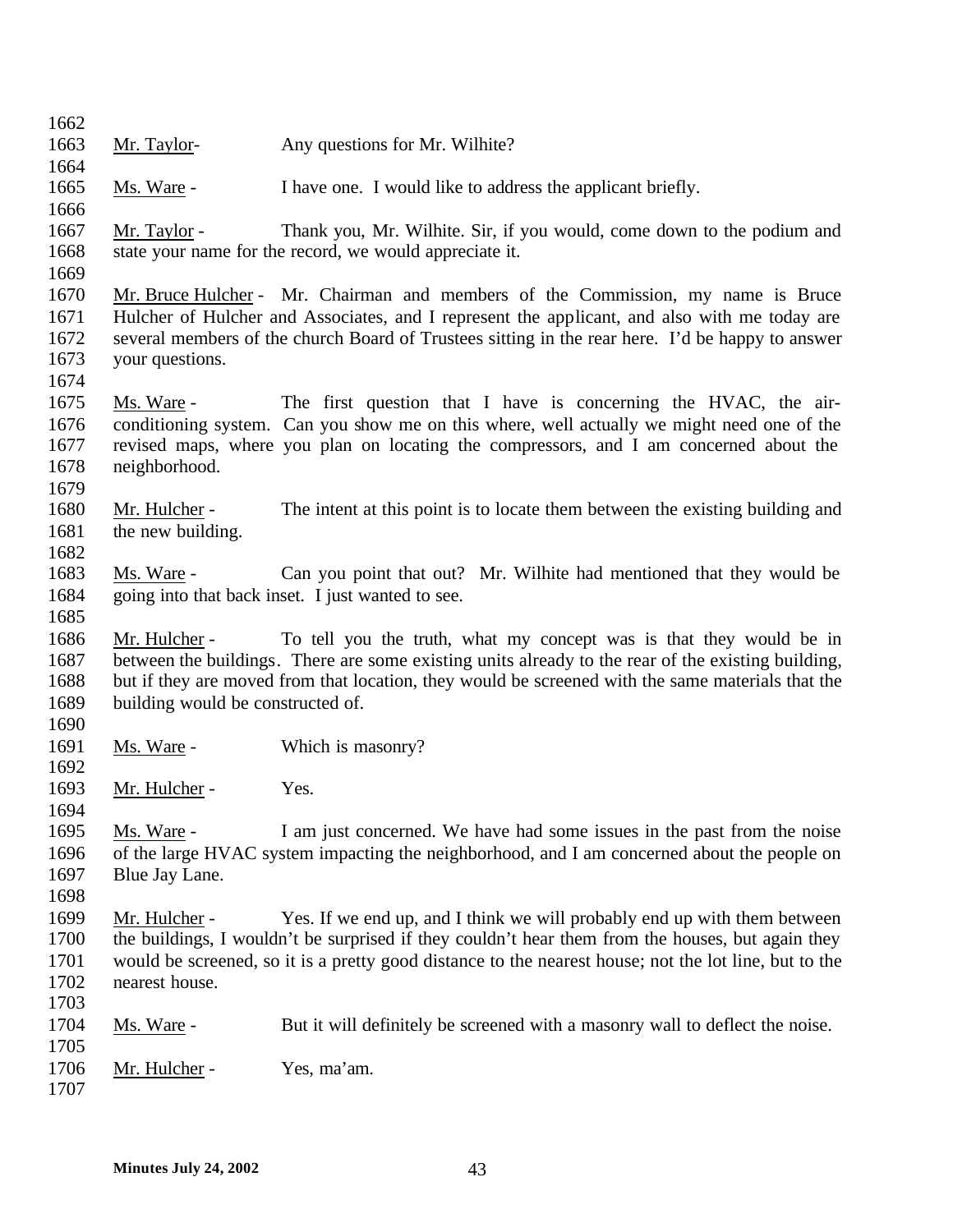| 1708<br>1709                         | Ms. Ware -                                           | Is that correct?                                                                                                                                                                                                                                                                                                                                             |
|--------------------------------------|------------------------------------------------------|--------------------------------------------------------------------------------------------------------------------------------------------------------------------------------------------------------------------------------------------------------------------------------------------------------------------------------------------------------------|
| 1710<br>1711                         | Mr. Hulcher -                                        | Yes, ma'am.                                                                                                                                                                                                                                                                                                                                                  |
| 1712<br>1713                         | Mr. Vanarsdall -<br>screened?                        | Would you feel better if they had a condition added to this that it would be                                                                                                                                                                                                                                                                                 |
| 1714<br>1715                         | Ms. Ware -<br>material.                              | There is one indicating screening, but it doesn't indicate the types of                                                                                                                                                                                                                                                                                      |
| 1716<br>1717                         | Mr. Vanarsdall -                                     | It wouldn't be any problem for him to put it on there.                                                                                                                                                                                                                                                                                                       |
| 1718                                 |                                                      |                                                                                                                                                                                                                                                                                                                                                              |
| 1719<br>1720                         | Mr. Hulcher -                                        | Not a problem at all.                                                                                                                                                                                                                                                                                                                                        |
| 1721<br>1722                         | Mr. Vanarsdall -<br>the church is sold or something. | If you'd feel better about it and be safer, because could happen to him or                                                                                                                                                                                                                                                                                   |
| 1723<br>1724                         | Mr. Wilhite -                                        | We can add that as an annotation. I feel that would cover it between                                                                                                                                                                                                                                                                                         |
| 1725<br>1726                         |                                                      | Condition No. 28 and the annotation on the plan for masonry screening.                                                                                                                                                                                                                                                                                       |
| 1727<br>1728<br>1729<br>1730<br>1731 | Ms. Ware -                                           | OK. And the last concern I have has to do with the Blue Jay Lane<br>residents. When you build the parking lot, you will take down an extensive tree line there, and I<br>would be interested in seeing some type of landscaping, large evergreen trees, be planted<br>between the parking lot and your property line in order to create a good buffer there. |
| 1732<br>1733<br>1734                 | Mr. Hulcher-<br>submittal.                           | There would be our intent with the landscaping plan<br>Yes, ma'am.                                                                                                                                                                                                                                                                                           |
| 1735<br>1736                         | Ms. Ware -<br>back through. OK. Thank you.           | OK. So I am going to ask that the landscaping and lighting plans come                                                                                                                                                                                                                                                                                        |
| 1737<br>1738<br>1739                 | Mr. Taylor-                                          | Thank you, Mr. Hulcher.                                                                                                                                                                                                                                                                                                                                      |
| 1740<br>1741<br>1742<br>1743         | Ms. Ware -                                           | I am ready. I move for approval of POD-57-02, subject to the annotations<br>on the plans, the standard conditions for development of this type, and the additional conditions<br>listed on the agenda, and the new conditions Nos. 9 and 11 Amended, and Nos. 23 through 31.                                                                                 |
| 1744<br>1745                         | Mr. Vanarsdall -                                     | Second                                                                                                                                                                                                                                                                                                                                                       |
| 1746<br>1747<br>1748                 | Mr. Taylor -                                         | Motion made by Ms. Ware and seconded by Mr. Vanarsdall to approve<br>POD-57-02. All in favor say aye. All opposed say no. The motion passes.                                                                                                                                                                                                                 |
| 1749<br>1750<br>1751<br>1752         | the following additional conditions:                 | The Planning Commission approved POD-57-02, Quioccasin Baptist Church – Quioccasin Road,<br>subject to the annotations on the plans, the standard conditions for developments of this type, and                                                                                                                                                              |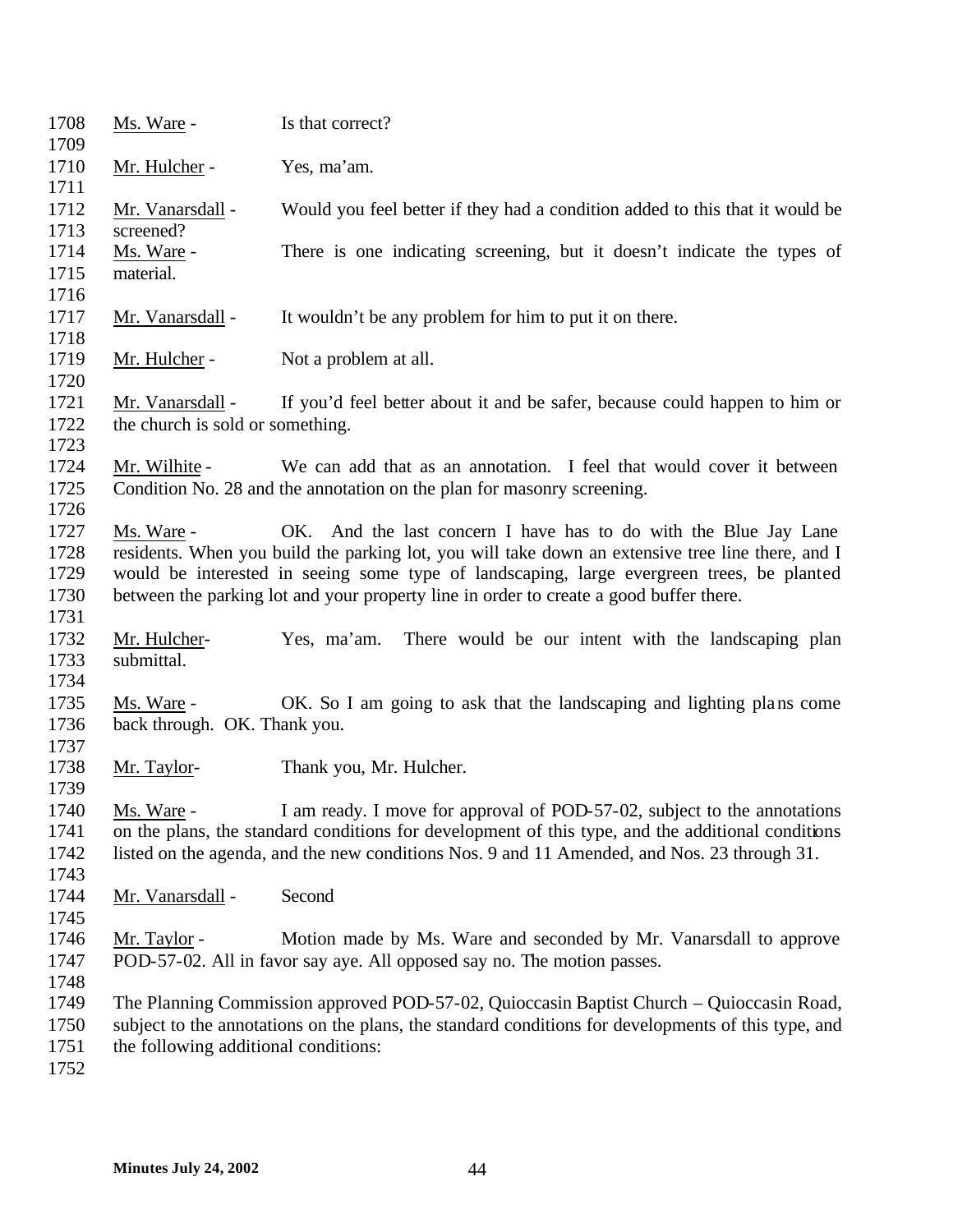- 9. **AMENDED** A detailed landscaping plan shall be submitted to the Planning Office for review and Planning Commission approval prior to the issuance of any occupancy permits.
- 11. **AMENDED** Prior to the approval of an electrical permit application and installation of the site lighting equipment, a plan including depictions of light spread and intensity diagrams, and fixture specifications and mounting height details shall be submitted for Planning Office review and Planning Commission approval.
- 23. The easements for drainage and utilities as shown on approved plans shall be granted to the County in a form acceptable to the County Attorney prior to any occupancy permits being issued. The easement plats and any other required information shall be submitted 1762 to the County Real Property Agent at least sixty (60) days prior to requesting occupancy permits.
- 24. The developer shall provide fire hydrants as required by the Department of Public Utilities and Division of Fire.
- 25. Outside storage shall not be permitted.
- 26. Deviations from County standards for pavement, curb or curb and gutter design shall be approved by the County Engineer prior to final approval of the construction plans by the Department of Public Works.
- 27. Insurance Services Office (ISO) calculations must be included with the plans and contracts and must be approved by the Department of Public Utilities prior to the issuance of a building permit.
- 28. The location of all existing and proposed utility and mechanical equipment (including HVAC units, electric meters, junction and accessory boxes, transformers, and generators) shall be identified on the landscape plans. All equipment shall be screened by such measures as determined appropriate by the Director of Planning or the Planning Commission at the time of plan approval**.**
- 29. The applicant shall provide evidence that all the parcels with church-related improvements proposed have been consolidated into one single parcel of property prior to construction plan approval.
- 30. The existing building on Parcel 752-744-2499 can only be used for church-related activities if incorporated into the proposed development and cannot continue to be used as a separate residential dwelling.
- 31. The 11 parking spaces partially located within the 15-foot right-of-way easement on the eastern side of the existing church building shall be eliminated or relocated unless the 1786 said easement has been vacated.
- **APPROVAL OF 2003 CALENDAR**
- 

 Mr. Vanarsdall - I looked at this and I don't' see any conflict this year and Mr. Marlles, you will be glad to know this, too, that it doesn't conflict with you on this meeting or the Board. The 1792 conference this year is in Denver, Colorado, and it begins on Friday, the  $28<sup>th</sup>$  of March and ends 1793 on the  $4<sup>th</sup>$  of April, and it doesn't conflict with any of our meetings nor the Board's meetings, and no conflict on Thanksgiving or Christmas, and good news is no meeting in August. So I recommend approval if no one else has any suggestions, or if you do have some suggestions, I still recommend it.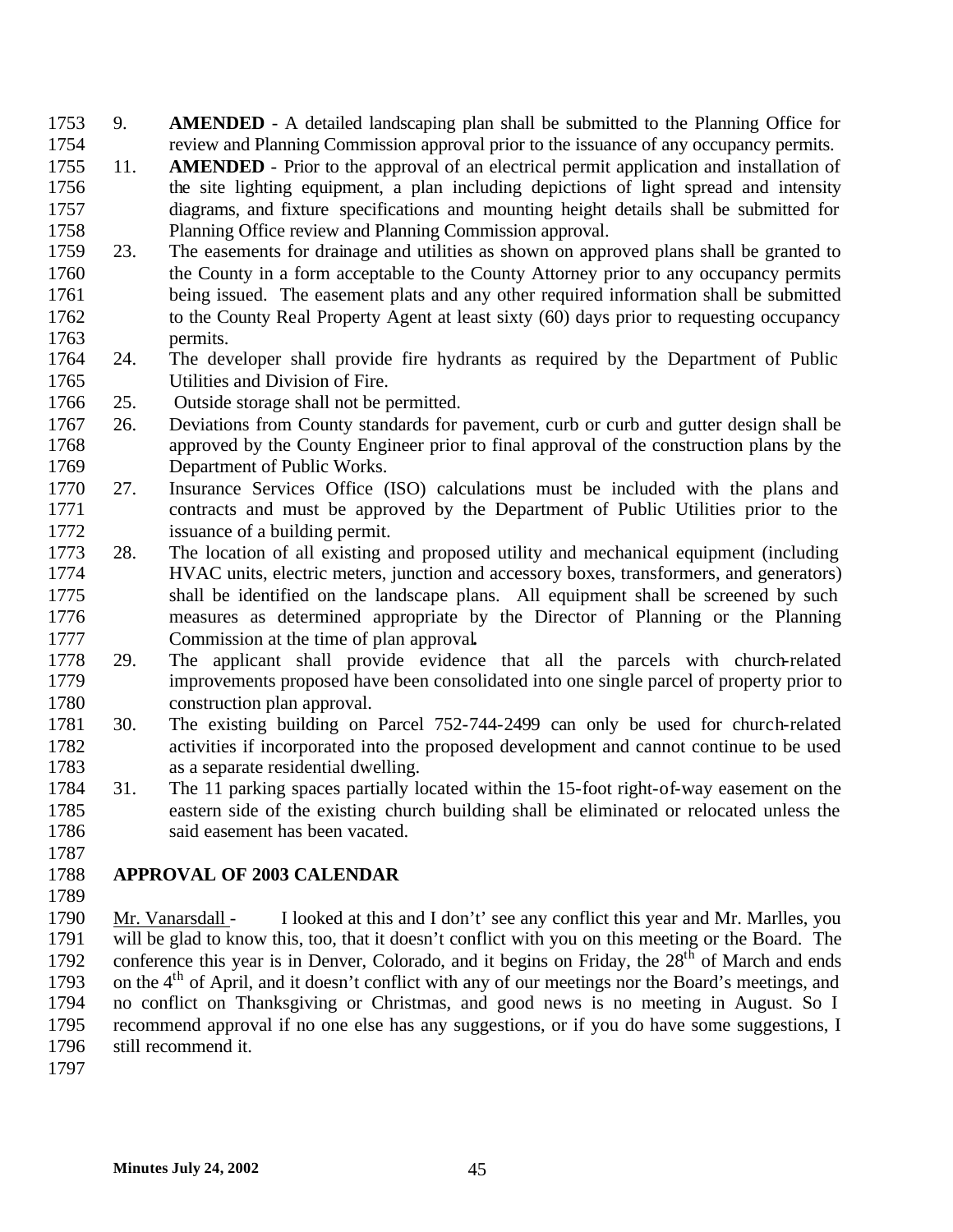Mr. Taylor - I certainly second that motion. I think this is a nice calendar and we will… do we need a motion to approve that? All right, I will second Mr. Vanarsdall's motion to approve the 2003 Calendar. All in favor say aye. All opposed say no. The motion passes.

The Planning Commission approved the calendar for the 2003 Planning Commission meetings.

- 
- 

# **The Planning Commission took a five minute break at this time.**

## **PUBLIC HEARING: Urban Mixed Use Zoning District and Urban Mixed Use Comprehensive Plan Amendment**

 Mr. Taylor - Good morning, again. Mr. Secretary, we will now reconvene for the next part of our agenda at 10:43 a.m.

 Mr. Marlles - Thank you, Mr. Chairman. Mr. O'Kelly is going to be taking my place while I give this presentation. This is a public hearing on the proposed Comprehensive Plan Amendment and proposed Zoning Ordinance Amendment for Urban Mixed Use District. The Commission previously had a work session on this matter, and the Board has also had a work session on this matter. As the Commission is aware, traditional zoning is characterized by a strict separation of land uses with each zoning district having its own specific requirements for setbacks, area, height, etc. Over the past 10 or 15 years Mixed Use Development ordinances have proven to be an effective tool encouraging redevelopment and more efficient land use patterns. When we talk about Mixed Use Development, what we are talking about is development characterized by a mixture of three or more land uses in a single building or on a single site. Again, there are many examples of Mixed Use Development projects both in Virginia and around the nation.

 There are many reasons why staff believes the County should encourage Mix Use Development in appropriate areas in the County. First, it can help facilitate the redevelopment of older commercial, residential and industrial areas in the County. Second, it often results in higher quality design than traditional site-by-site development. Mixed Use Development can also reduce traffic on local streets by encouraging employment opportunities closer to where people live. Mixed Use Development can result in more fiscally balanced development, and also Mixed Use Development can help preserve open space by encouraging higher density development, again, in appropriate locations.

 This afternoon's public hearing really is on two matters. The first item is a proposed amendment to the County's Comprehensive Plan, which would establish a new land use map classification called the Urban Mixed Use Development Area. The Comprehensive Plan Amendment would also develop new guidelines to assist in the selection of areas in the County, which may be appropriate for a mixed use development. That new land use map classification describes an Urban Mixed Use Development Area, and I'm just reading off the slide, as an area characterized by mixed use, pedestrian oriented activity centers, which may contain a variety of uses including business, office, multi-family residential, cultural, educational, open space and other public and private uses. A mix of uses is permitted in a single structure or a group of structures on a parcel or a group of parcels. And in comparison to other land use classifications, a larger combination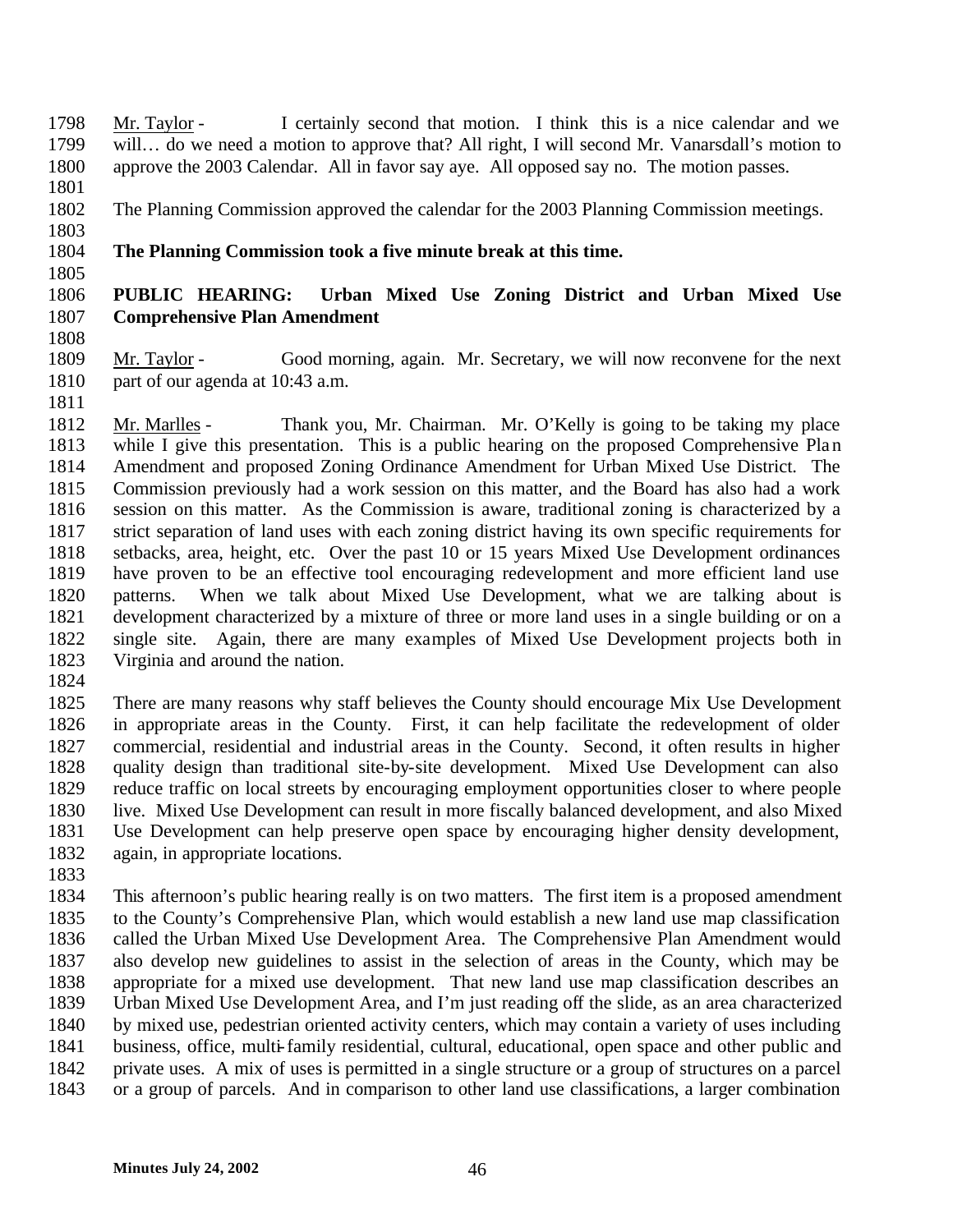of principal, provisional, and accessory uses are permitted. Greater regulatory flexibility is intended to encourage innovative and creative design and high-quality development and redevelopment is expected. And, again, this classification would correspond to the Urban Mixed Use District. This is actually the Land Use Map Classification description. This would come with it's own color that would be incorporated into the County's Comprehensive Plan.

 The second component of the proposed Comprehensive Plan Amendment includes proposed guidelines that would be incorporated into the text of the Comprehensive Plan. Copies of these guidelines have been sent out to the Commission members prior to the public hearing and were available to the public. The proposed guidelines are actually divided into six sections including introduction, mixture of uses, urban design, project design criteria, economic impact, and future opportunities for Urban Mixed Use Development. Taking together, these six sections describes what an Urban Mixed Used Development should look like and the type of considerations which should be taken into account in considering a specific proposal for an Urban Mixed Use Development.

 The second item, which is the subject of this afternoons public hearing, is the proposed Urban Mixed Use District, which would be an amendment to the County's Zoning Ordinance. The purpose of the Urban Mixed Use District is to allow development of mixed use, pedestrian oriented activity centers, which contain a variety of uses including business, retail, residential, cultural, educational and other public and private uses. The proposed Urban Mixed Use District is 17 pages long, and I was not planning on going through that page by page otherwise we would be here for a considerable time period. What I would like to do is summarize or highlight the major provisions of the proposed Urban Mixed Use District. The proposed Urban Mixed Use District would permit multiple uses on the same site and within the same building. A Mixed Use Development District must have a minimum project size of 20 acres. There are no defined yard requirements in the Urban Mixed Use District, again, as we would traditionally find in our current zoning ordinance. The intent is to encourage more urban development. Up to 40 multi- family units per acre would be permitted by right, and greater density could be approved by a provisional use permit, which of course would require Board approval. We believe this density would provide a strong incentive to encourage redevelopment in the County. Up to 12 townhouse units would be permitted by right. Again, greater density could be approved by the Board subject to a provisional use permit. Building heights up to 60 feet would be permitted by right. This is a change from your work session that we had earlier. I believe Mr. Jernigan actually suggested that, and staff did agree with that recommendation. Also, that 60-foot height requirement by right would bring us in line with the Riverfront Ordinance that was recently approved by the City Council in Richmond.

Mr. Vanarsdall - What did you say? Is this one of the things that the Council wanted?

 Mr. Marlles - As the Commission is probably aware, the City of Richmond has also recently approved an ordinance for development immediately along the river that would allow buildings up to 60 feet. So, this brings our ordinance in line with what Richmond City Council has recently approved. I think, Mr. Jernigan, your original concern at the work session was to make sure that we allowed for, I believe it was three-story buildings without having to go through any PUP requirement. Finally, a minimum of 25 % of the total building square footage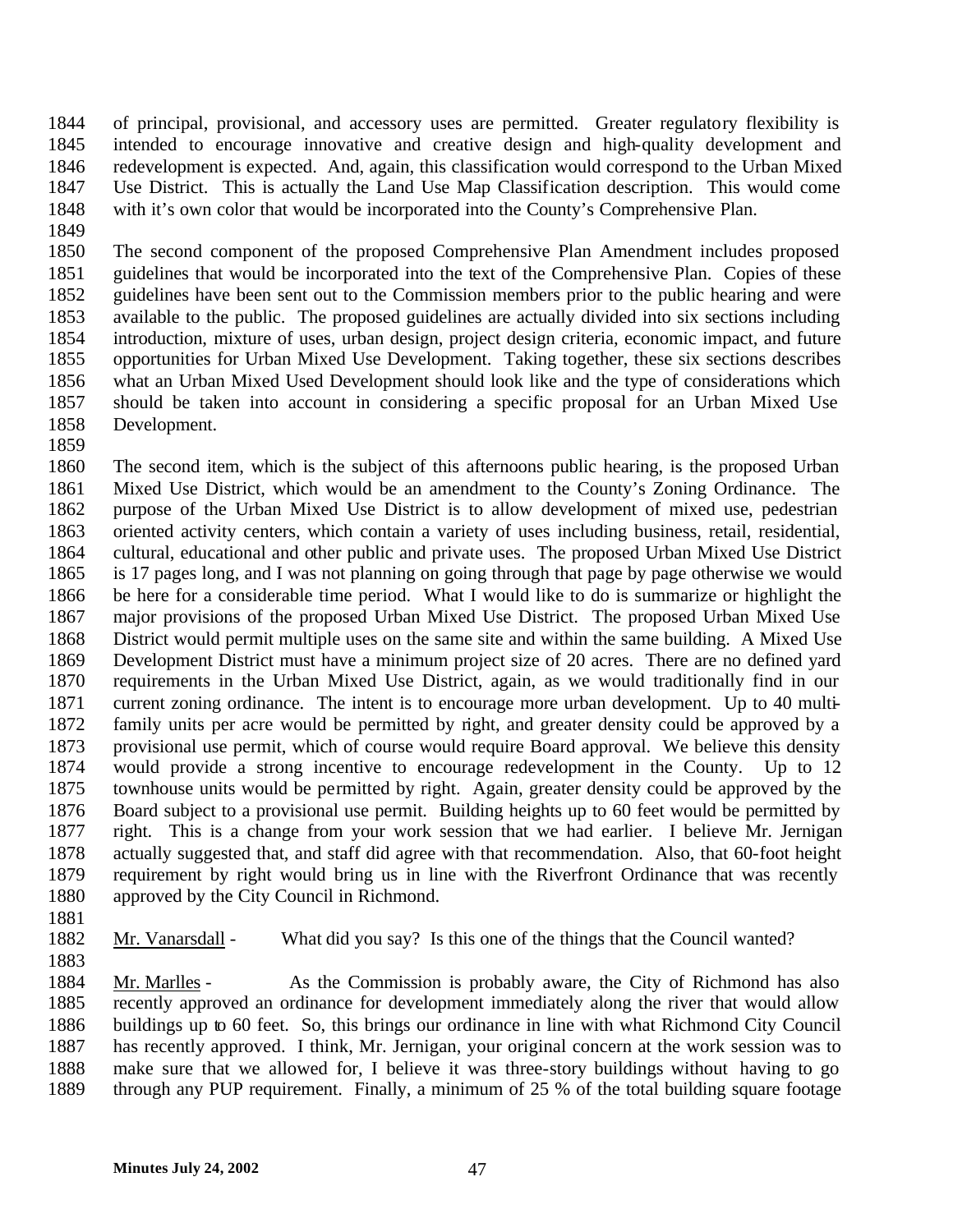must be developed for office and commercial use. This will help insure that Urban Mixed Use Developments are fiscally balanced. The guidelines and ordinance encourage Urban Mixed Use Developments in areas, first of all, which would be compatible with surrounding land uses, and secondly, areas that contain adequate infrastructure. Appropriate areas would also have to be served by adequate transportation facilities. We would want, for example, an urban mixed use development to be near an interstate or major road capable of carrying traffic to this type of development or perhaps near a mass transit line. Primary access is required to a major access road from a mixed use development and, of course, a proposed mixed use development would have to be consistent with guideline in the Comprehensive Plan and would have to be shown or indicated on the County's Land Use Plan.

 The process for applying for an Urban Mixed Use District is spelled out in the Code. First, the applicant would have to request a pre-application conference with the Planning Staff. Second, the applicant would have to apply for an amendment to the County's Land Use Plan. Next, after the land use plan were amended, which, of course, require approval by the Planning Commission and the Board, the applicant would be able to apply for a conditional zoning application, which also includes submitting an application for a provisional use permit. Once all of those approvals were in place, and only after those approval were in place, would an applicant be able to apply for a POD approval for the entire development or for each phase of the development. So, the point is there are multiple reviews and public hearings and approvals required before an Urban Mixed Use Development can actually occur.

- 
- Mr. Vanarsdall John, I want to ask you a question. Go back to pre-application conference. That would be no difference from someone coming in today to see you and want to put up another racetrack or something, is that right? It would be the same thing.
- Mr. Marlles It's different in that it is actually mandated in this case. An applicant would be required to have a pre-application conference. In most cases that occur, Mr. Vanarsdall.
- 

- Mr. Vanarsdall So, in other words, instead of just putting an application in at the front desk, you are saying that you would have to come by appointment with a conference.
- 1923 Mr. Marlles Yes, sir.
- Mr. Vanarsdall Could it be possible at some times for the Planning Commissioner to be in on that too?
- Mr. Marlles Absolutely. I think, Mr. Vanarsdall, a development of this type, we would be working very closely with the Planning Commission member from the district.
- 
- Mr. Vanarsdall That's what I'm thinking. It would be something… And I don't know at what point you get the Board member in on it, I guess that would be later.
- 1934 Mr. Marlles Well....
-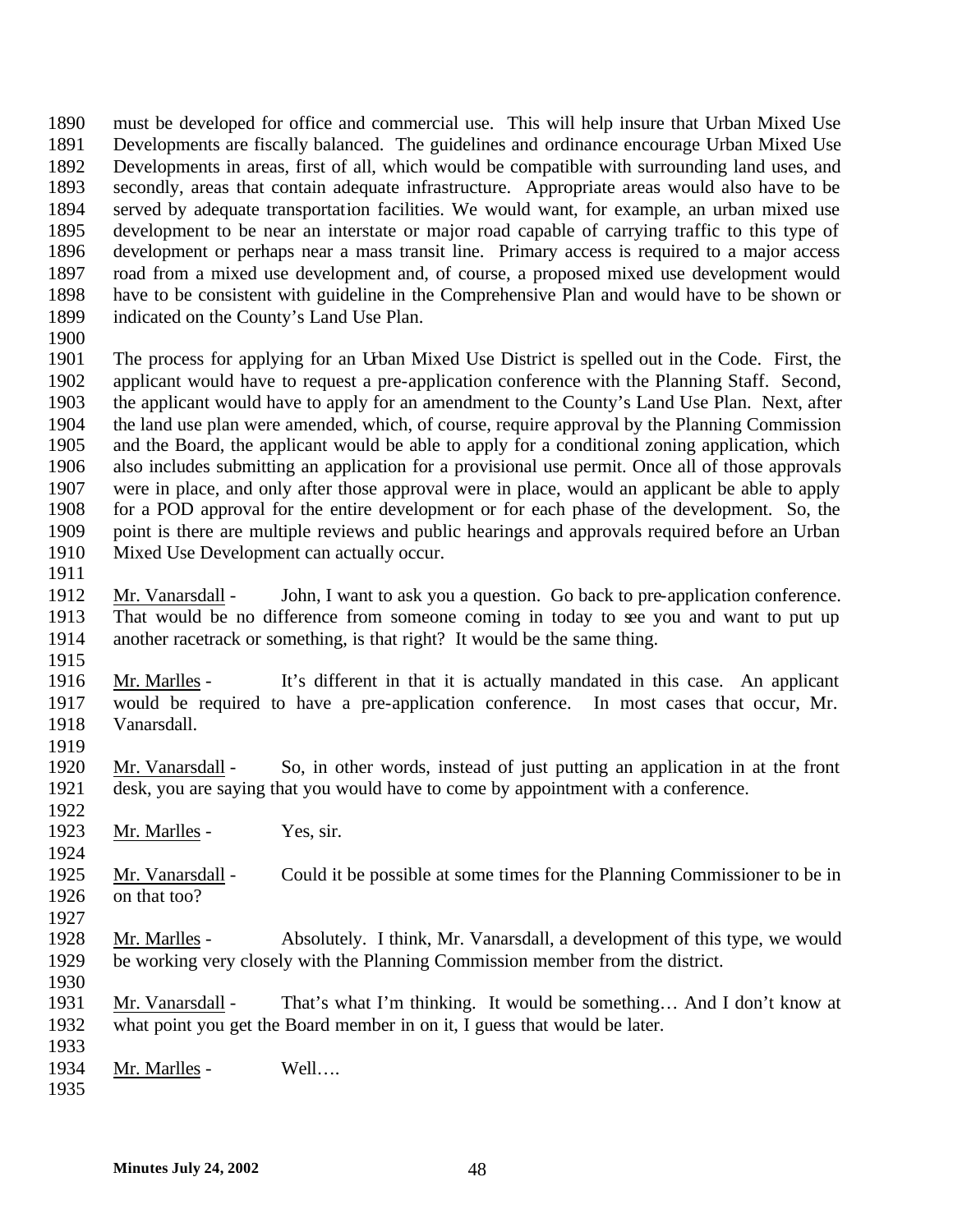Mr. Vanarsdall - You answered the question. Thank you.

 Mr. Marlles - Yes, sir. The application for an Urban Mixed Use District will also be more comprehensive than anything we currently require. In addition to the application for rezoning and the application for a provisional use permit, which, by the way, does require a very detailed master plan. The applicant will also be required to submit what the ordinance calls a Development Impact Statement. That Development Impact Statement would require very detailed information on traffic impacts that would be expected from the development. A fiscal impact analysis would also be required as part of the Development Impact Statement. We would want to make sure, for example, that we are not getting a development that would result in a drain on County services. We would want to know how much the way of taxes would be generated from that particular development. The idea, and what we want to encourage, is fiscally balanced developments in the County, not just, for example, a total residential community. It would also include a public service and facilities analysis. We would want information on what impact would this proposed development have on County utilities and services. We would want a description of what impact the applicant felt this development would have on surrounding land uses both existing and future land uses. And then finally, the Development Impact Statement would include information on what the environmental impact could be of a project. If these items are recommended by the Commission for approval today, staff is recommending that the Board schedule a public hearing on August 13, 2002. This particular ordinance amendment to the Comprehensive Plan has been under development by the staff for over a year and a half. We believe there has been a lot of study done on the ordinance and the comprehensive plan amendment. We have received comments from a number of citizens and different groups which we have reviewed and in many cases made changes, particularly to the ordinance. But, staff is recommending that the Commission approve both of these items, and hopefully take action today so that we can bring it forward to the Board. With that, I'll be glad to answer any questions that the Commission members have. And, again, this is a public hearing and I believe that there are citizens here who may have comments or questions.

 Mr. Taylor - Mr. Secretary, before we have additional comments, should we see what public comments we have?

Mr. Marlles - Yes, sir, Mr. Chairman.

 Mr. Taylor - Is there anyone here who would like to speak? All right then, then if I might just ask the Secretary, Mr. Marlles, a question. Just relax for a moment. Are there just two people, I saw two hands? Okay, three. Please, if you would, ma'am, come up and address the group. And if you would, please give us your name and affiliation.

 Mrs. Blackwell - Mr. Chairman, Mrs. Ware, gentlemen, I'm Phyllis Blackwell, North Airport Drive Civic Association. Thank you for giving us this opportunity to air our views on this. This proposed amendment represents a drastic departure from a traditional zoning rule and it's just been in the last few years that Henrico County began promoting less dense building. So, this proposal is a surprise to us. This is a complex and new idea and we believe the average taxpayer is unaware of it. I haven't talked to anyone who has heard anything at all about this. Because of that, we think the most important thing, at this point, is to plan a citizen workshop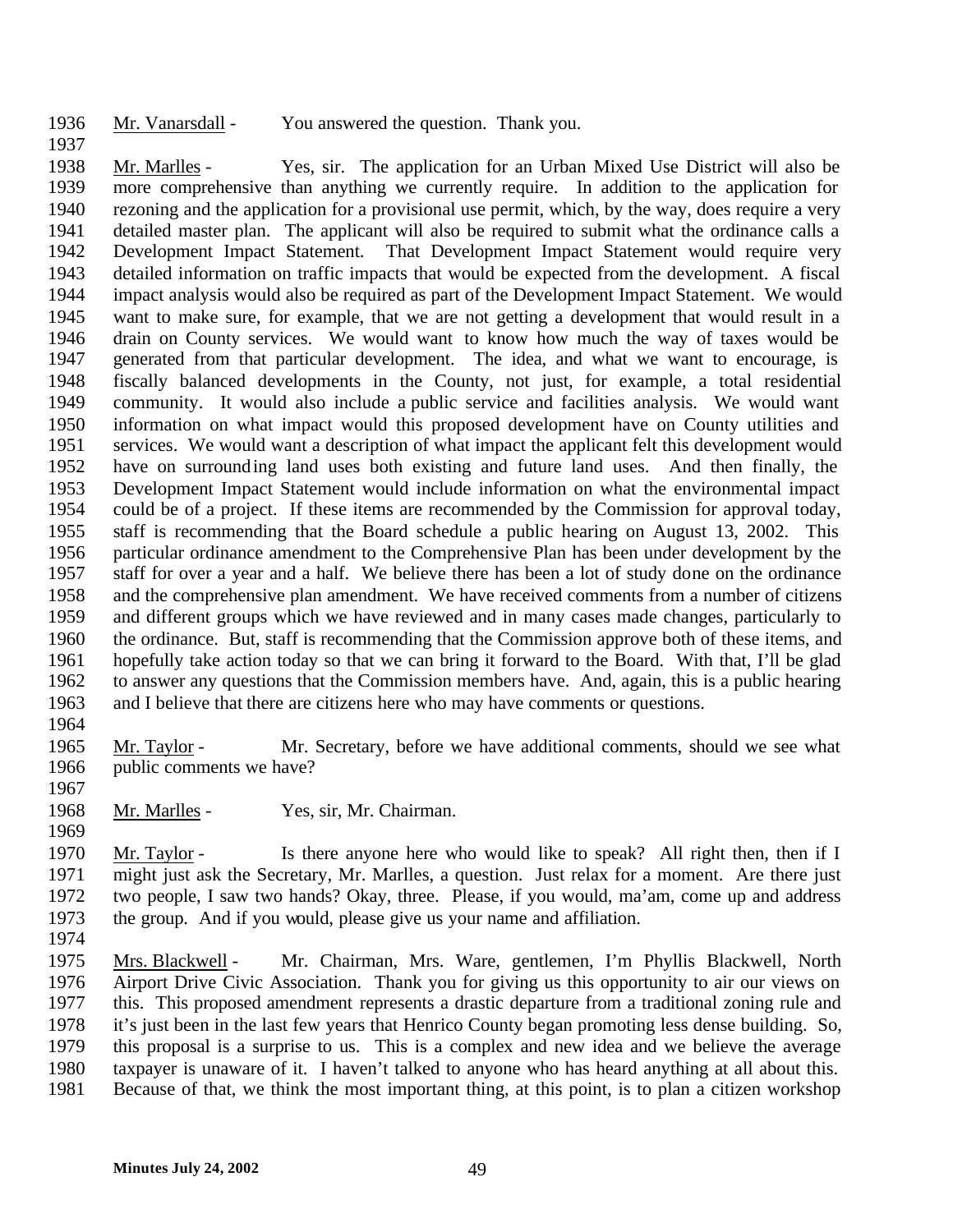that should be held so that the County can receive input from the taxpayers before they go further with this plan. We are particularly concerned with this amendment for several reasons. Because of the newness of it, too little is known about the long run effects. Now, it may be in other states, a lot is known about it, but around here I don't know anything about it and I haven't heard any average citizen, maybe the experts like yourselves and Mr. Marlles and the Planning Staff do know, but we don't know and we do need to know before this goes on.

 In the executive summary draft on page one, the statement is made that this district will be located on carefully, selected, sites. That's a very subjected term and that's not intended for general application throughout the County. However, the only criteria for selection of a site appears to us is to allow it anywhere where there is at least 20 acres with the proper infrastructure, public facilities, public services and the necessary transportation facilities. This could allow one of these districts to abut an establish older neighborhood where each lot is located on one or more acres, which is the case in our general area is a large part of the boundaries of our association. There will be only 35 feet of buffer between an old established neighborhood and this new high, high, density project. Since this mixed use district will allow 40 dwelling units per acre, and now I find that could be increased approval of the Board, we can imagine the unfortunate situation the established neighbors would find themselves in. To illustrate the point of this, maybe to illustrate it to myself, this 40 units per acre, if I'm correct then my understanding is that the residential townhouse district only allows nine units per acre. And, that's not something most people want in their neighborhood, even a residential townhouse where these existing residents are one or more acres and I'm sure you can understand that. There's a different character and different quality of neighborhood when you interject something that dense into a much less dense neighborhood.

 And where it says that, something was shown up here, (referring to screen) that it would be compatible with existing units. That to is very subjective. Who is going to decide that it is compatible? Are we going to get to decide if it's compatible or will the builder/developer decide if it is compatible? We want to see things written into this so that we will know just what to expect. We don't claim to be experts on this sort of thing, but reading through the draft it 2012 doesn't seem to provide clear guidelines. It only gives the general information that I just mentioned about the infrastructure and the transportation and that sort of thing. An area outside 2014 Highland Springs, like North Airport Drive, meets all of the criteria that are laid out. We would not consider that to be suitable to the homeowners in that area. Another statement made on page 1 of the Land Use Plan Map and Guidelines for Future Growth says that a greater regulatory flexibility is intended to encourage innovative, creating design and high-quality development. This is a good goal of course but I don't understand how flexibility will insure high-quality, and when you have something this dense you must insure high-quality. It's got to be high quality. Imagine 40 housing units per acre where there is no guarantee of quality. Encouragement is good, but laws work, laws are requirements and that's what needs to be written into this. There are situations in the proposed amendment where the Director of Planning has the authority to change the requirements. Now, we have John Marlles, that's great but who will we have next year, we don't know. This is going to be in effect for we don't know how long into the future. We don't know who is going to be making those discretionary decisions. These things need to be written as requirements, not discretionary decisions. There are situations where vague words such as "minor" "occasional" and "may" are used. Such as "request for variations maybe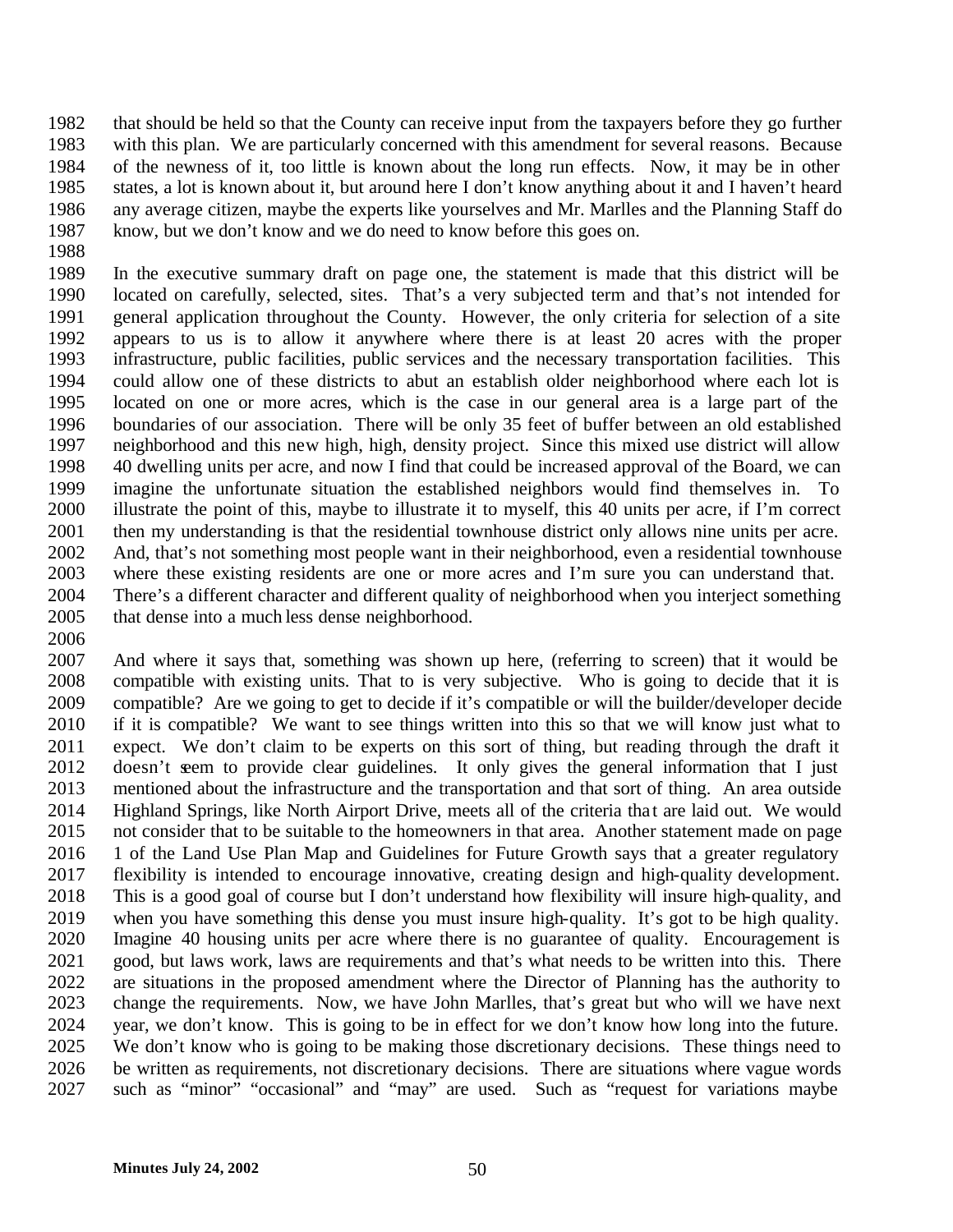reviewed by the Planning Commission." I don't understand that statement "Prior to approval by the Director of Planning." Since the primary connection that we have is with our elected and directly appointed officials, we feel it is imperative that important issues such as variations be reviewed by the Planning Commission and the Board of Supervisors and that that should be so stated in this amendment. As few things as possible should be left to interpretation and at any one persons discretion. We've all seen scenes like that where things were left to interpretation when it could have been written so that it would have been a requirement and an absolute instead of a discretionary thing. As written, this amendment does not give any assurance to the citizens or the builder/developer as to what is actually allowed and required. Once in place, the citizens will not have the resources available to direct builders and developers to challenge various interpretations and discretionary decisions. The property values and character of our neighborhoods are at stake if a Mixed Use District is placed in close proximity to an established neighborhood. In conclusion, we ask that you defer action on this amendment until such time as a citizen's workshop can be advertised and conducted and at a time appropriate for the majority of the citizens. With that workshop you can have the benefit of citizens input and be assured that this important proposal has been considered by everyone who would be subject to the impact of it once it is, as the final sentence says, "in full force in affect on and after its adoption as required by law." Now those are very definite words. Everything that precedes those words should be 2046 just a definite. I thank you. Do you have any questions? 

- Mr. Jernigan Yes, ma'am, I do. Ms. Blackwell, first I want to thank you for coming out today. Now, are you familiar with Reston, VA?
- 2051 Mrs. Blackwell I haven't been there.

2053 Mr. Jernigan - It's right up outside of DC. Reston has been probably one of the most thriving communities in the State, and they are set up like this. They are set up as a mixed use development. It has been very successful for them up there. So the long-term effects seem to be okay there. And that's probably the place I know of most. The second thing, when we are speaking of the pre-application process.

- Mrs. Blackwell Right.
- 

2061 Mr. Jernigan - What you are saying has merit, but we wouldn't want to throw this in the middle of Highland Springs or throw it in the middle of Brookland or anywhere else. But, I think, the way this is set up, this pre-application process is going to be very discriminatory. In other words, when it comes up and they look at it, if the staff feels like this is not the place for it to go, they are going to axe it right there. I know it sounds kind of broad but they are not just going to allow this to go just anywhere. I think basically, I know it says 20 plus acres and that's 2067 the way it is set, but I don't think that the County staff is going to allow somebody to take 20 acres in the middle of Highland Springs and build this because it is not right for the area. What we are basically looking at there, and I guess the Rocketts Landing thing is the first on the agenda, I think everybody feels that is proper. 

- Mrs. Blackwell That seems to be an appropriate use of it.
-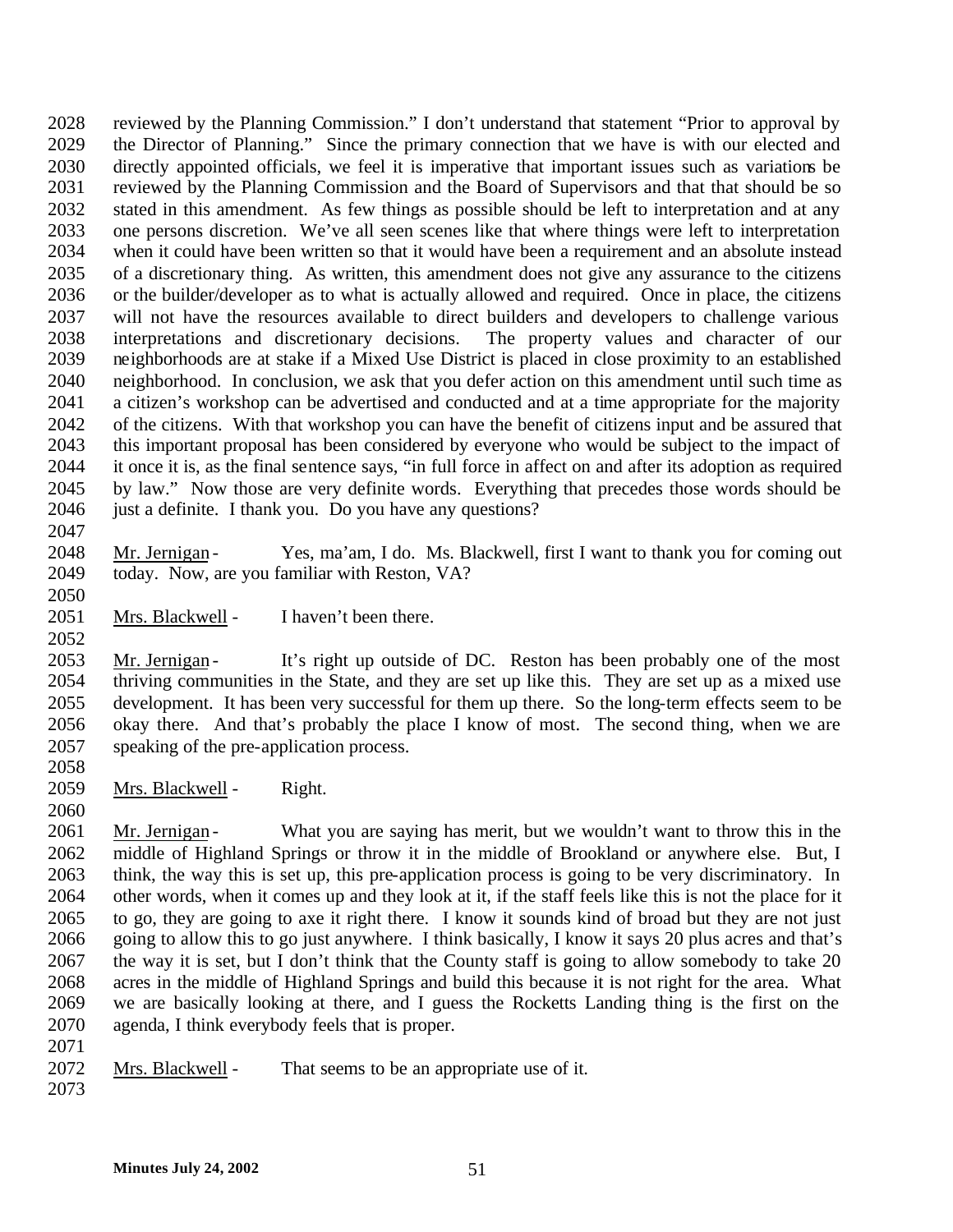Mr. Jernigan - With doing this ordinance the way it is, everything is done at one time instead of having to piecemeal it. The streets and everything have to be determined. The signage and all is one clean package, building heights and everything. So, it's all critique at that point to where it's straight to go to the developer. I don't think, and Mr. Marlles you can correct me if I'm wrong, I'm pretty sure that pre-application process is going to be very discriminatory. They are not going to allow it to go just anywhere.

 Mrs. Blackwell - Well, I can appreciate your thinking of that but still if there are not written regulations it's still a subjective thing. And we don't know who will be on the Planning staff or who will be our Director of Planning at that time. Anything that can be taken care of in advance, as you did with the height of a building, why not clarify that and not have to interpret it and arrange it and tweak it later on. These things that are put into the law are things that we all are going to live with on down the road for a long, long, time, and particularly in the Varina district where there is so much land. So, while we have all faith in the Planning staff and, of course, in Mr. Marlles, we think this should be written so that we can be very sure of just what can be done and where these things can be put as opposed to hoping that the Planning staff, maybe 10 years from now, sees it the way we see it. I'm not saying that in my opinion that this whole plan is bad. I think for Rocketts Landing it's probably very good and mostly what we have heard, like the waterfront in Norfolk, that seems to be very successful. But, it is this openness and these vague words that concern us as to where these things can be put. So, that's what we like and primarily we want to see a citizens workshop because I think most people are not aware of it and I think they are not going to be pleasantly surprised if this thing is posted and they didn't know it was going to happen.

2098 Mr. Jernigan - Well, it's been well advertised in the paper. 

 Mr. Vanarsdall - One thing I notice in your letter was that you had a problem with the sections that said, "may" and "might."

Mrs. Blackwell - Right.

 Mr. Vanarsdall - So, that's what we have to tie down. That's why I suggested to Mr. Marlles, not suggested, but asked him would the Planning Commission or a public official be involved in the pre-application conference. We have had cases where that didn't happen and we had problems with them, and there was no reflection on anyone on the staff. The public official is suppose to know his territory and know what's next door to things and what fits and what does not. This is a most unusual type zoning, but you will notice in the way that staff has gotten it together they are using a lot of PUPs (Provisional Use Permits) and that's good. That means it's not set in stone and we can have ways to shift that. As far as having a public… what did you call it?

Mrs. Blackwell - A citizen's workshop. That has been done on other amendments.

 Mr. Vanarsdall - I think that would be good at some point in time but since the City of Richmond has already acted on their portion of this, I think… we have already had a work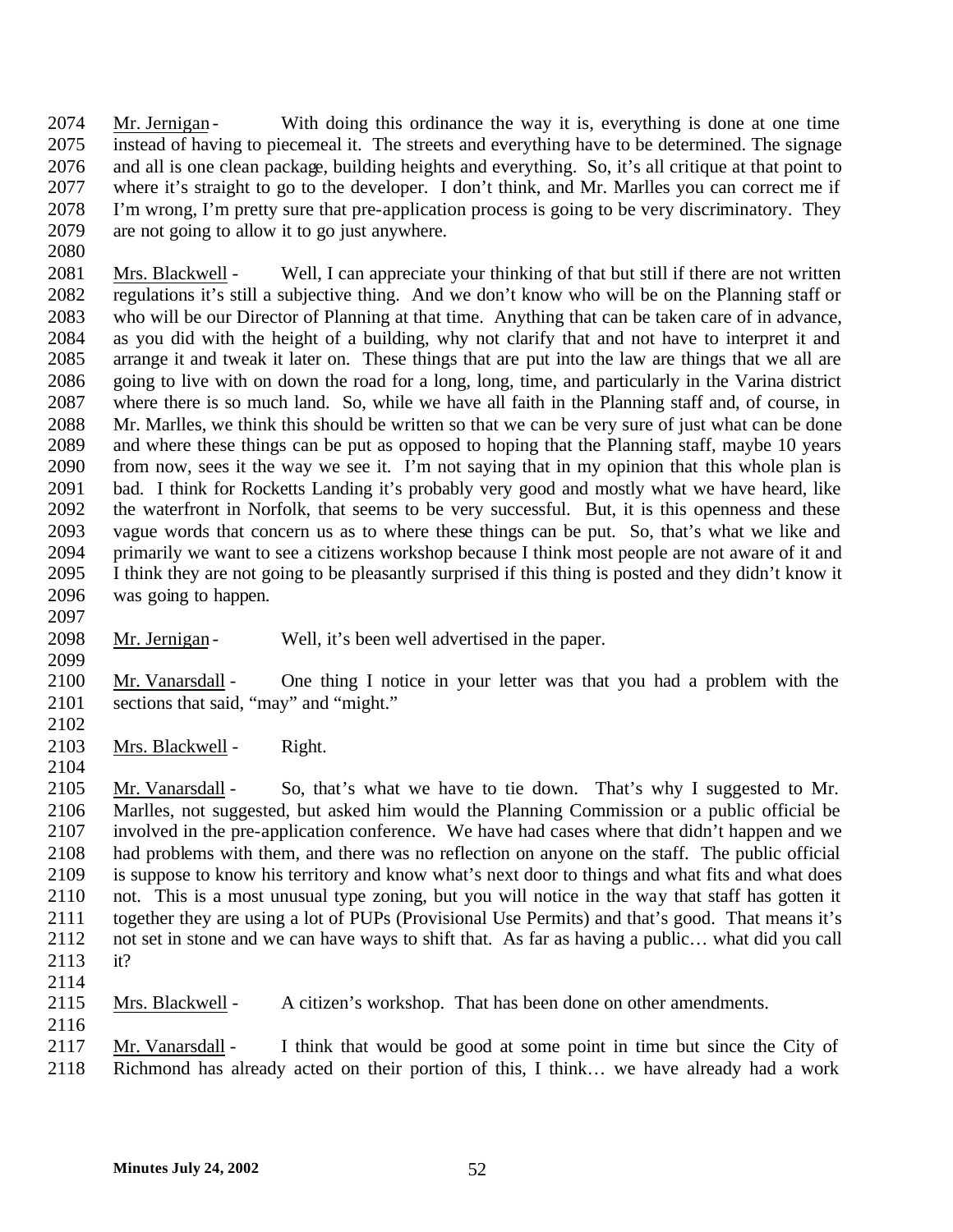session and now we are having a public hearing today, I think we should send this on to the Board and let something like that happen between now and Board time. That's just my opinion.

Mrs. Blackwell - Okay.

2123<br>2124 Mr. Vanarsdall - I don't think this is something we want to drag our feet on. 

 Mrs. Blackwell - Something with such far reaching impact and such significant changes I think should be approached slowly and not rushed.

 Mr. Vanarsdall - That reminds me, and I wasn't on the Commission at the time, but there is a zoning that Henrico has that most jurisdictions don't have, it's called office/service. It was designed to be near and back up to residential and we had that required also with a minimum of 20 acres and it was very carefully considered and Mr. Weinberg was the architect of that. And it's turned out to be really nice and as far as I know we haven't put it anywhere where it wasn't supposed to be. I do know what you are saying and I appreciate you saying it.

- Mrs. Blackwell Thank you.
- 2138 Mr. Jernigan Thank you, ma'am.

 Mr. Taylor - I think we have two other speakers. John would you like to address Ms. Blackwell's comments now or should we wait until the end?

Mr. Marlles - Why don't we wait until the end, Mr. Chairman?

 Mr. Taylor - All right. Ma'am, if you would please, come forward and identify yourself and we would enjoy hearing from you.

 Mrs. Koontz - Thank you, Phyllis. I appreciate your point of view. My name is Jane Koontz and I live at 9184 Hoke Brady Road in Mr. Jernigan's district. I speak today for Varina Beatification Committee a group of concerned citizens organized to work for only quality development along our historic scenic Route 5 Byway. The committee support Henrico County's move toward smart growth with the Urban Mixed Use proposal, which will use very carefully selected sites near major thoroughfares that's part of the Smart Growth Principles. Advocates of Smart Growth Principles believe in fixing up the old existing sites, often discarded, vacant and depilated sites, renovating and making these sites usable again. So, fix it up first is one Smart Growth Principle that will be addressed with this mixed use district in urban areas. Infill is another byword of the Smart Growth Principle movement making density and moving density toward other density. It's a sprawl buster. It also creates livable, walkable, convenient, accessible communities that are clustered to provide actually more open space by this clustering outside of the neighborhood, outside of the Urban Mixed-Use District. I've already mentioned it being a sprawl buster, but it will provide citizens more time at home, less time spent in automobiles, commuting to errands and work sites. More times with families, more time spending time with things we really want to do other than sitting in traffic. I believe it would be imperative to have something like this in place and workable in light of the impending Rockett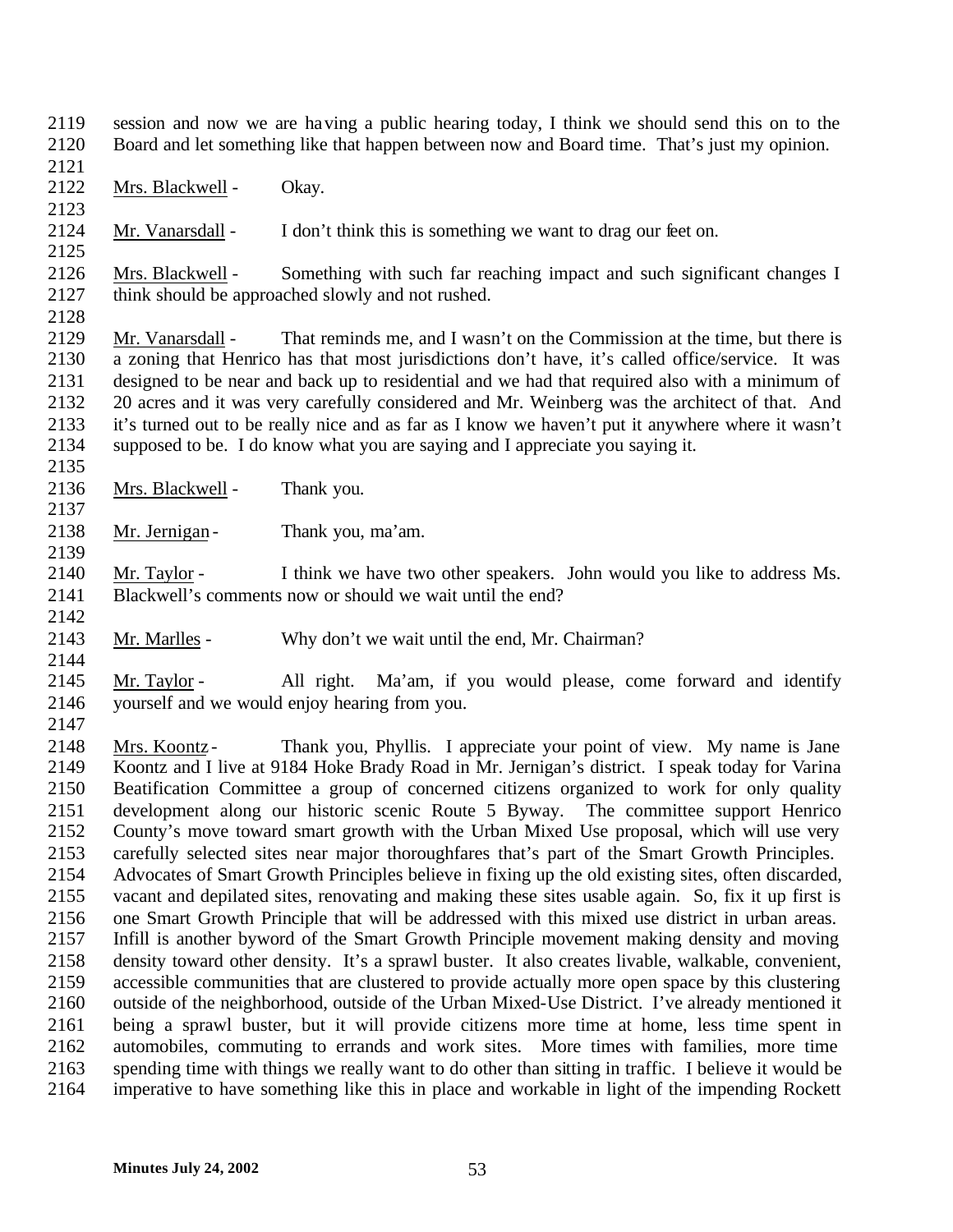Landing Riverfront development near the Henrico/Richmond line on our historic Route 5. This, I believe, could be the finest hour for Henrico Planning. It will be progressive, forward looking, and state of the art, from what I read. Thank you so much and I wish you luck with it.

 Mr. Taylor - Thank you, Mrs. Koontz. I think there was one other speaker. If you would, sir, please come down and identify yourself and we would enjoy hearing from you.

 Mr. Root - Good afternoon, my name is David Root with the Richmond Home Builders Association. And, John, I certainly hope you are still with us next year as well as the rest of the staff. We would like to offer our support for this position as with anything with this sort of moving forward and reaching out into the future. It's going to take some time to work out the details and the real test is going to be the first case. I would offer, if I might, for just a moment to the citizens from a developer's perspective, there are two important components to it. Number one is the site location. It is as important to the development community as it will be to the Planning Commission, to the Planning Commission staff. It's pointless to put a district like this in a place where you are not going to be able to draw the businesses and draw the people who want to live there. I don't know the particulars about your particular location that you addressed as a potential site, but that's a very impact on site selection. The second item is that in this instance, and I think John sort of eluded to it, this is one of those rare instances where the complexity of the application process is going to help your Planning Commission and your Planning Staff develop the kind of quality that everyone is looking for and because they are asking for everything up front, accept for the kitchen sink, they are going to, the Planning Staff and the Planning Commission, are going to be able to look at the development in total and be able to take that total picture and apply it to how it looks with the surrounding community as opposed to the more traditional method, which is more or less a piecemeal approach. And if you are not able to put it all together as you look at it, you may agree to one thing and not agree to another and at the end of the day when the thing is finally built out you've got a hodgepodge that doesn't work and doesn't fit with the community. So, I would say the depth of detail for which the Planning Commission has put this together is something that has been geared toward insuring the quality that you want, that the development community want and I think the Board of Supervisors and the Planning Commission look forward to as well. Again, I would only say that the key thing is going to be in the first use of this application. Hopefully, we will be able to move it forward and I hope that the progressiveness that developed this process would be in stage as we look at whatever comes forward that attempts to utilize this service. With that, if there are any other questions I'll be glad to answer.

 Mr. Taylor - Are there any other questions for Mr. Root? Mr. Root, I share your views in the area that this has been used and we have cited a couple today. We cited Reston and we cited downtown Norfolk. In all of these areas this does require a great deal of comprehensive thinking and thought and discussion to make sure there is a balance between the business aspects, the urban aspects, as well as the residents aspects. So, in every one of these cases, even as we stated previously, they have a paramount application to an individual site that will require a great deal of comprehensive study and thought and coordination. But, they really are aimed at those special cases that are so complex like the River Walk and at Riverfront in areas that they…. Those areas, those applications, particularly benefit from this type of (unintelligible). Oh, we have one more. I'm sorry, sir, I did not see you raise your hand, sir.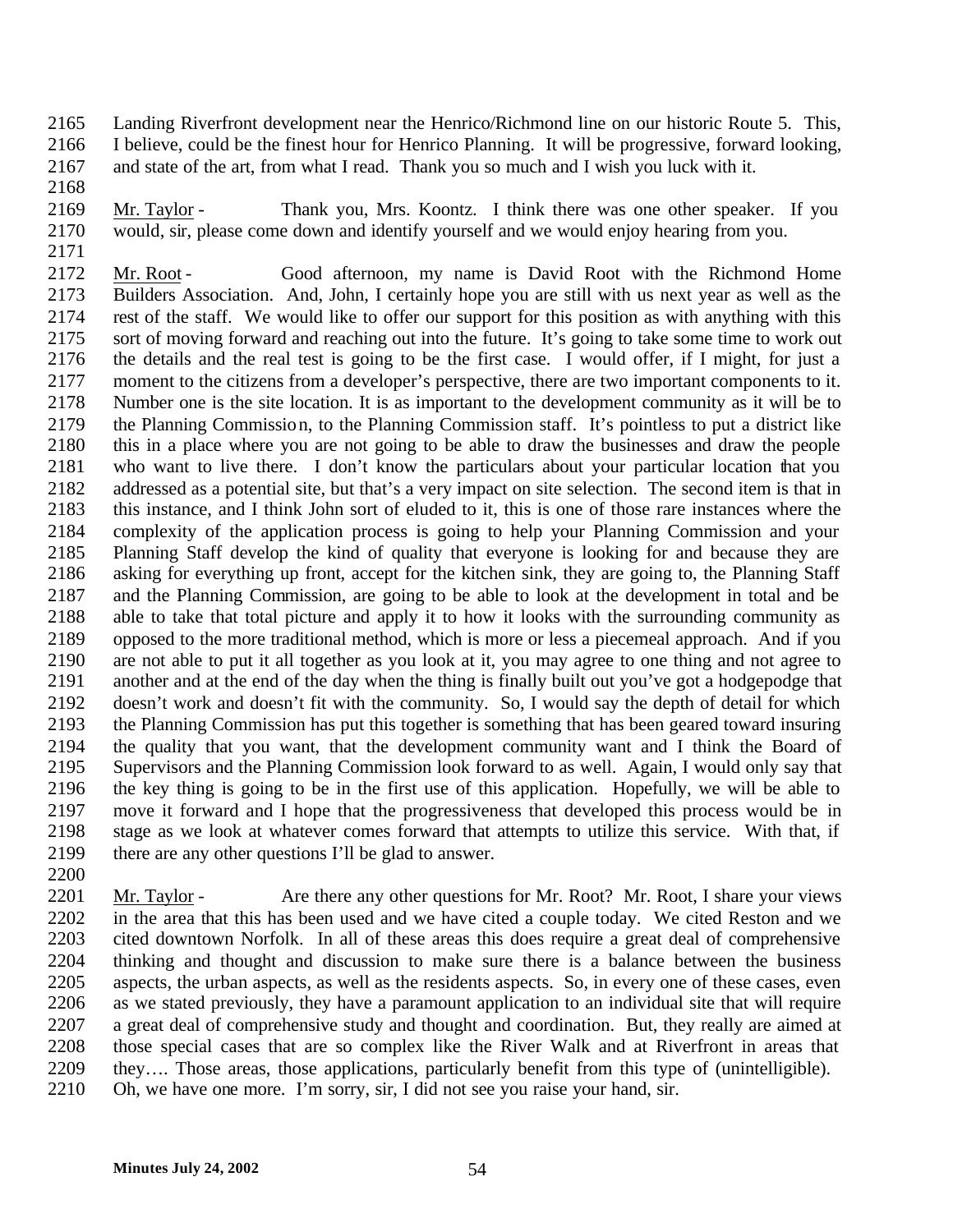- 2212 Mr. Gary My name is Robert Gary. Good morning. This public meeting that Mrs. Blackwell recommended. The City of Richmond is mighty slow in doing things. Why not this public meeting at a time when citizens can be here, not during working hours? Most citizens hold jobs and we are fortunate that we are retired and we can be here, well Ms. Blackwell is self- employed. Well, anyhow, as far as the Reston section of Virginia. I avoid that in northern Virginia every time I go that way, so don't use that as an example, please. Anyhow, if you can find it in your schedule to schedule a public meeting during the evening hours it would be helpful.
- 

- Mr. Vanarsdall I don't think it's up to the Planning Commission to have that kind of a meeting. I think this is something that the Board of Supervisors should hear. And I think maybe if we want to have a joint meeting, which we maybe haven't had but one in a lifetime, but I think this is something we should send to the Board and let the Board have that type of thing. We are going to be involved in it, the people and the Board members anyway to begin with.
- 2227 Mr. Gary I realize that, sir. Well I thank you.
- Mr. Vanarsdall And you talked about Reston, Reston was an excellent example when it was built because we didn't have that type of thing in Virginia and Reston was built as a, what they call… What's this type of community called? You would think by the name that everyone in there worked there and lived there and played together and that's not true at all and that's what causes all the traffic, rarely does anyone lives there. Planned community.
- 2235 Mr. Gary Well, I thank you, sir. Have a nice day.
- 2237 Mr. Vanarsdall Mr. Marlles, that's the reason what I said about the application. We do represent the Board because we are appointed by them, and if you don't feel like a Commissioner should be invited well at least we should be notified when the meeting is. I think. Do y'all feel that way?
- Mr. Taylor Well, Mr. Thornton is here and he might want to answer that from the standpoint of how he feels the Board of Supervisors might feel. Would you like to address that, sir?
- Mr. Marlles Mr. Chairman, maybe I can make a suggestion before Mr. Thornton answers. I was going to say, staff would certainly be willing to meet with Mrs. Blackwell's group, the North Airport Civic League. We certainly haven't tried to keep this new ordinance a secret. In fact, I was out on Nine Mile Road meeting with the business community last Thursday night and this is one of the programs that I talked about. We would request of the Commission, if you are comfortable, move forward today. But, on the other hand, I would certainly be willing to meet with Mrs. Blackwell's group or any other group that expresses interest in this proposed ordinance and comprehensive plan amendment between now and the Board's public hearing.
- Mr. Taylor I recognize that and I think that is a good idea. Mr. Thornton, I did not mean to put you on the spot, sir. Supervisor Thornton and I had a small opportunity to compare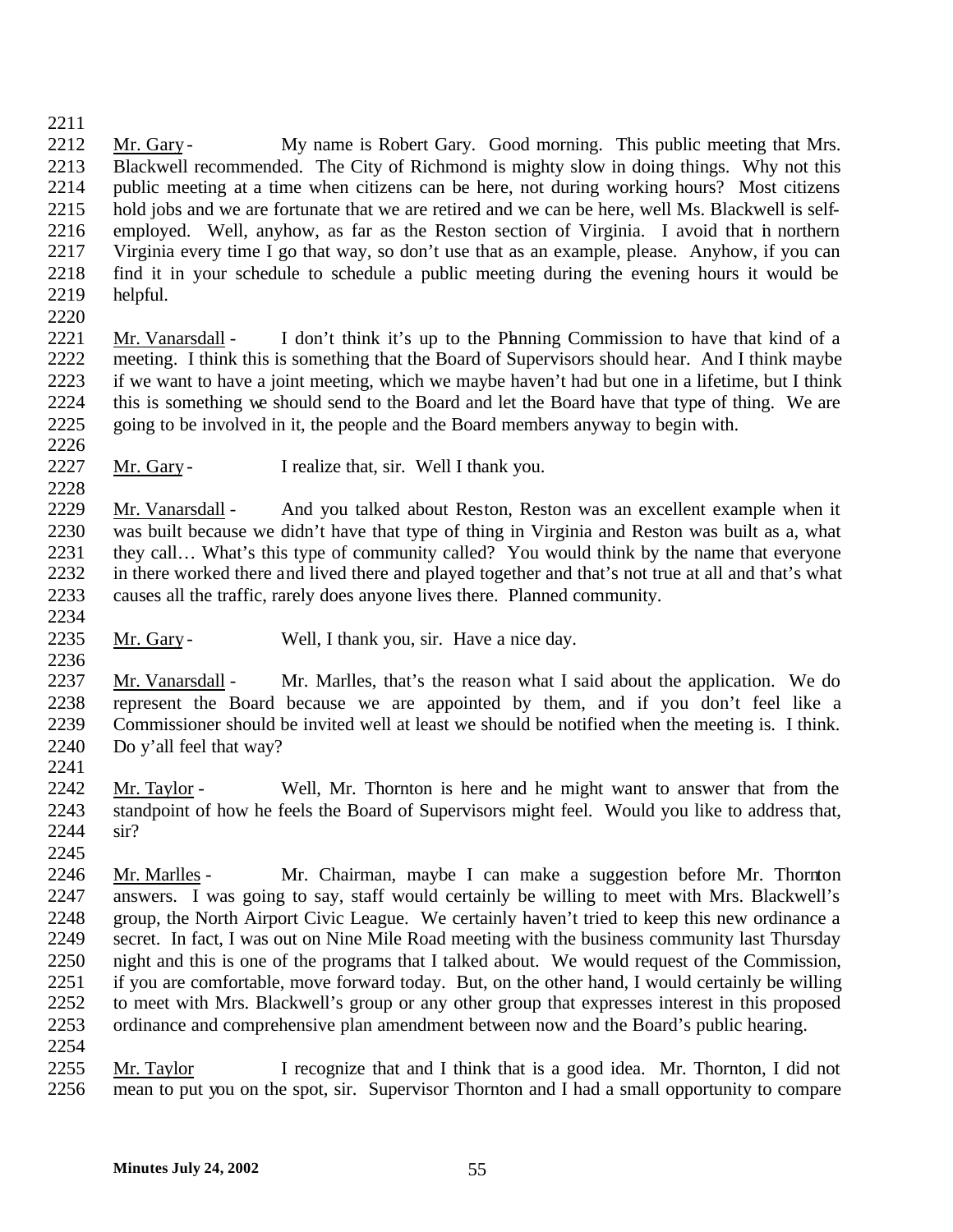the last case and some of our thoughts about the complexes of multi-use planning. It bears some tangential relationship to this so I'll give him another opportunity to, if he would like to do it, or we will shut it down. Would you like to speak?

- 2261 Mr. Thornton Mr. Chairman, I don't want to speak for the Board in my capacity here. The only thing I would think is that I'm always concerned when we have a meeting like this, at this time though, and we expect the citizens to have input. Maybe what we could do is, as a suggestion, maybe to recognize Mrs. Blackwell, which I think is very important, is that send it to the Board maybe, but there still should be, I don't think that we want to feel or give the impression that we are rushing anything. I think we have been looking at this for about two years almost but maybe there should be some setting wherein they give the public another look. Sometimes maybe before the Board makes its final decision or whatever how the Board feels at that time, it's always important to make sure that citizen input is there. I mean, sometimes we get good ideas from them. That's just my feelings on it. It's always good to get as much input 2271 as we can.
- Mr. Taylor Thank you, sir. From that application and the discussion it seems to me that the application for mixed use is more of an opportunity to go back into some areas like Rocketts Landing and some of these area and comprehensively plan to the benefit of that particular facility. I think the whole thrust of it is to take something that's perhaps significant and complicated and work carefully to unravel it and put it into a careful perspective and come up and take the opportunity to make it much better. But I'll go back and yield to our Chief of Planning.
- Mr. Vanarsdall Mr. Marlles, before you speak. I didn't in no way suggest we not have a public input. Ms. Blackwell and I talked a long time on the telephone. I just don't think that we should do it.
- Mr. Marlles I understand and staff can do that.
- Mr. Vanarsdall - If not at this level it should be at the next level. And the Board should make that decision as we are going to have a public hearing for all the citizens or are we going to have citizens, committee and so forth?
- Mr. Marlles Mr. Chairman, if I could, I would like to maybe respond to a couple of the other comments that Mrs. Blackwell made. Again, staff does understand that this is a new concept perhaps for some of our citizens. However, I do want to reiterate that staff has been looking at this proposed ordinance and this type of development over the past several years. In fact, it was first presented to the Planning Commission and the Board at a joint work session we had back on May 1, 2001. We have had several work shops involving the Planning Commission and the Board, of course, we have tonight's public hearing and we will have a future public hearing with the Board of Supervisors. So, we do think we are providing adequate opportunity for public input. We did receive a number of comments from different individuals and different groups. So, I think we are doing what we can to get the word out on this new concept. As far as the selection of the sites, or potential sites for an Urban Mixed Use Development, I want to emphasize, and I did at the work shop, but I do want to emphasize again that this district is not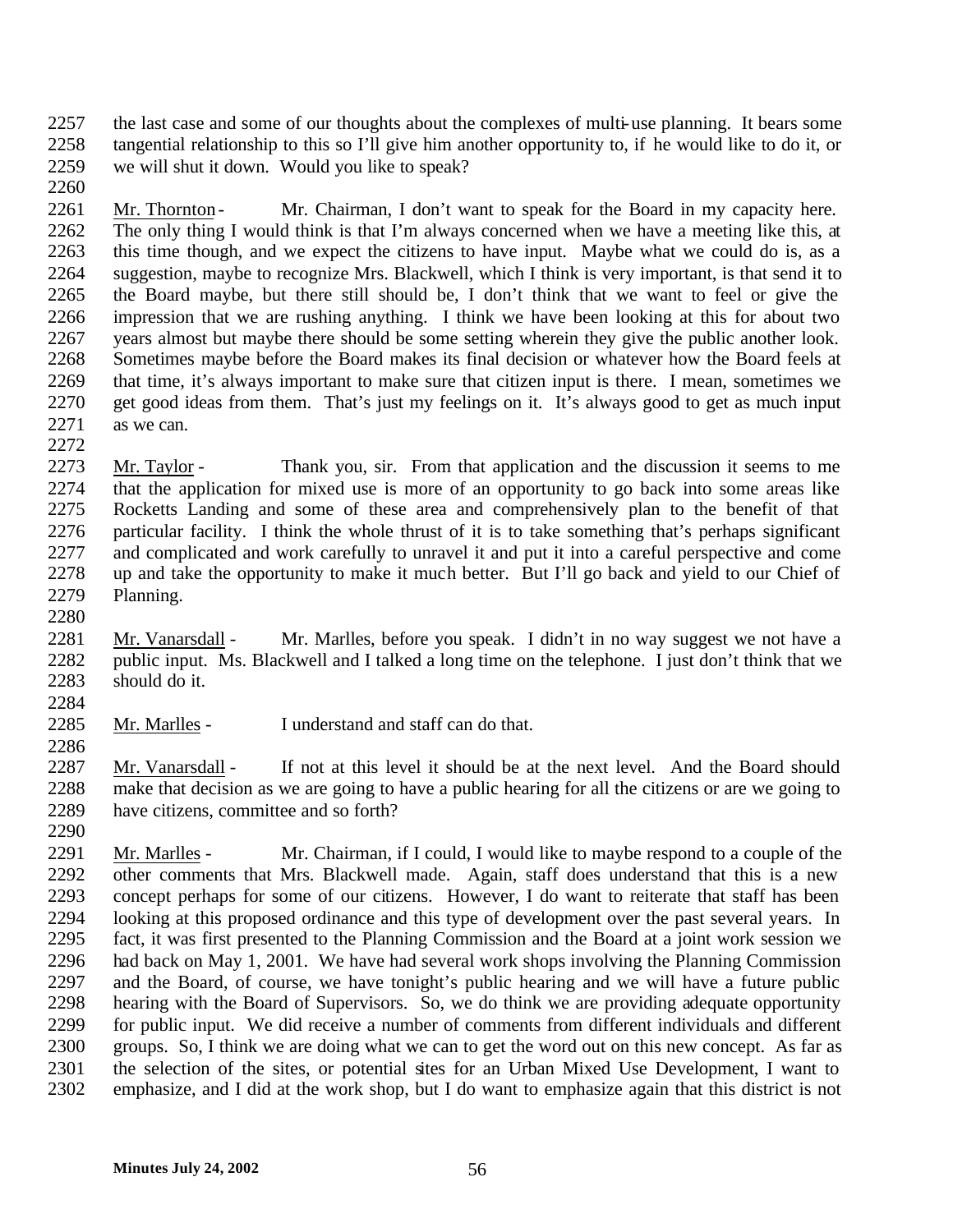intended for general applications throughout the County. It is for very carefully selected sites. We have gone through the steps of actually, and we are proposing an amendment to the Comprehensive Plan, that I think goes into detail as to describe not only what these Mixed Use Developments should look like but also the type of factors or consideration that needs to be taken into account, but by the staff, the Planning Commission and the Board in actually designating an area for an Urban Mixed Use Development. Again, we don't typically do that with our other land use classification, but we have in this case. We have laid out specific guidelines for Urban Mixed Use Development type projects.

 As far as the 35-foot buffer, that is in the ordinance as a minimum of 35-foot buffer. We actually increased from the previous draft where it was 30 foot. But, I want to emphasize that's a 35-foot minimum buffer and that could be adjusted through the rezoning process, through the provisional use permit process. That buffer can be expanded through the approval review and approval process, and the Board has the ability to add conditions to the PUP to increase that. So, we have the ability, I think, to provide greater buffers in appropriate areas. As far as the concerns about no guarantee of quality, I guess I would suggest that this ordinance and this process that we are describing here, in staff's opinion, will result in much higher quality development than we can possibly guarantee right now. We will get a very detailed application with a very detailed master 2321 plan that we will be able to see. I think right now under our current development process, I think we all know you have to look at individual parcels and individual sites. The ability to get a master plan will literally, and that comes along with a Comprehensive Sign Package, a Comprehensive Landscaping Package, streets being shown, heights, all of that up front, we will have that snapshot up front of what this development is going to look like. And we typically don't get that right now under our current development process. As far as guarantees of quality, we will have conditions that will be submitted as a part of that rezoning process, proffers. We will have conditions that can be attached to the provisional use permit. We will have a master plan that will be approved as part of the PUP. We will have various PODs that will be submitted with each phase of development. So, again, I think we have greater guarantees under this district than we do currently under our current development process.

2333 As far as the Director of Planning, there are certainly situations in the proposed draft ordinance<br>2334 where the Director of Planning is able to make minor, and I emphasize minor adjustments, where the Director of Planning is able to make minor, and I emphasize minor adjustments, through the requirements. The reason for doing that is if, and this is what our research has brought out, if we require the developer of one of these projects to go back through the Planning Commission and the Board for minor adjustments, it's essentially going to kill that development. I think everyone we have talked to, including the developers, but also other communities, say it's really important to have some ability to make minor adjustments once the plan is approved. If there is anything that, I think, and I can only speak for myself as Director of Planning, if there is anything that I think would have a significant impact, I can tell you I'm going to send that plan to the Planning Commission and the Planning Commission has the ability to send it to the Board, if they think the Board needs to see it. So, I think there are controls in place that will protect the public. And the additional control that I would mention is any decision or interpretation by the Director of Planning can be appealed to the Board of Zoning Appeals. So, whoever is sitting in my seat in the future, if a citizen or neighborhood group disagrees with that decision it can be appealed to the Board of Zoning Appeals. So, that's another safety valve that's in place and 2348 that's required or provided under the State Code.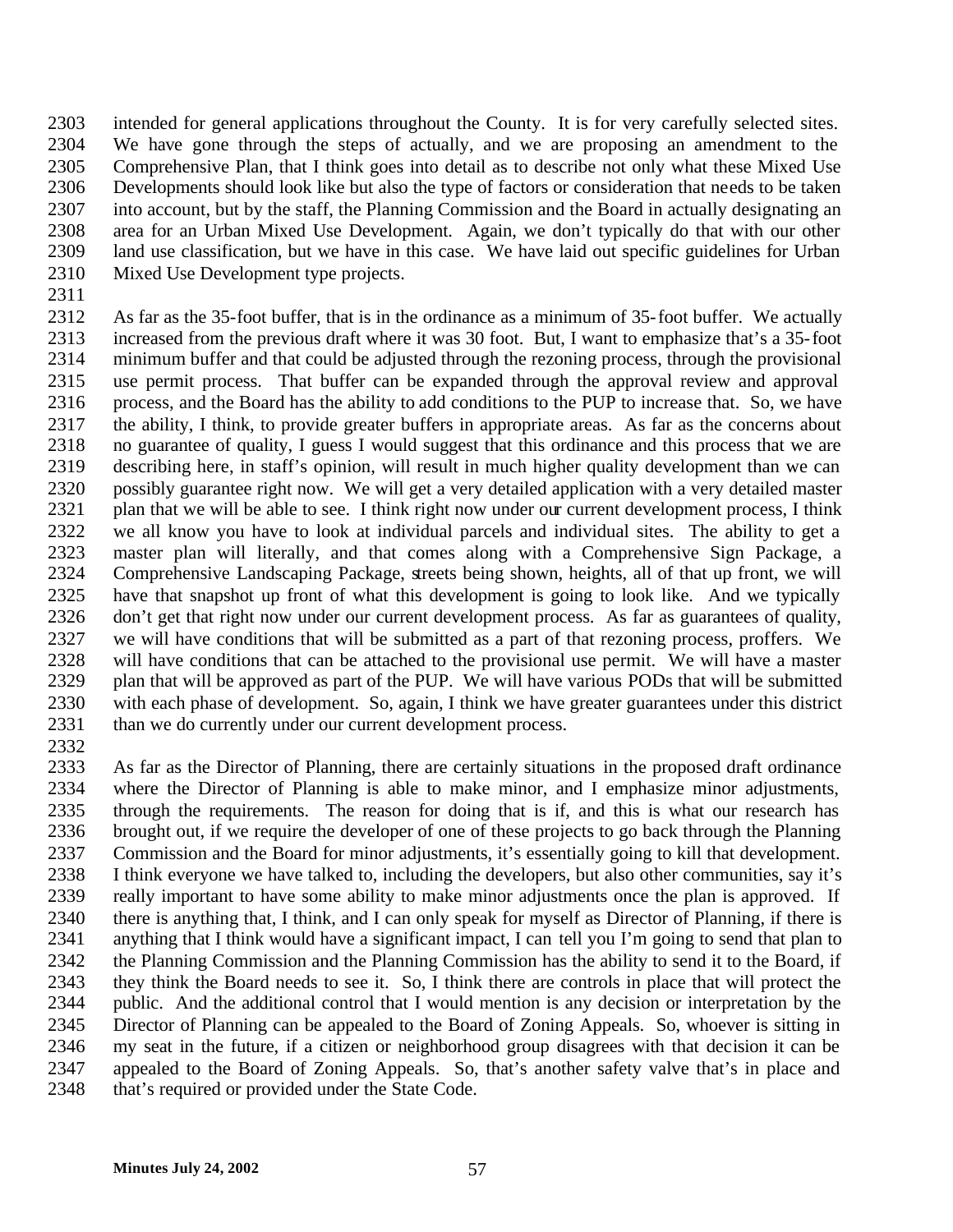As far as the inclusion of standards in the ordinance, the concept here I think we recognize is what we are trying to do is to encourage redevelopment of primarily older, commercial and industrial areas. One of the obstacles to developing these older areas, not only have we found, but, again, I think it has been borne out by research and the experience of other communities is often the regulations are in place that are in place in that area serve as barriers or obstacles for the developer. He has to go in there and assemble that land. He usually has to provide new infrastructure. He has to clear those buildings and often any old roads. There is a lot of costs involved to the development community in going into these older areas. What we have found and what we are proposing through this district is to try to offset some of those costs by providing the developer with some flexibility. Does that mean that we are going to have some reduction in quality? We don't believe so because through the rezoning process and the PUP process we will be able to add conditions and get proffers that will address any quality issues or design issues, and also that master plan. So, to include extensive standards in this ordinance is actually bringing us back to where we are right now. We have that right now, but what we are trying to do is provide flexibility and density to try to encourage redevelopment. Again, this may be a new concept to Henrico County it certainly is not a new concept to Virginia or other places around the country. Again, we will be more than willing to meet with any group that would like to meet with us to further explain the concept and try to answer questions for them. And with that, I'll be glad to answer any additional questions but staff is recommending approval of both these amendments.

 Mr. Taylor - Thank you, Mr. Marlles. Are there any other questions for Mr. Marlles? I understand what you are saying that this is really more of an approach then it is a final solution of one plan. This is effectively deciding on an approach that we are going to take to these basic, very complicated, cases that we have primarily for redevelopment. So, I'll move that the proposed Comprehensive Plan Amendment to establish an Urban Mixed Use District be approved.

2378 Mr. Vanarsdall - Second.

 Mr. Taylor - The motion was made by Mr. Taylor and seconded by Mr. Vanarsdall to approve the Urban Mixed Use District.

- Mr. Marlles I think you just approved the district, Mr. Chairman. We also need a motion on the amendment to the Comprehensive Plan as well.
- Mr. Taylor Well, I guess we need to vote on that first motion. All in favor say aye…all opposed say nay. Okay. Now that's established. Now the next one is for?
- Mr. Marlles This would be for the amendment to the Comprehensive Plan to establish the new classifications and guidelines.
- Mr. Taylor Okay. Then I'll move for the amendment of the guidelines for the Comprehensive Plan Amendment.
-